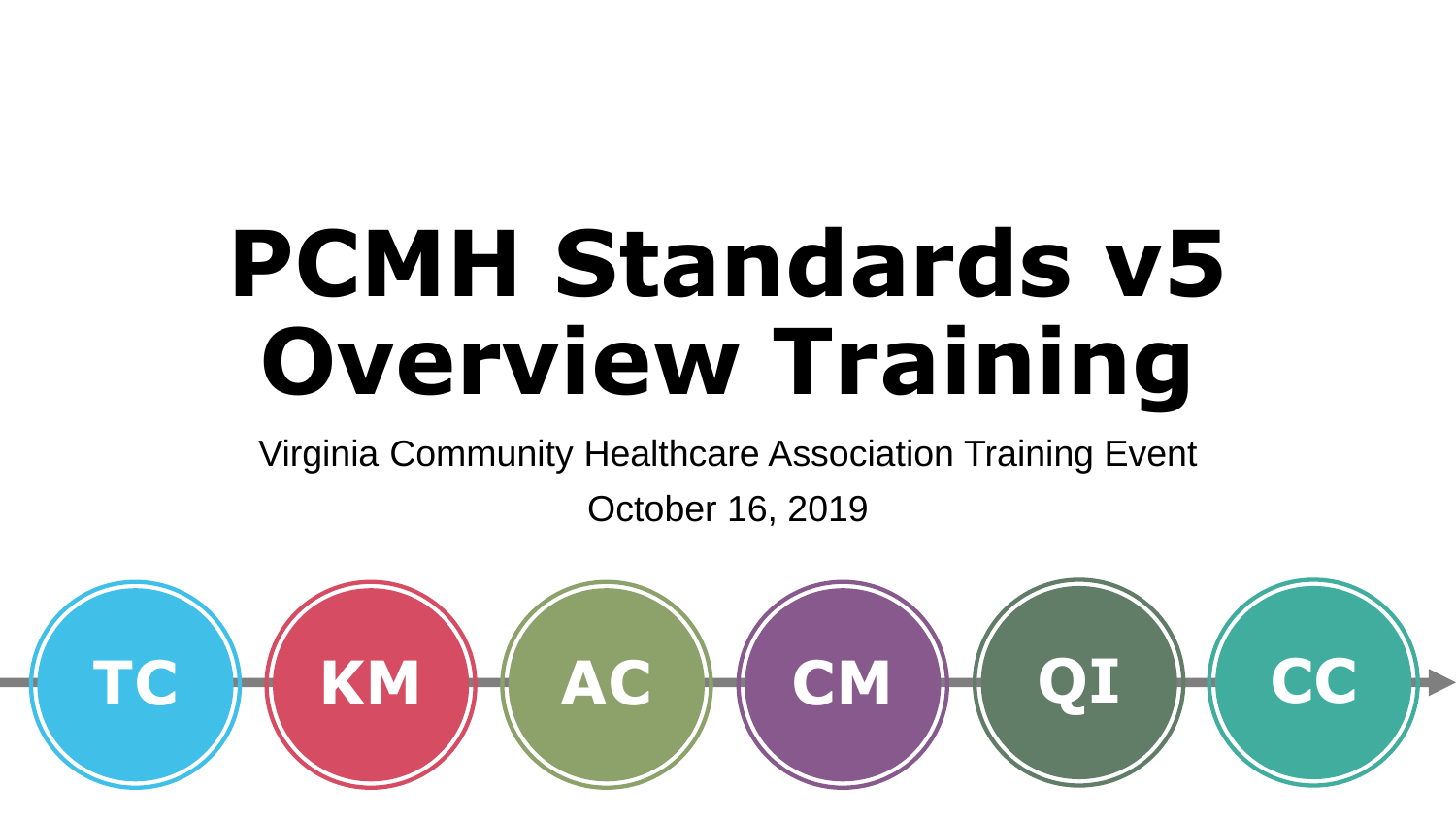# **TC Team-Based Care and Practice Organization**

9 Criteria Total – 5 Core, 4 Elective

#### **TC 01: PCMH Transformation Leads**

#### **TC 02: Structure and Staff Responsibilities**

- TC 03: External PCMH Collaborations
- TC 04: Patients/Families/Caregivers Involvement in Governance
- TC 05: Certified EHR System
- **TC 06: Individual Patient Care Meetings/ Communication**
- **TC 07: Staff Involvement in Quality Improvement**
- TC 08: Behavioral Health Care Manager
- **TC 09: Medical Home Information**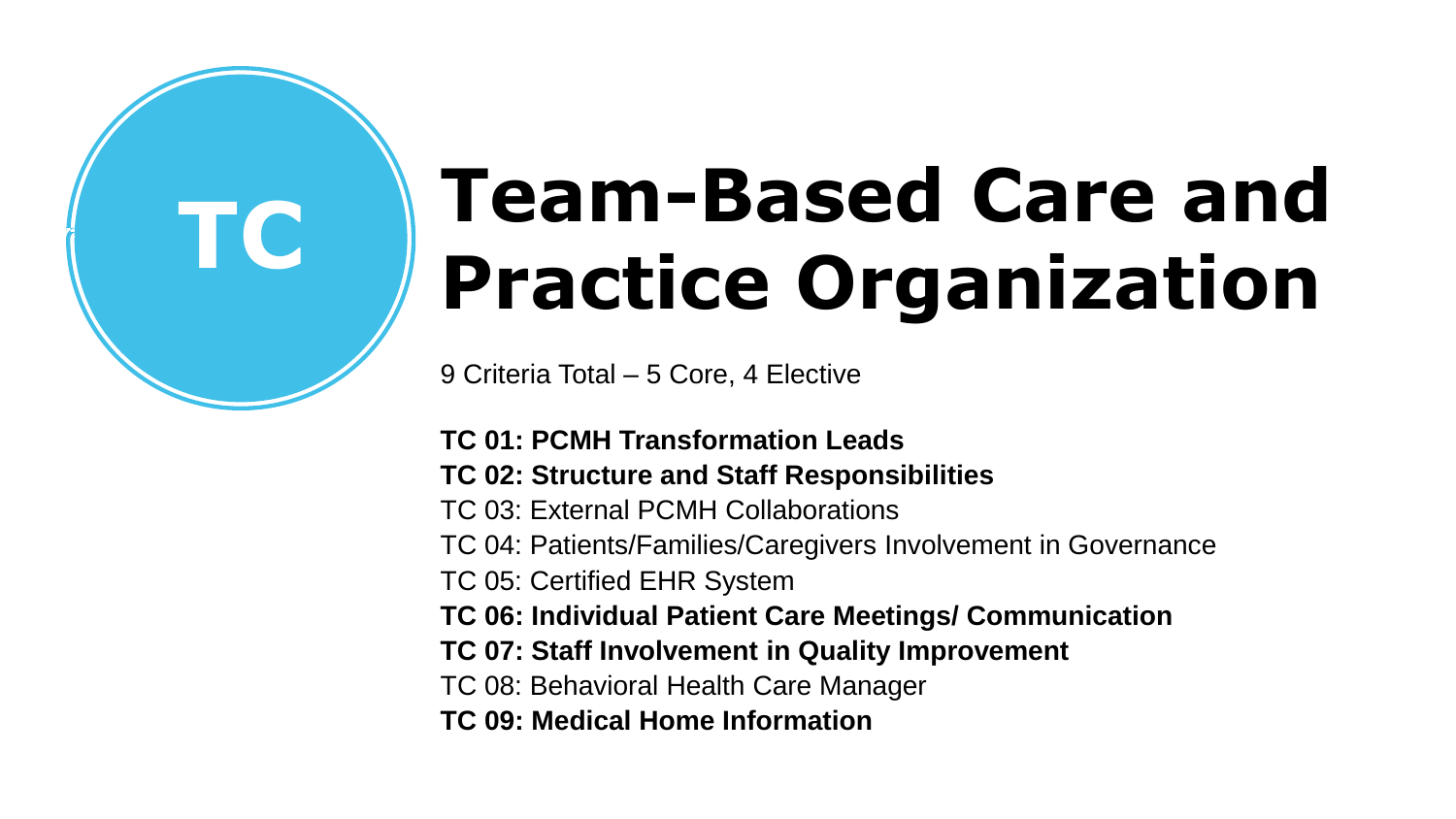# **TC TC 01: PCMH Transformation Leads**

*Designates a clinician lead of the medical home and a staff person to manage the transformation and ongoing patientcentered care.* 



- Can be the same person
- Clinician lead does not have to be a physician can be an MD, DO, APRN or PA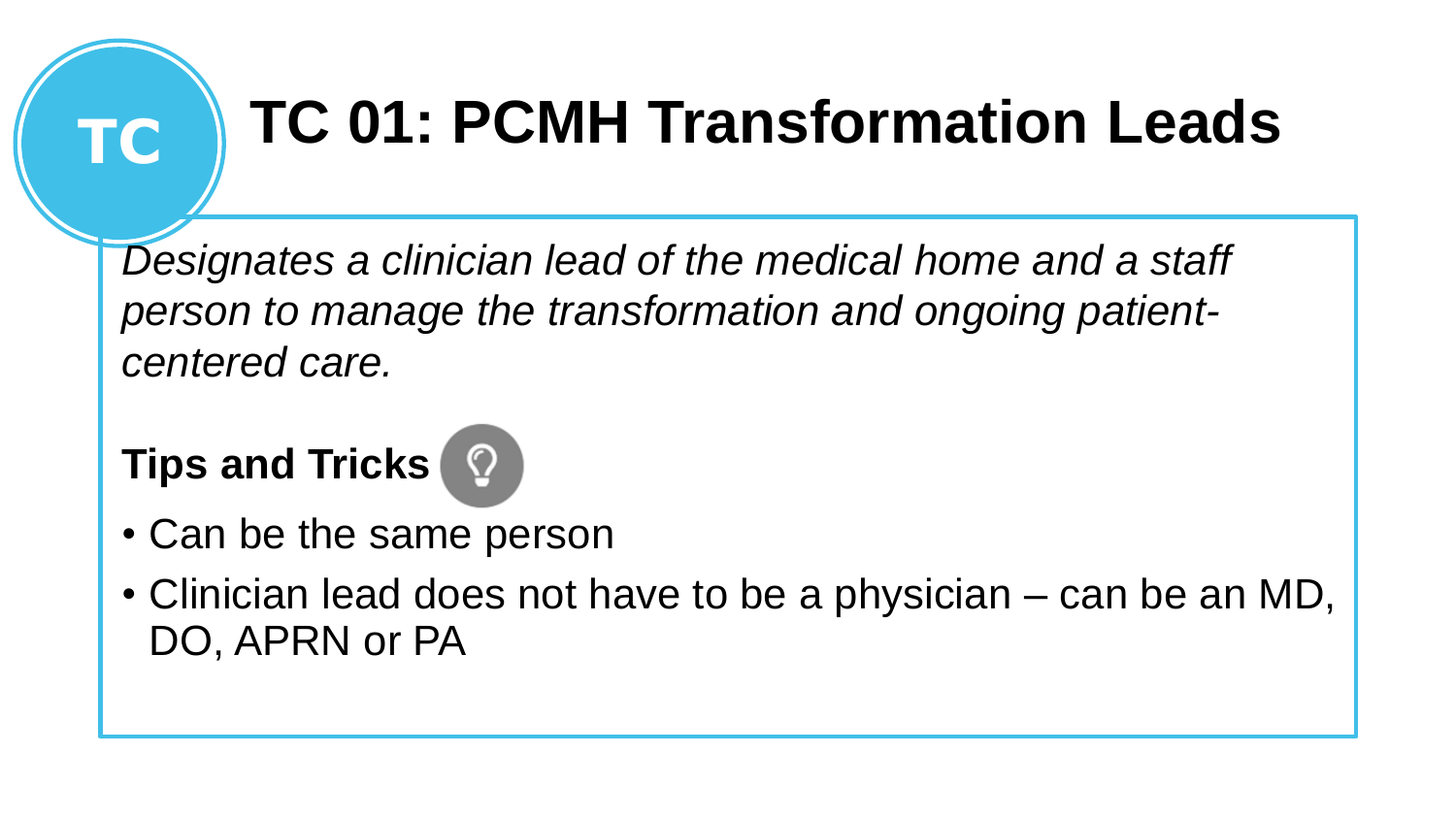# **TC 02: Structure and Staff Responsibilities**

*Defines the practice's organizational structure and staff responsibilities/skills to support key practice functions.*

### **Tips and Tricks**

**TC**



• Include your definition of how you train, including frequency (annual, 90-day new hire, quarterly)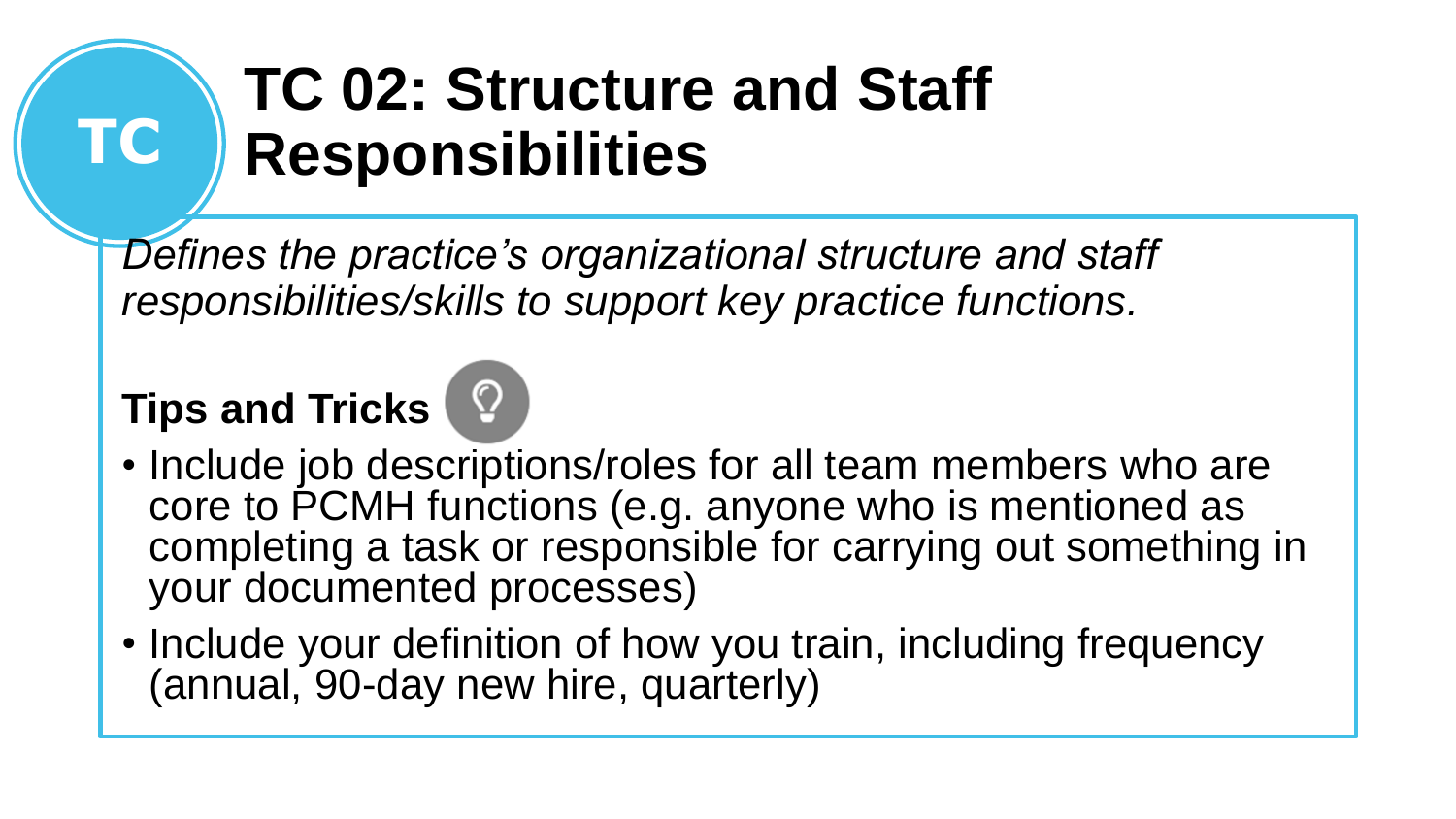# **TC 06: Individual Patient Care Meetings/ Communication**

*Has regular patient care team meetings or a structured communication process focused on individual patient care.*

### **Tips and Tricks**

**TC**



- Other structured communication processes include medical record messaging, email exchanges, or notes on the schedule
- Not relevant for the entire practice, only care teams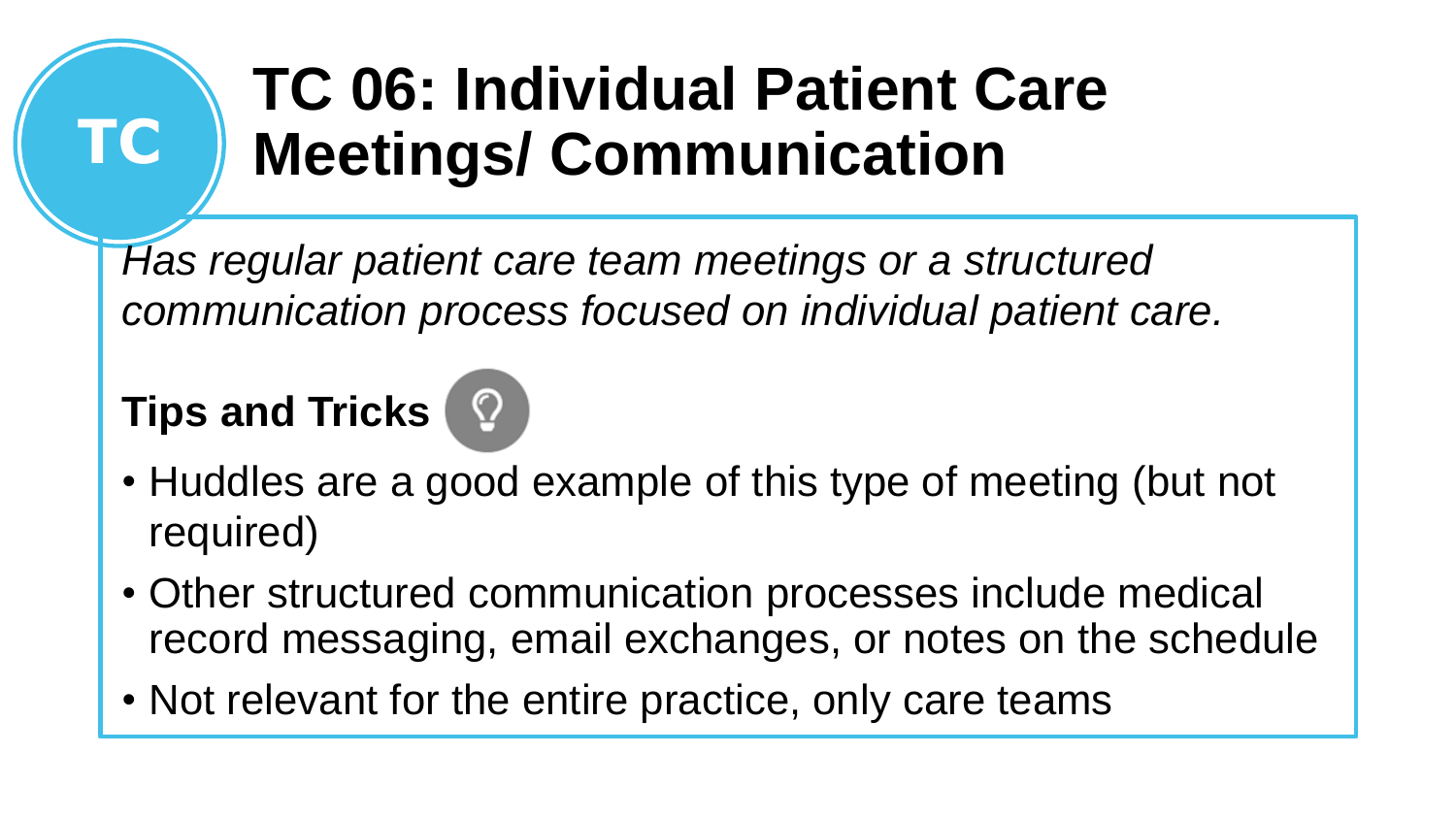

### **Q: Is the clinician required to attend the daily, structured** *team meetings focused on patient care?*

**A**: All members of the care team must be included in communication, but it is not required that all are there in person as long as there is a process in place for relaying information.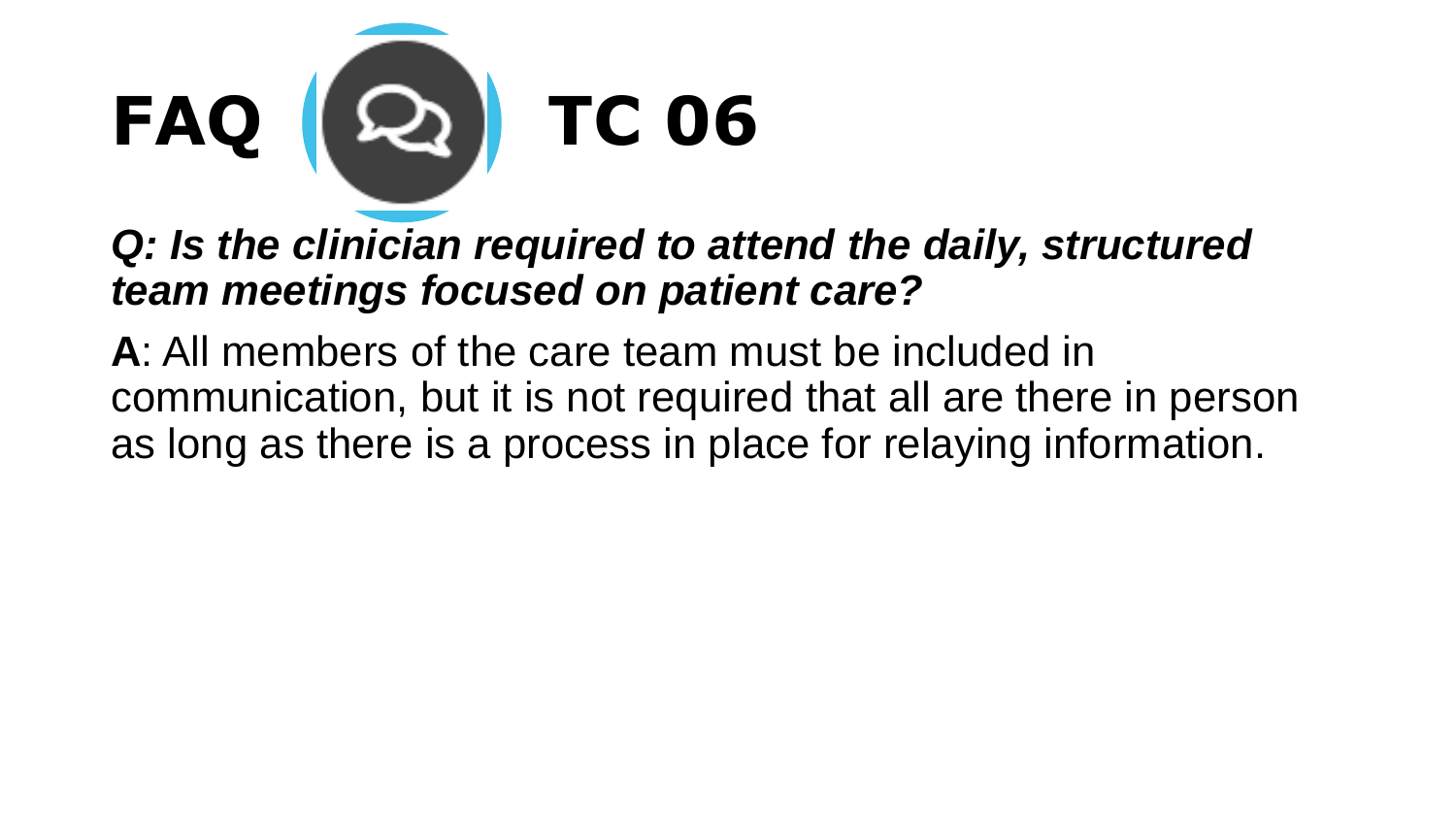

### *Q: Does it meet the requirement if clinical staff teams meet in their separate teams on different schedules?*

**A**: Yes. The intent of the criterion is for all members of the care team to be involved in communication about patient care, but care teams can meet separately for each clinician's scheduled patients.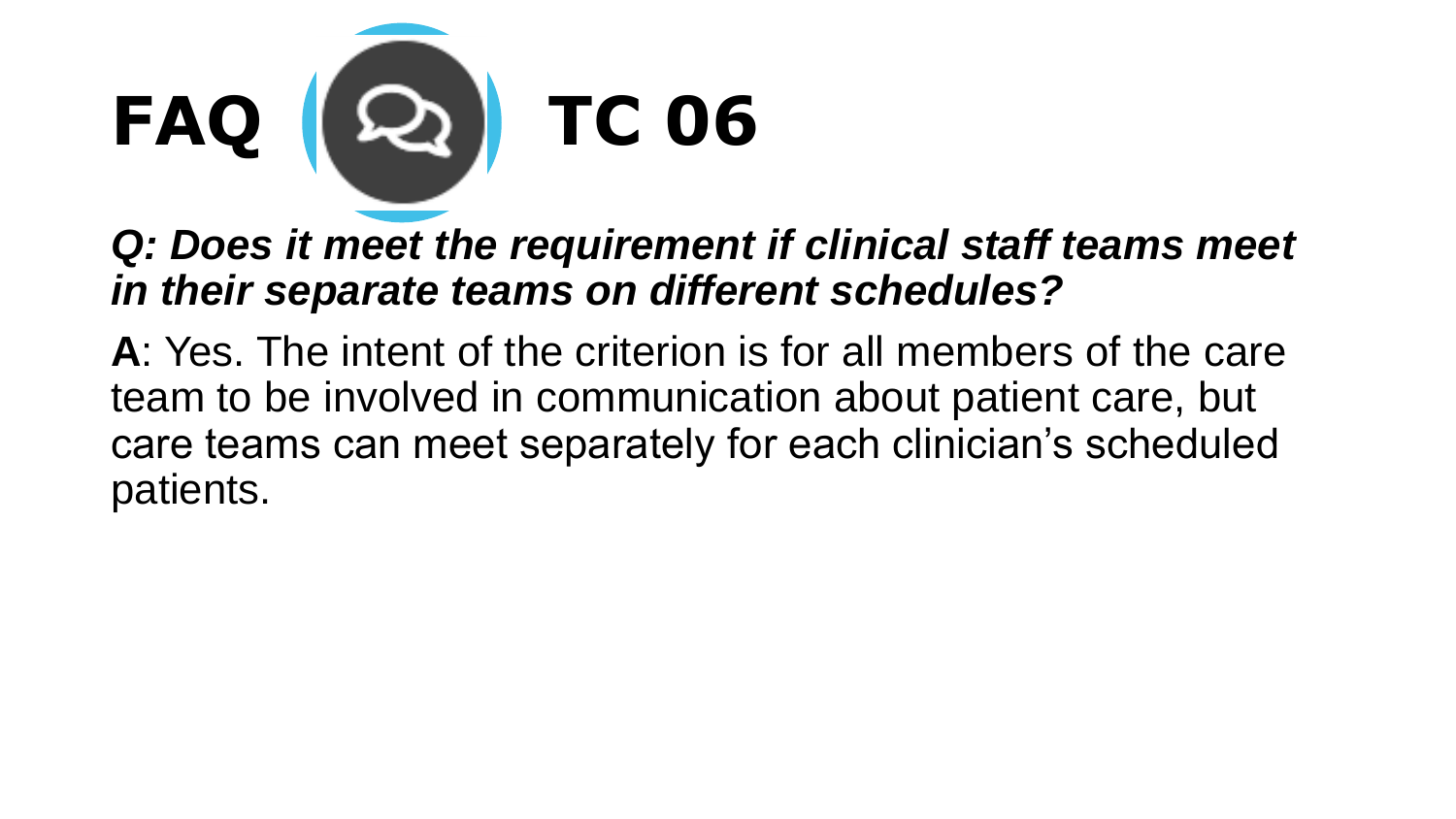## **TC 07: Staff Involvement in Quality Improvement**

*Involves care team staff in the practice's performance evaluation and quality improvement activities.*

### **Tips and Tricks**

**TC**

• This is something that is likely already in place at your organization, but it may not be formalized in job descriptions or processes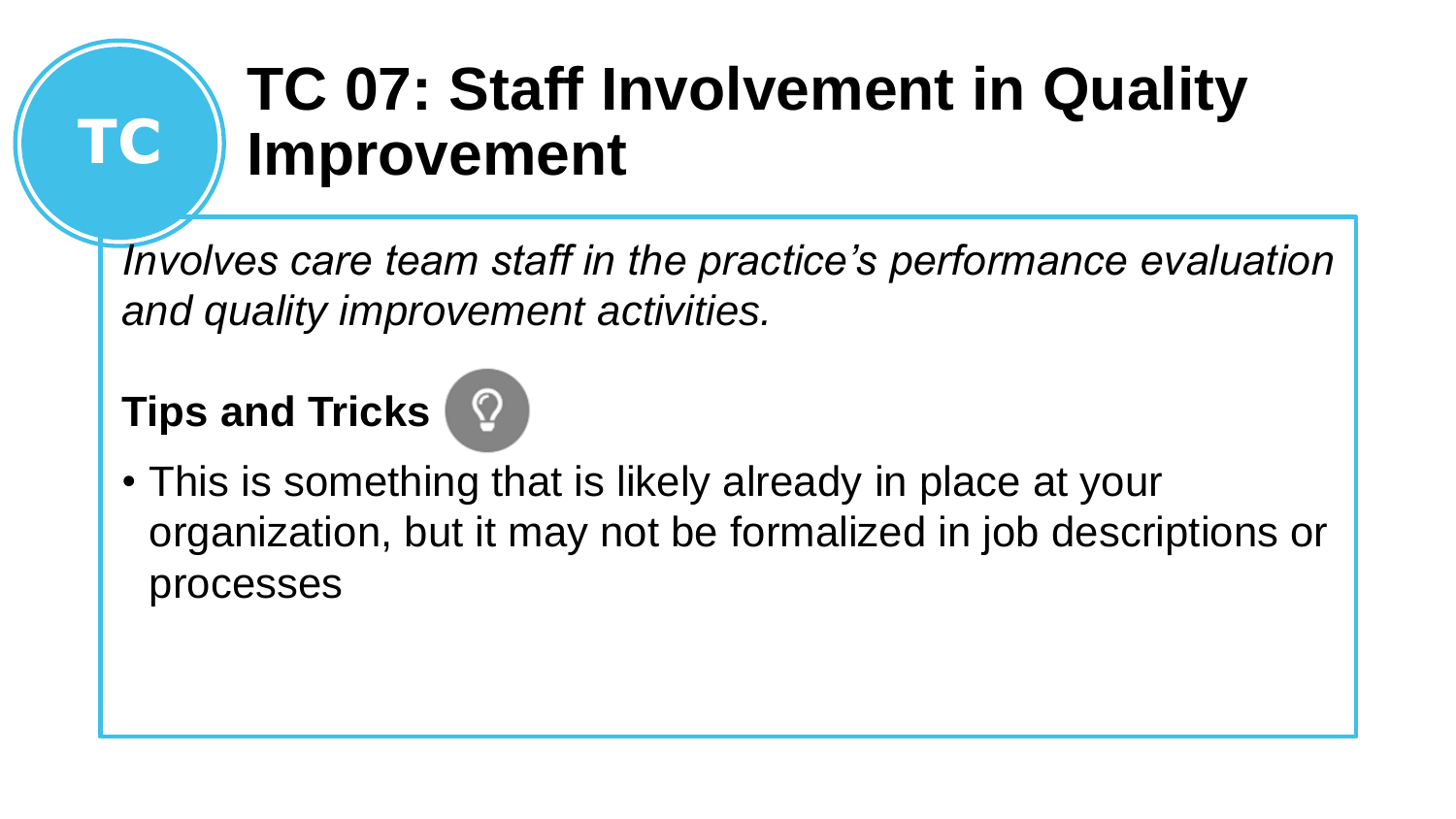# **TC TC 09: Medical Home Information**

*Has a process for informing patients/families/caregivers about the role of the medical home and provides patients/ families/ caregivers materials that contain the information.* 

 $\rightarrow$  At a minimum include:

- Names & phone numbers
- After hours instructions
- Services offered
- How the practice uses evidence-based care
- List of patient education and self-management resources
- Describe how and where to access the care they need

- Process should include both new and existing patients
- Encouraged to provide the information in multiple formats (e.g. brochure, flyers, and your website)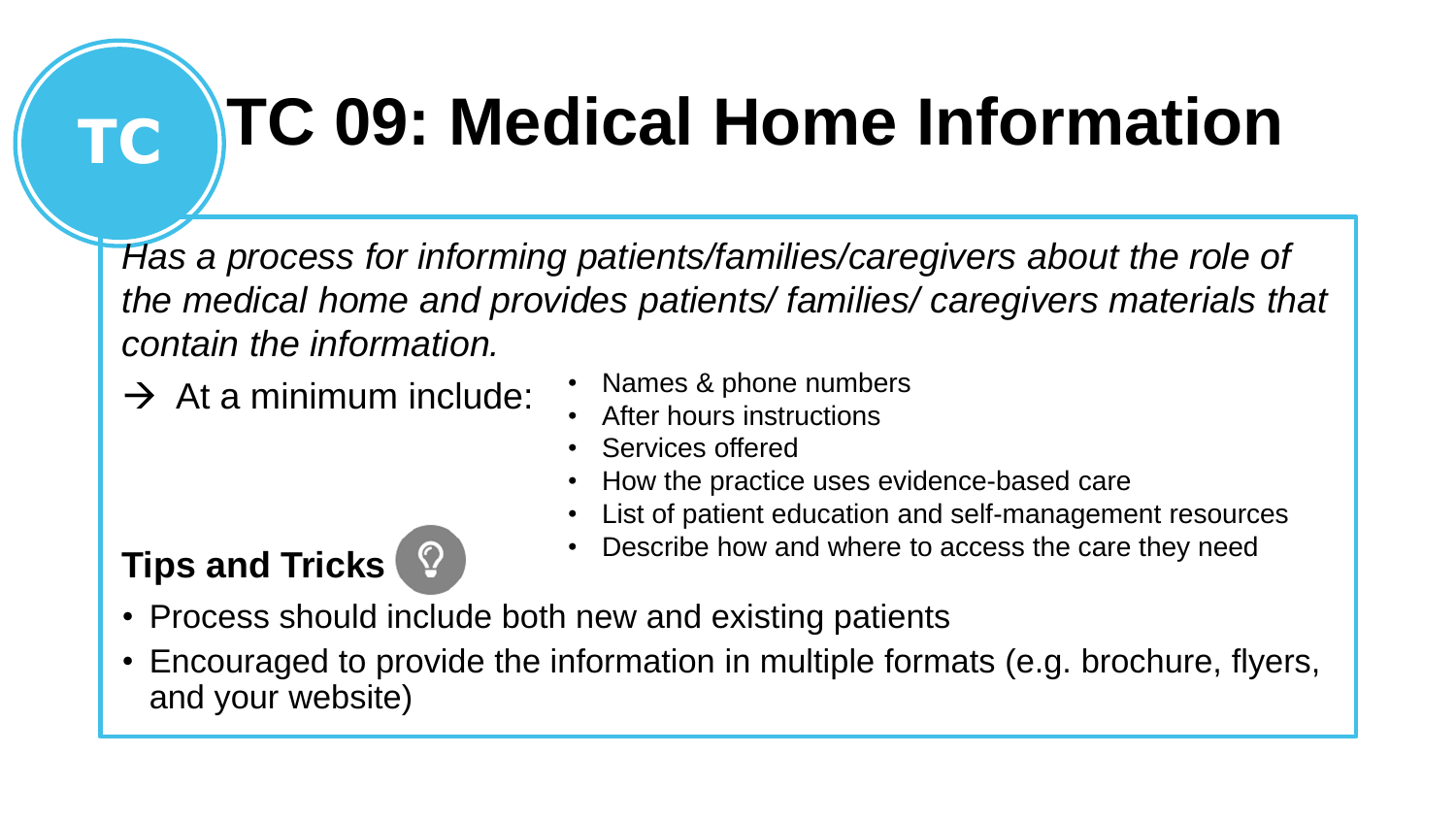

### *Q: How can you demonstrate "how the practice uses evidence-based care" in the medical home information?*

**A**: When describing the services provided by the practice, attention should be drawn to defining evidence-based guidelines for preventive and clinical care.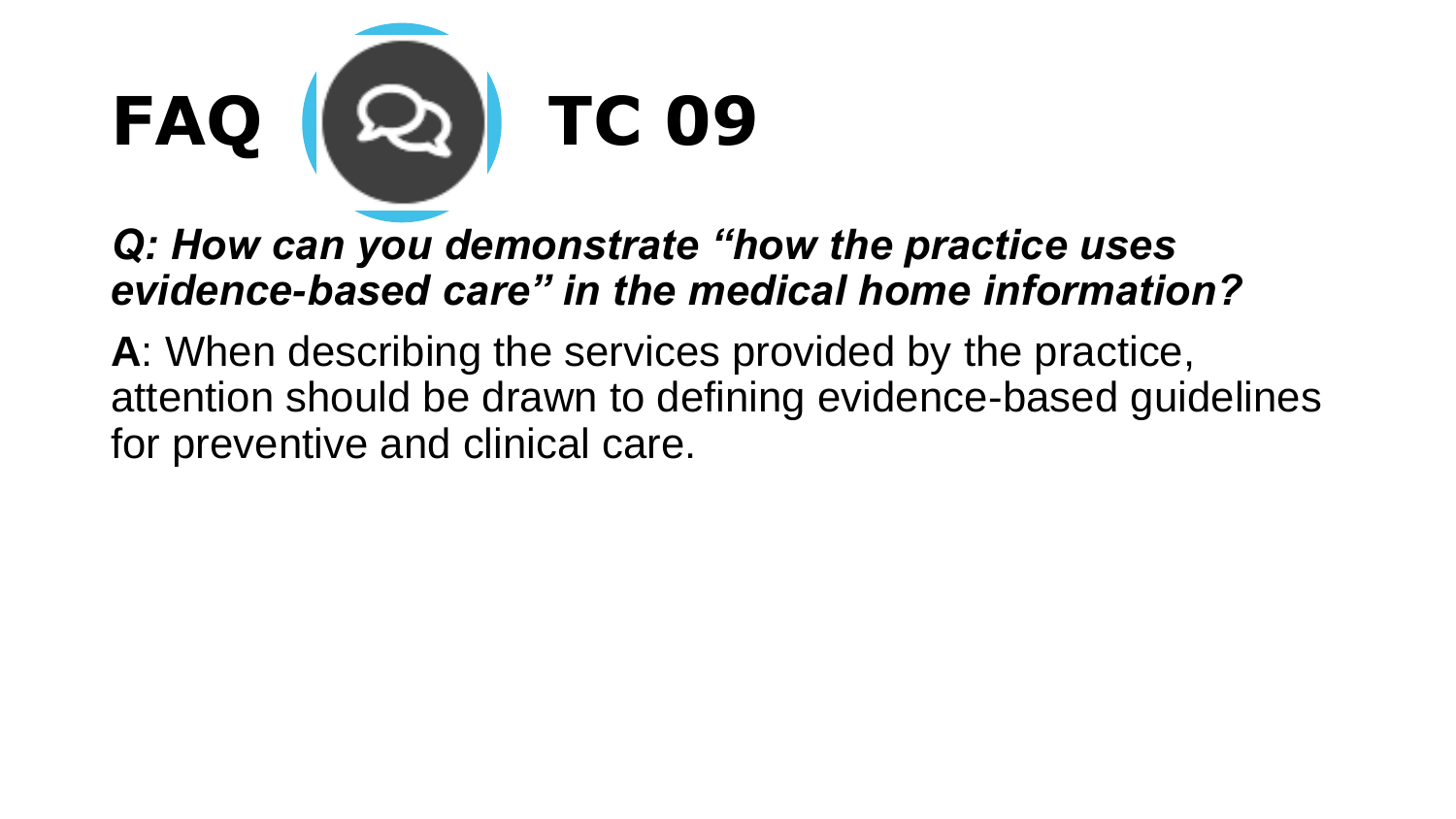# **KM Knowing and Managing Your Patients**

29 Criteria Total – 10 Core, 19 Elective

**KM 01: Problem Lists KM 02: Comprehensive Health Assessment KM 03: Depression Screening**  KM 04: Behavioral Health Screenings KM 05: Oral Health Assessment and Services KM 06: Predominant Conditions and Concerns KM 07: Social Determinants of Health KM 08: Patient Materials **KM 09: Diversity KM 10: Language**  KM 11: Staff Cultural Competence and Health Literacy Skills **KM 12: Proactive Outreach**  KM 13: Excellence in Performance

**KM 14: Medication Reconciliation** 

**KM 15: Medication Lists** 

- KM 16: New Prescription Education
- KM 17: Medication Responses and Barriers
- KM 18: Controlled Substance Database Review
- KM 19: Prescription Claims Data
- **KM 20: Clinical Decision Support**
- **KM 21: Community Resource Needs**
- KM 22: Access to Educational Resources
- KM 23: Oral Health Education
- KM 24: Shared Decision-Making Aids
- KM 25: School/Intervention Agency Engagement
- KM 26: Community Resource List
- KM 27: Community Resource Assessment
- KM 28: Case Conferences
- KM 29: Opioid Treatment Agreement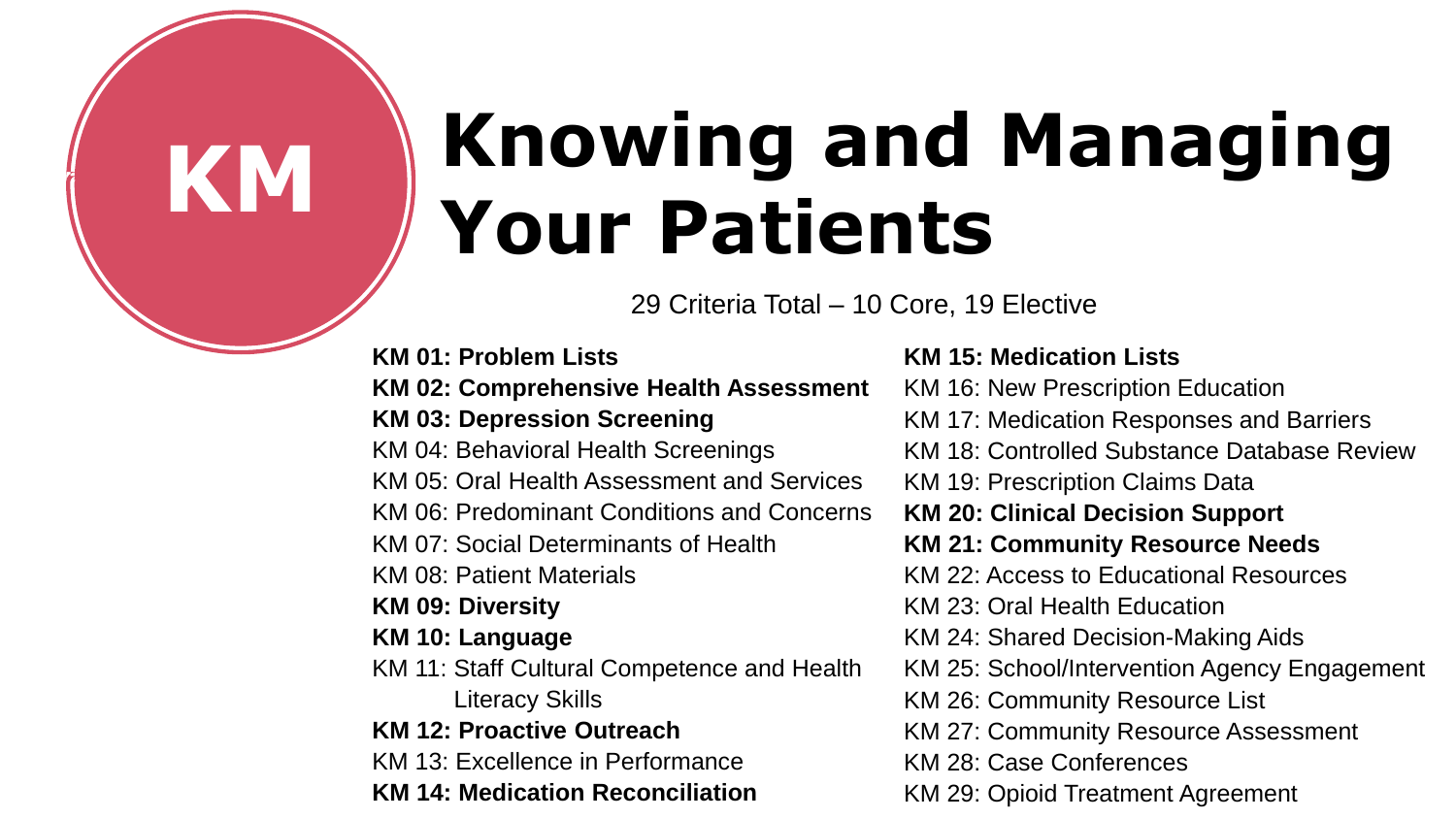# **KM KM 01: Problem Lists**

Documents an up-to-date problem list for each patient with current *and active diagnoses.*



- Must be updated at least annually, but monitored periodically (you decide how often)
- Provide a report that demonstrates you update patient problem lists based on visits, transfer of information from other providers, or information from the patient.
- No required % threshold yet, but should be run for all patients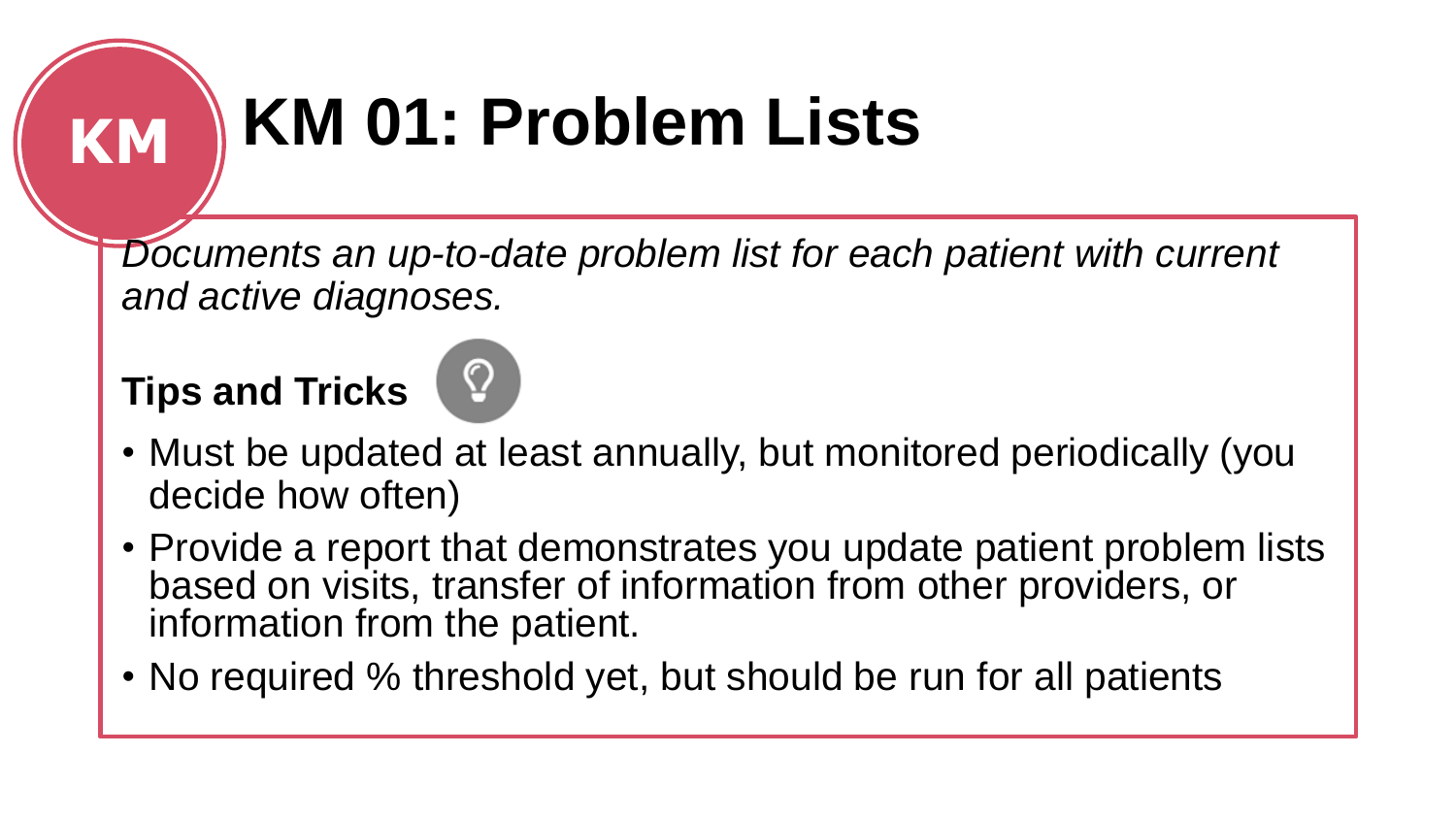# **KM 02: Comprehensive Health Assessment**

*Comprehensive health assessment includes (all items required):* 

- *A. Medical history of patient and family.*
- *B. Mental health/substance use history of patient and family.*
- *C. Family/social/cultural characteristics (e.g. household structure, support systems).*
- *D. Communication needs due to hearing, vision, cognition (not language)*
- *E. Behaviors affecting health.*
- *F. Social functioning (e.g. social interaction, independent living).*
- *G. Social determinants of health (e.g. education, employment, food, transportation).*
- *H. Developmental screening using a standardized tool. (NA if no pediatric patients.)*
- *I. Advance care planning. (NA for pediatric practices.) (advanced directive not required)*

### **Tips and Tricks**

**KM**

- No percentage requirement or report required
- Must document 'none' for items assessed but not present. Blank means you didn't assess.
- Not required to assess all possible social determinants of health pick the most relevant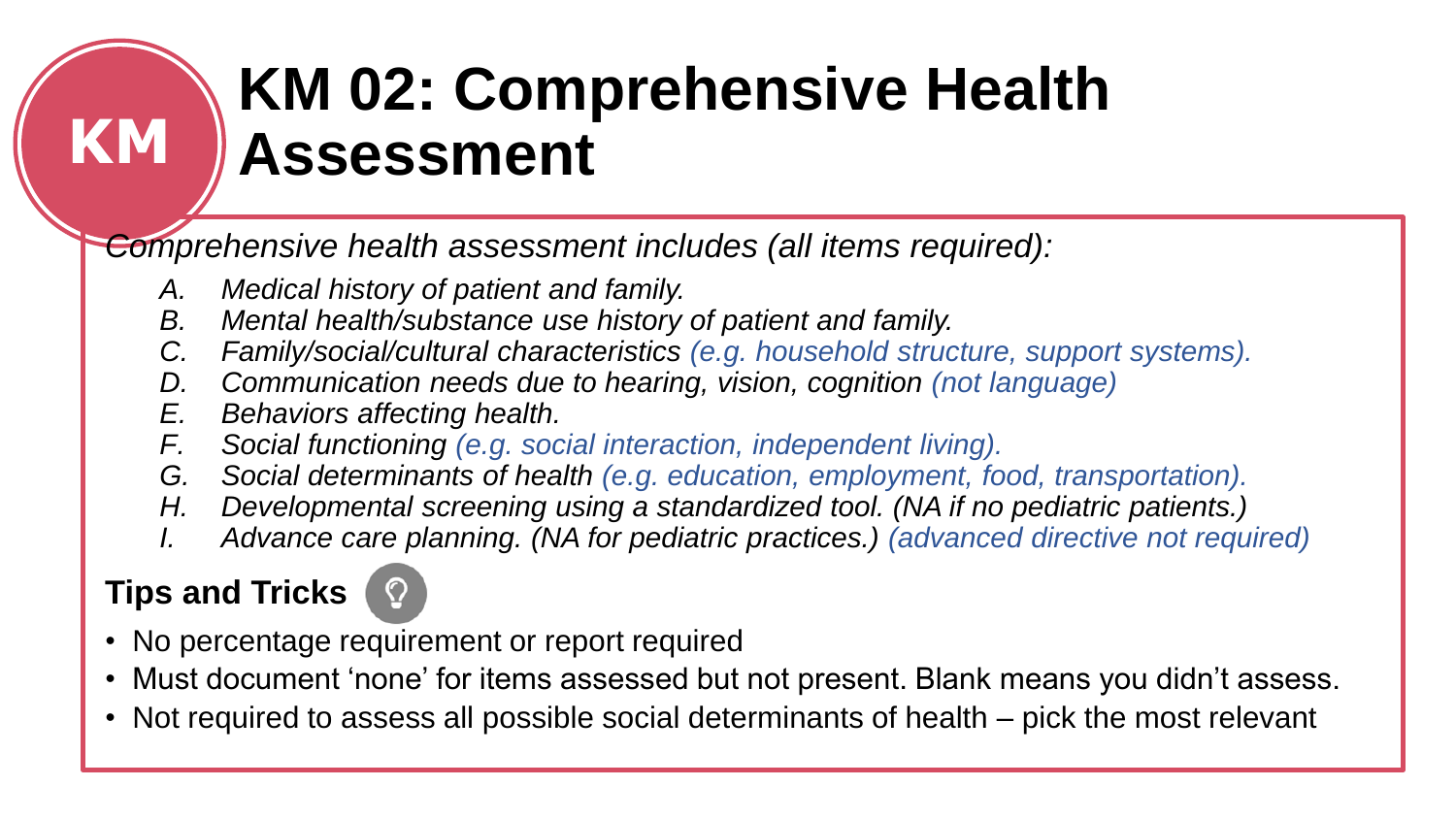

### *Q: How frequently should the comprehensive health assessment be completed and updated?*

**A**: NCQA recommends that practices use evidence-based guidelines to determine how frequently the health assessments are completed and updated. Typically practices complete the health assessment at all new patient visits, then update it at least annually.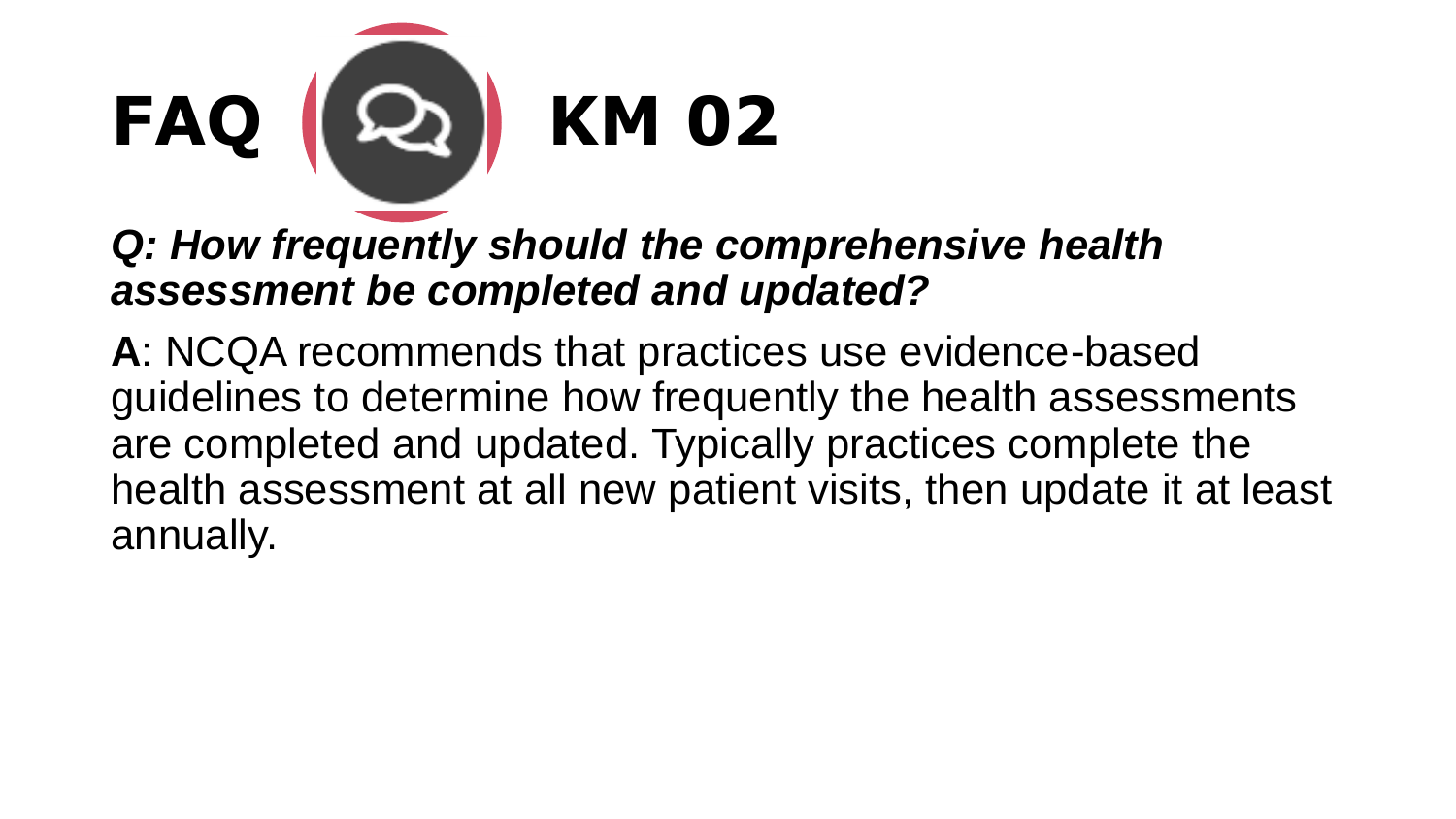

#### **Q: Are practices required to capture information on the entire** *patient population for the comprehensive health assessment?*

**A**: Yes. A comprehensive health assessment should be conducted for all patients and described in a documented process, so the practice has relevant and documented information about patients' physical health and social and behavioral influences.

Medical records should clearly indicate that the patient has been asked about the specific item by including a notation that the patient answered "No" or declined to answer. Practices do not lose credit if the patient says "No" or declines to answer as long as it is documented.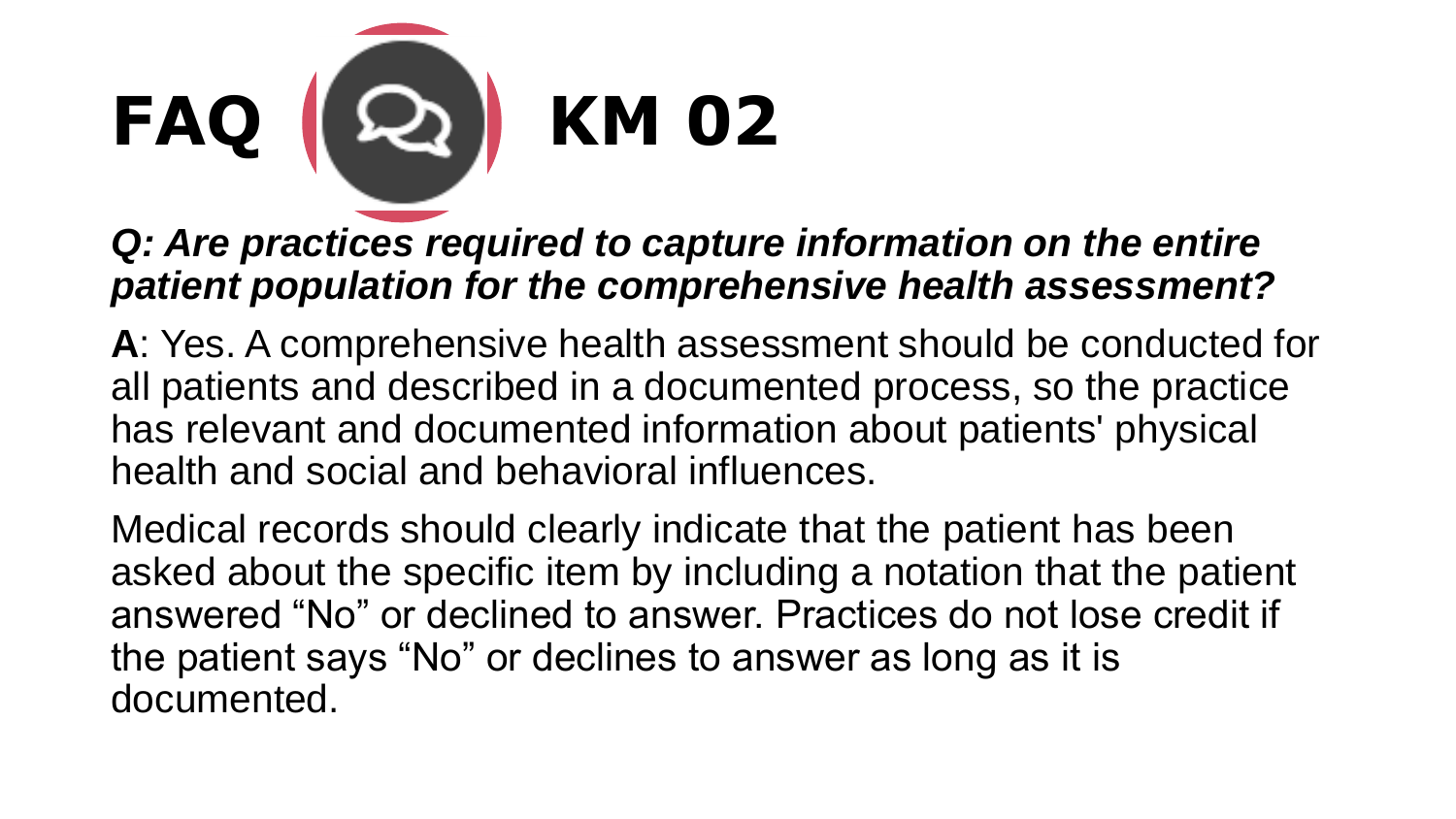# **KM KM 03: Depression Screening**

*Conducts depression screenings for adults and adolescents using a standardized tool.*

- Must include screening AND follow-up action on positive results
- Identify standardized tool for adults and adolescents (up to you to choose the tool)
- Should screen all patients, not just those who are symptomatic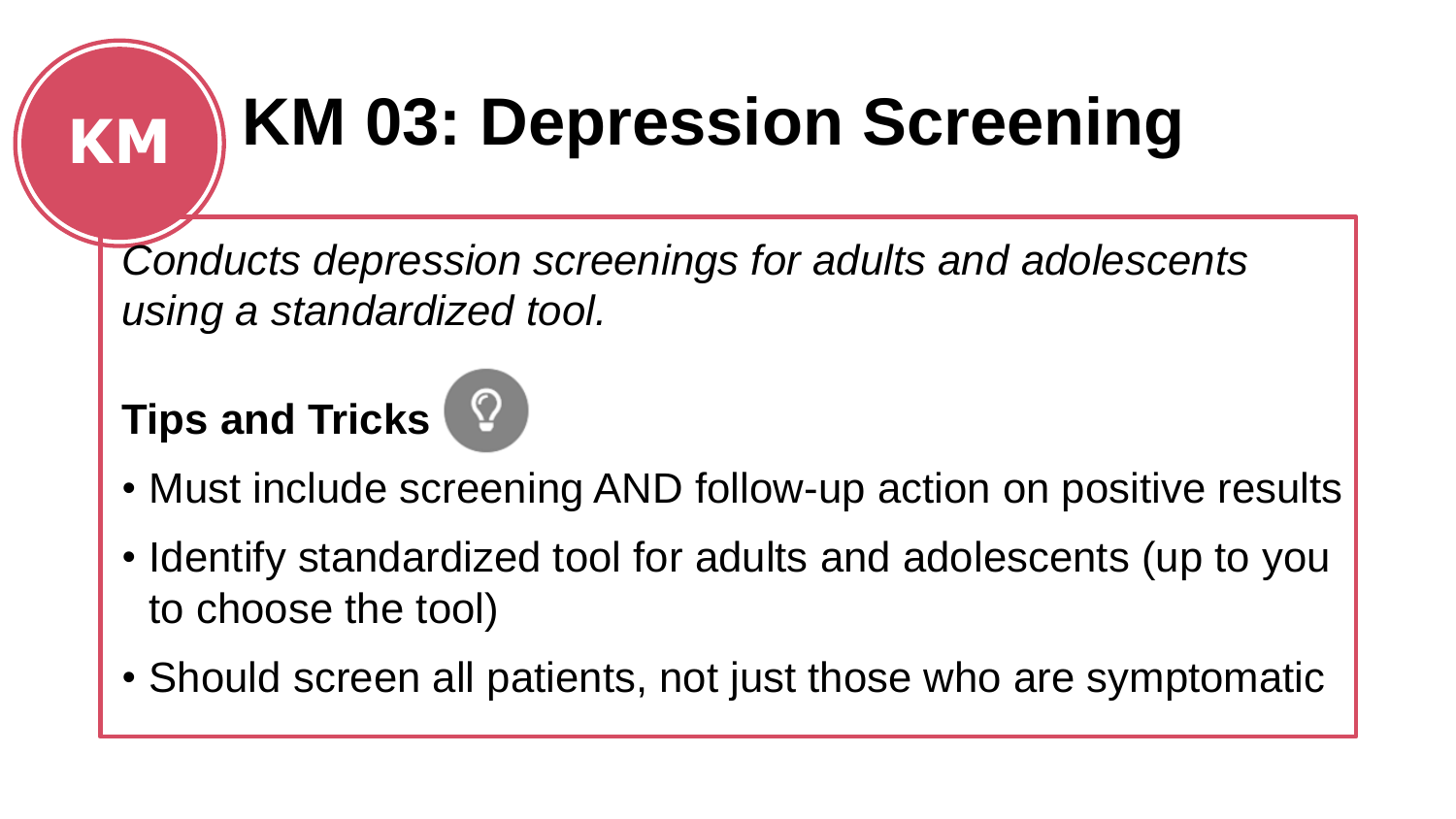# **KM KM 09: Diversity**

*Assesses the diversity (race, ethnicity, and one other aspect of diversity) of its population.*

- Can be collected directly from patients OR from zip code or census tract level community data (not state-level)
- Other aspects of diversity: gender identity, sexual orientation, religion, employment status, housing status, marital status, income, education level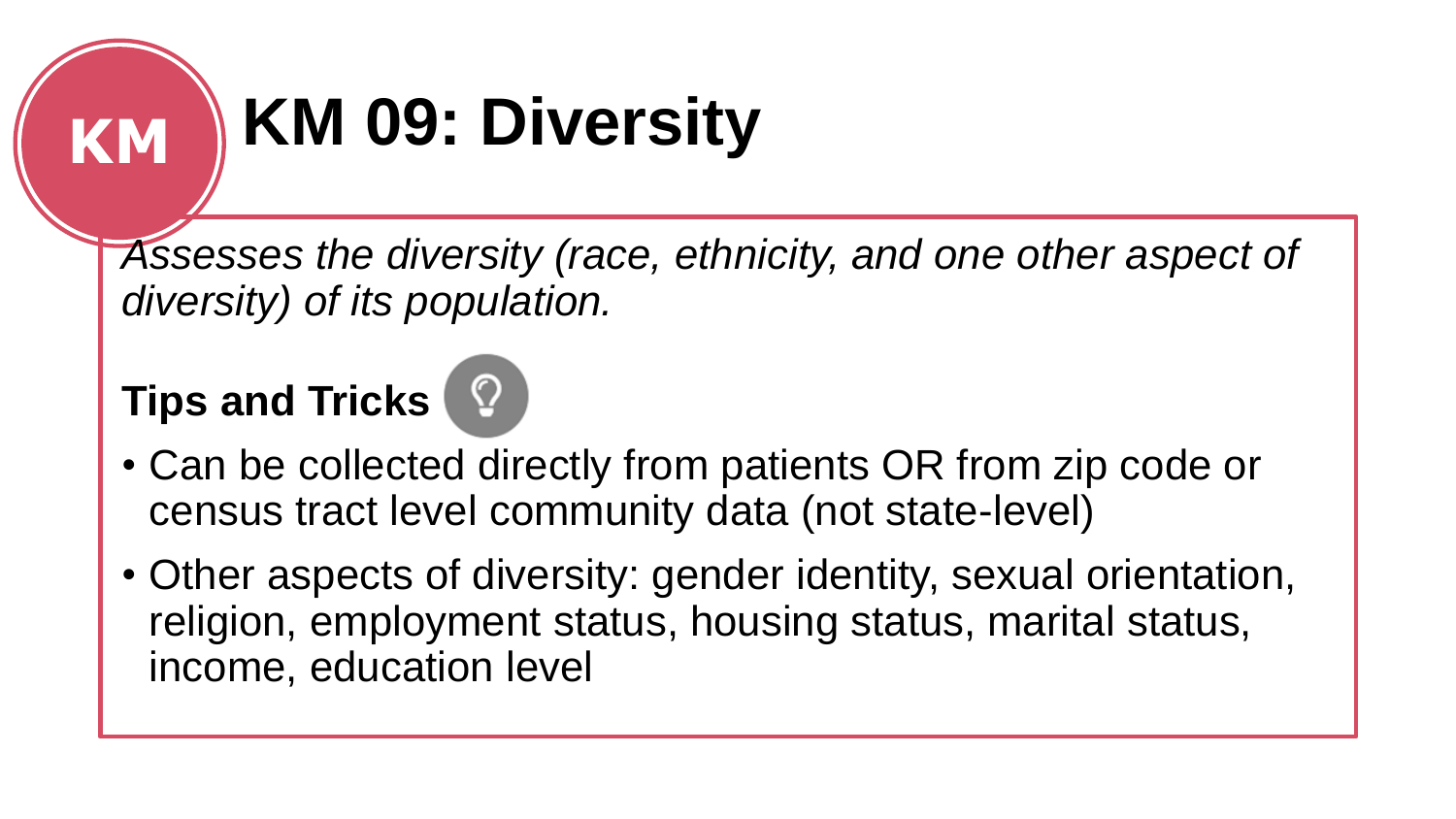# **KM KM 10: Language**

*Assesses the language needs of its population.*

### **Tips and Tricks**



• If collected from patients, all responses must be recorded in the medical record (no blank fields)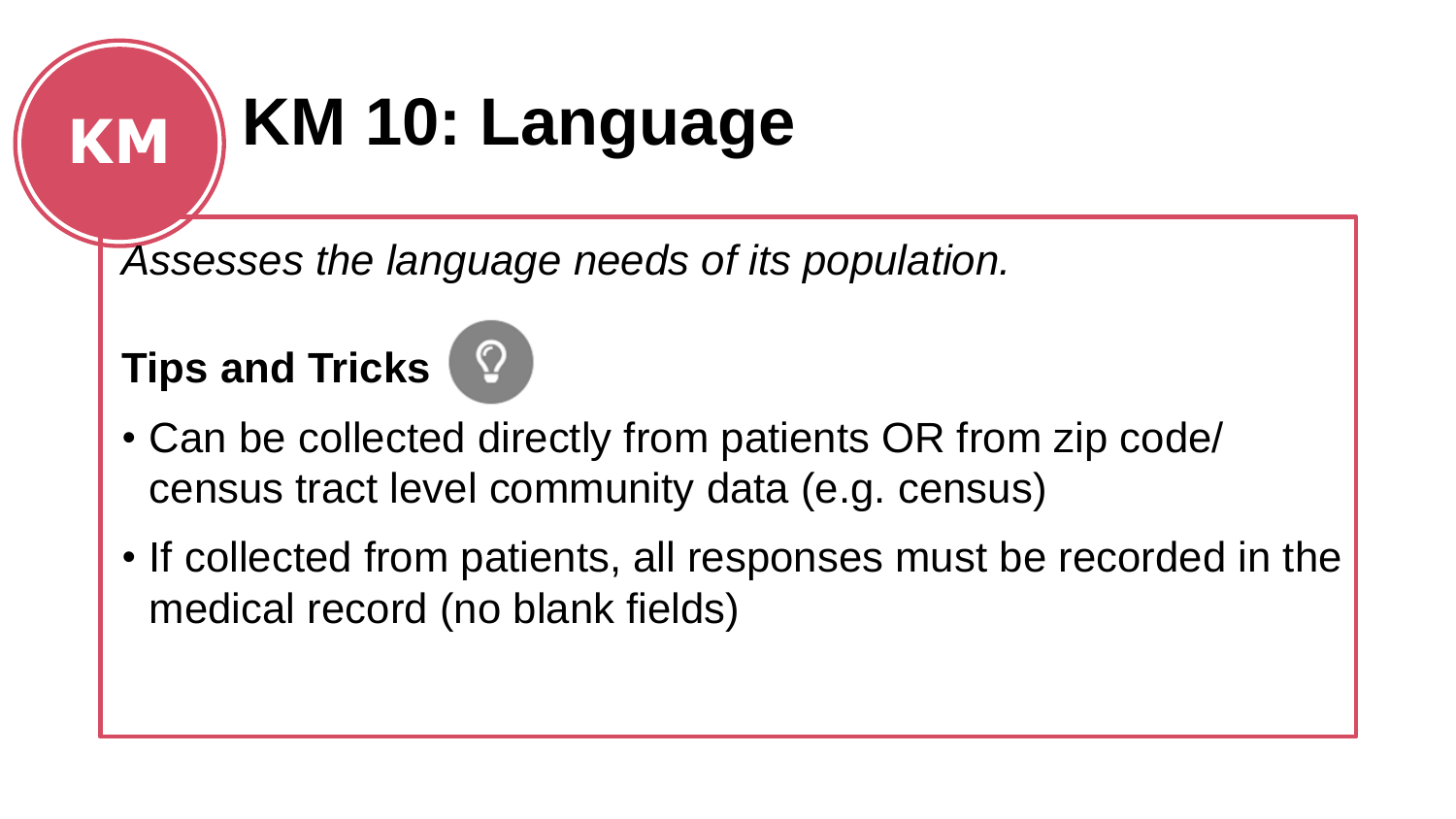# **KM KM 12: Proactive Outreach**

*Proactively and routinely identifies populations of patients and reminds them, or their families/caregivers about needed services (must report an item/service in at least 3 categories):* 

- *A. Preventive care services.*
- *B. Immunizations.*
- *C. Chronic or acute care services.*
- *D. Patients not recently seen by the practice*

- Must be done at least annually no older than 12 months
- Must be personalized to the patients, not a general letter (e.g. flu season)
- Must provide outreach evidence (e.g. phone script, letters) per service
- Representative of patient population adults and children if applicable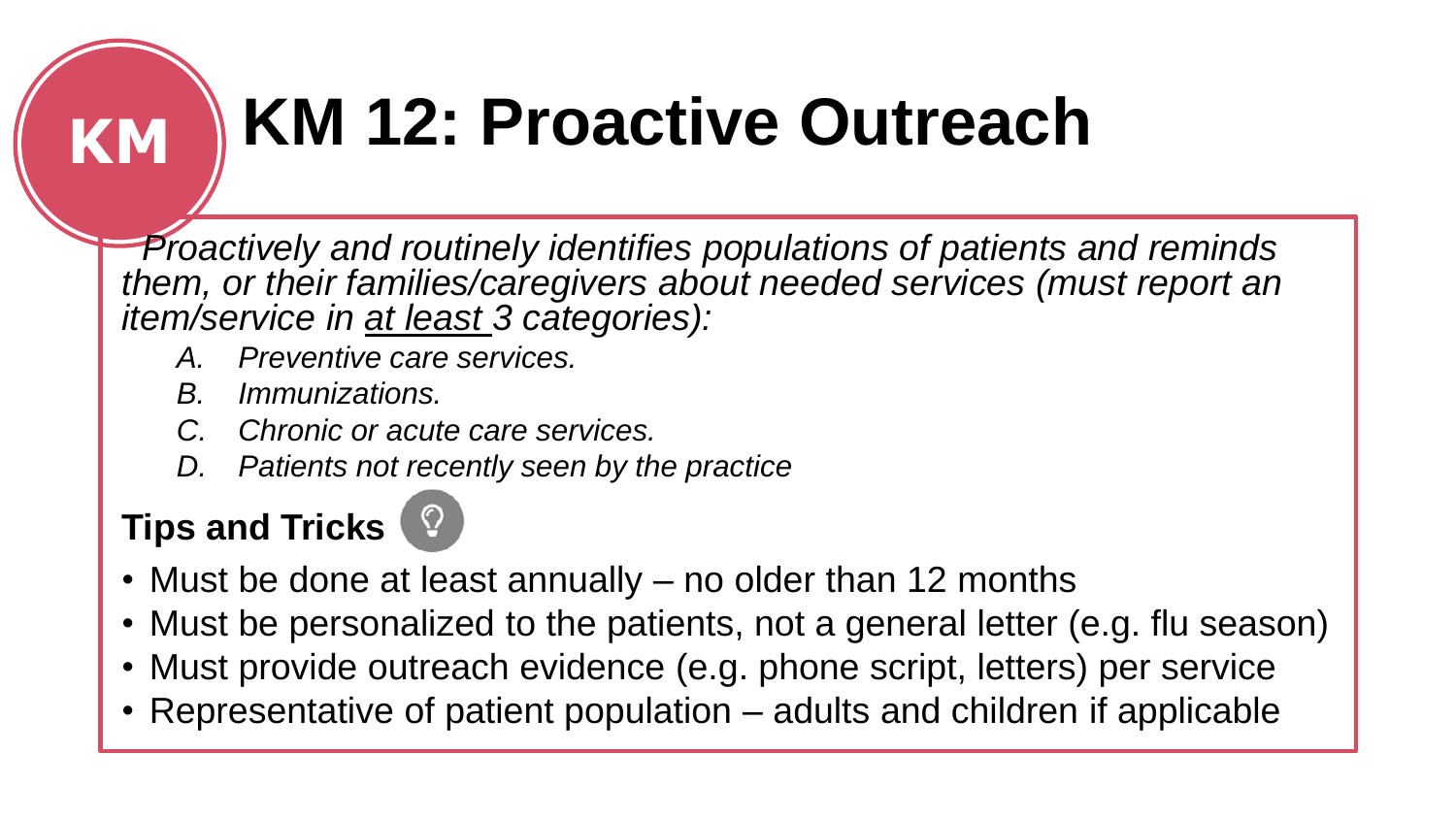

### *Q: Can we "count" flu vaccination for adults for KM12A and flu vaccination for children for KM12B?*

**A**: No. The practice must report separate services across each of the categories. So in this example, flu vaccination could only be used for KM12B and the practice would choose another service for KM12A.

*NOTE:* Regarding immunizations, NCQA considers Tdap and DTaP the same immunization for different age groups and does not accept them as two different services. The practice can only use this service for one of the categories in KM12.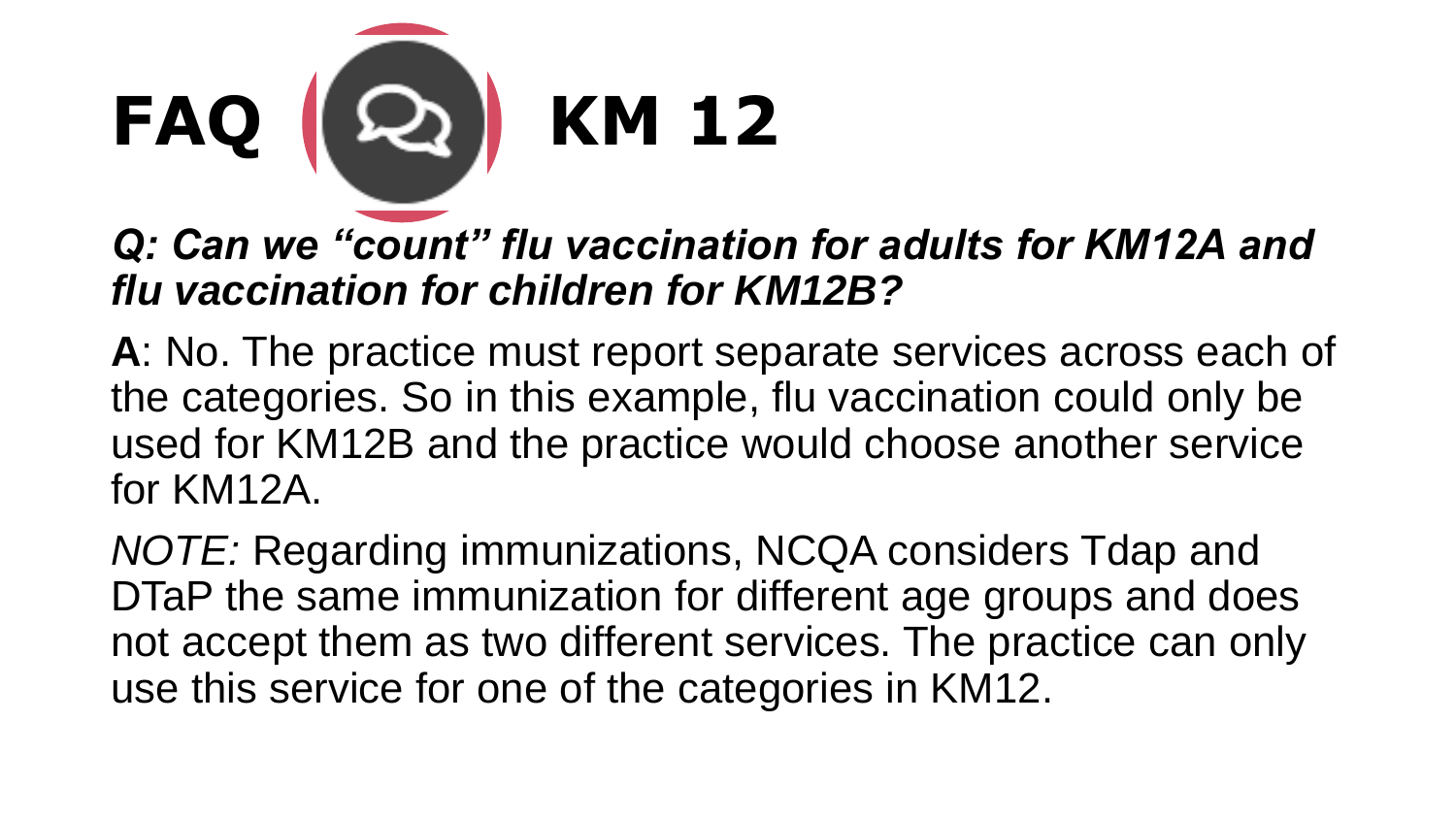# **KM KM 14: Medication Reconciliation**

*Reviews and reconciles medications for more than 80 percent of patients received from care transitions.*



- Aligns with Meaningful Use
- Review occurs at transitions of care, but at least annually
- Documentation in medical record must be completed on all patients, in order to get an accurate report and hit 80%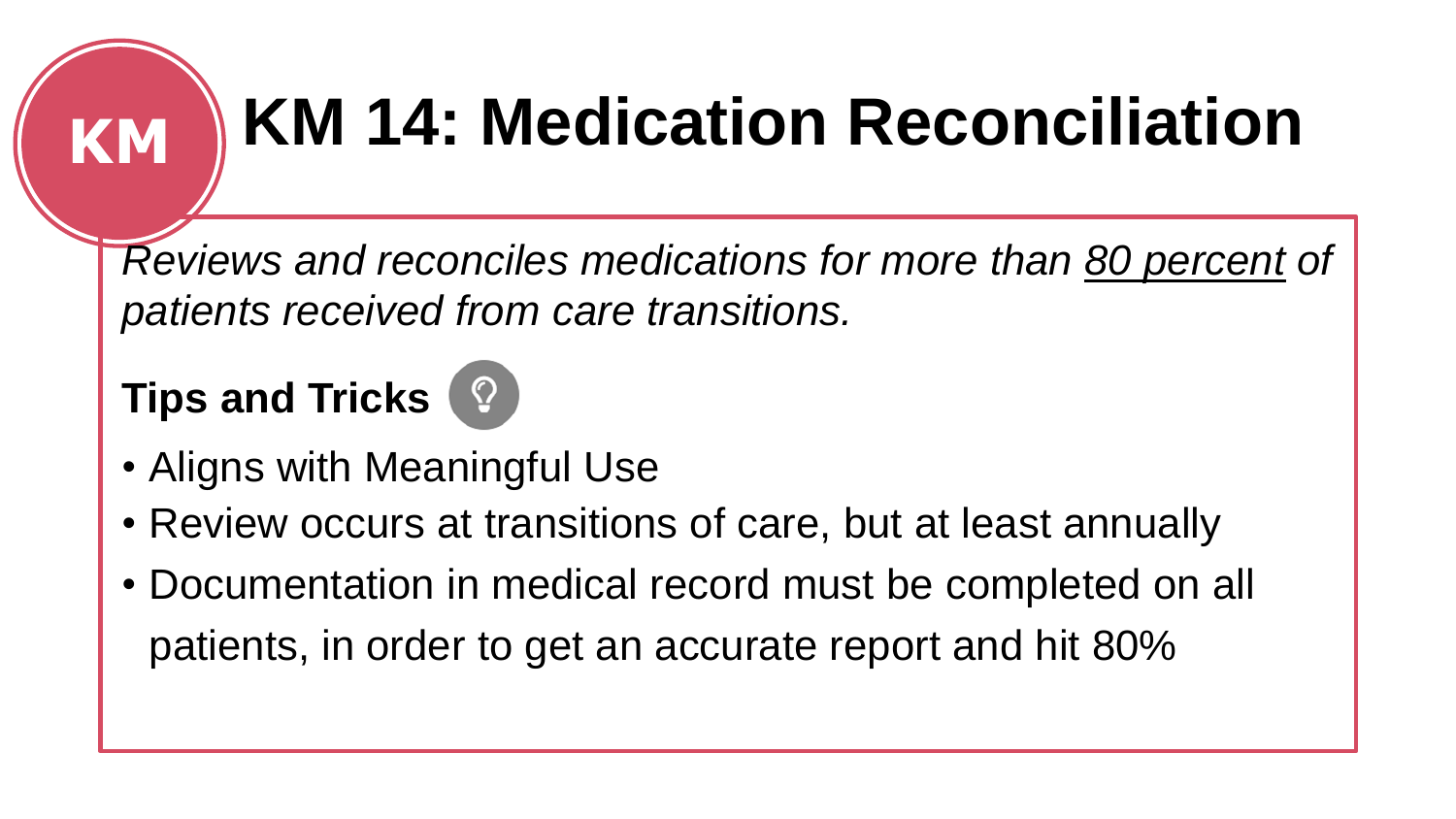# **KM KM 15: Medication Lists**

*Maintains an up-to-date list of medications for more than 80 percent of patients.*

- Should be captured in searchable fields in EHR.
- Documentation in medical record should include date of last update
- Should include over the counter medications and supplements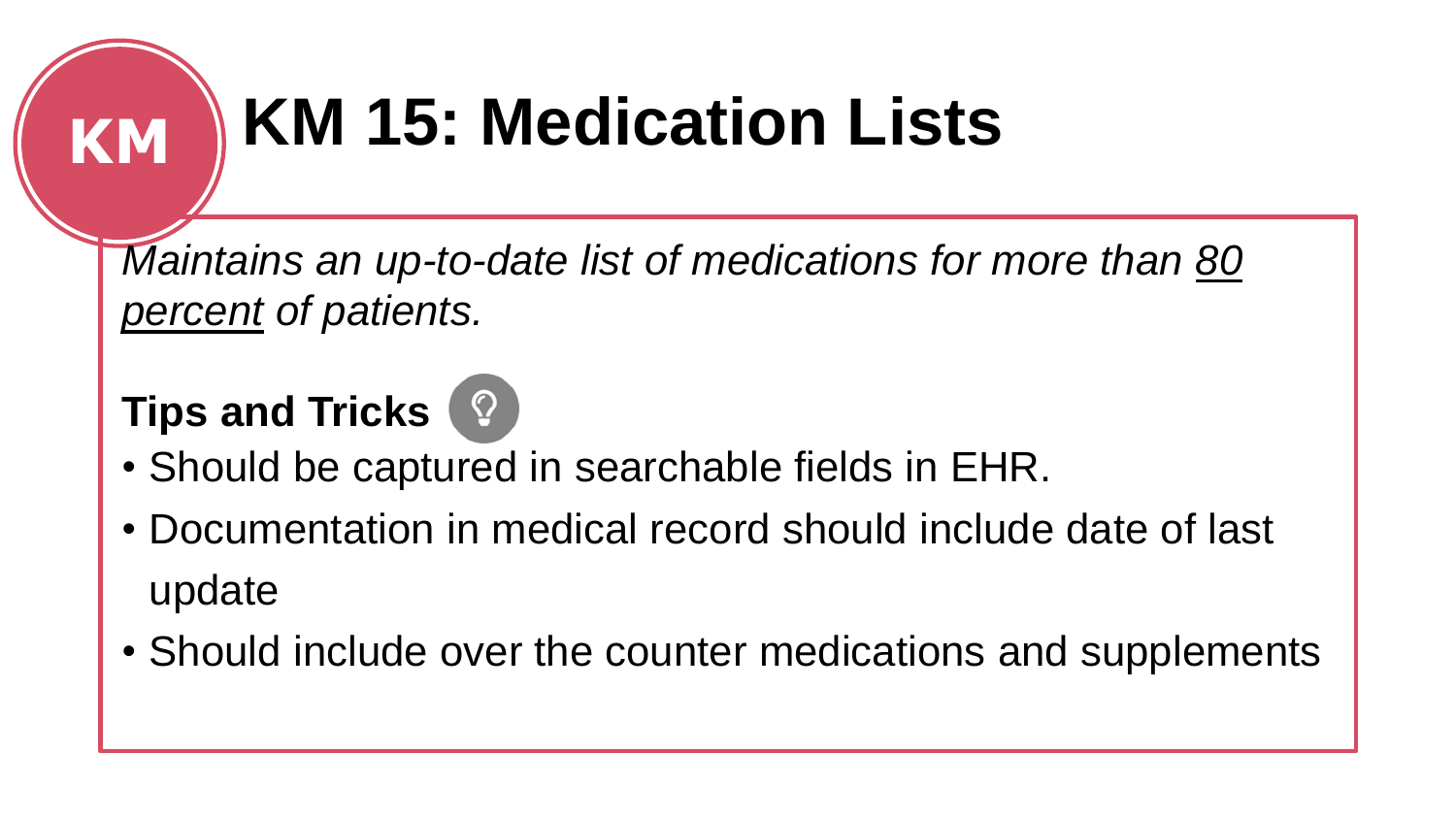

### *Q: Can you use the same report for documentation of KM 14 and KM 15?*

**A**: Yes. Medication reconciliation (KM 14) includes the process to check for drug and condition interactions in addition to confirming the list of medications with the patient (KM 15). The practice may be asked to provide a documented process to confirm the same report can be used.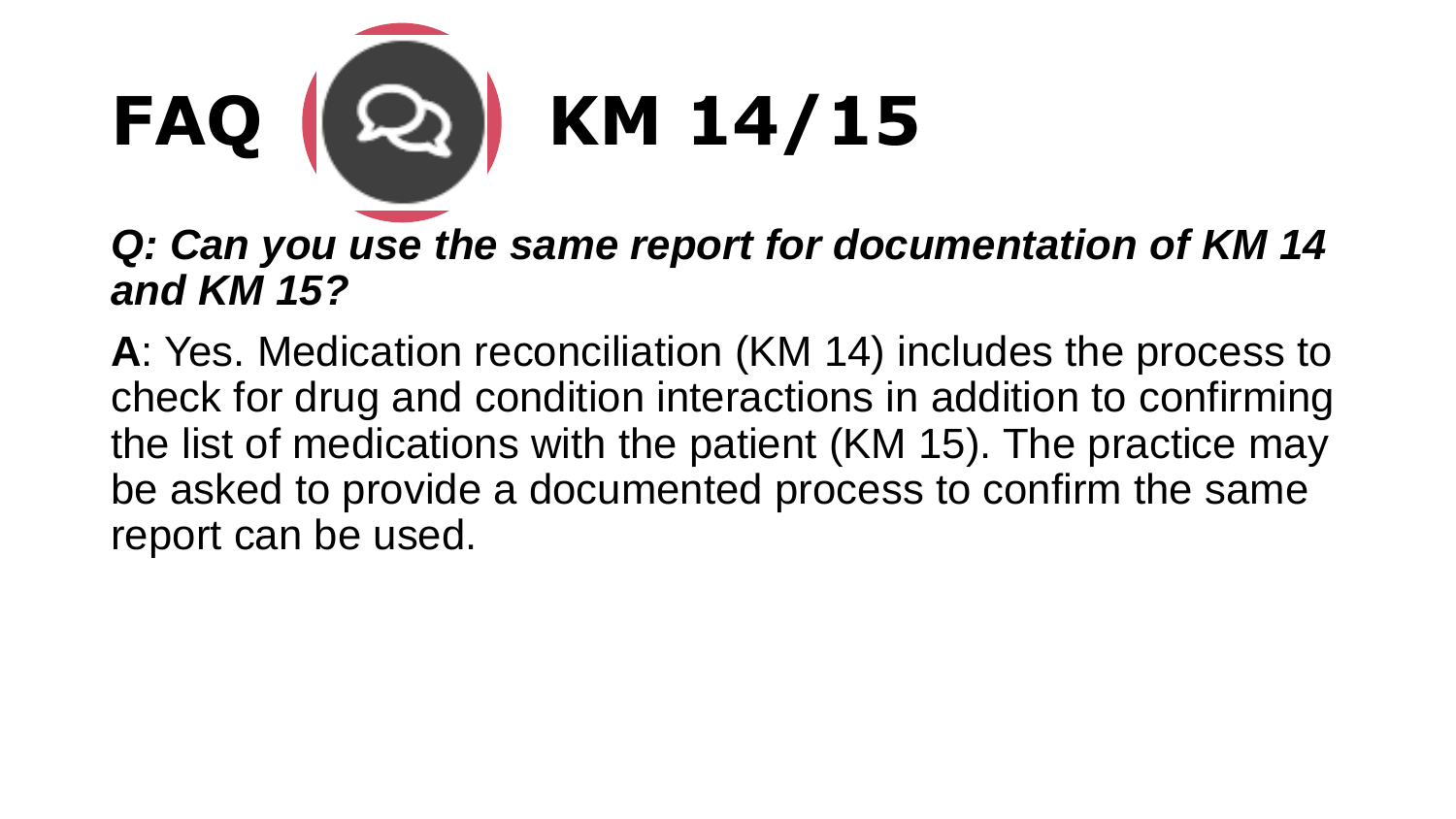# **KM KM 20: Clinical Decision Support**

*Implements clinical decision support following evidence-based guidelines for care of (Practice must demonstrate at least 4 criteria):* 

- *A. A mental health condition.*
- *B. A substance use disorder.*
- *C. A chronic medical condition.*
- *D. An acute condition (e.g. acute back pain, influenza, sinusitis, otitis media, UTI).*
- *E. A condition related to unhealthy behaviors (e.g. obesity, smoking).*
- *F. Well-child or adult care (e.g. age appropriate screenings, immunizations).*
- *G. Overuse/appropriateness issues (e.g. antibiotic use, avoiding unnecessary tests).*

- Provide a patient example demonstrating use at point of care (not blank)
- Intent is that the clinician is alerted at the point of care built into EHR or part of the workflow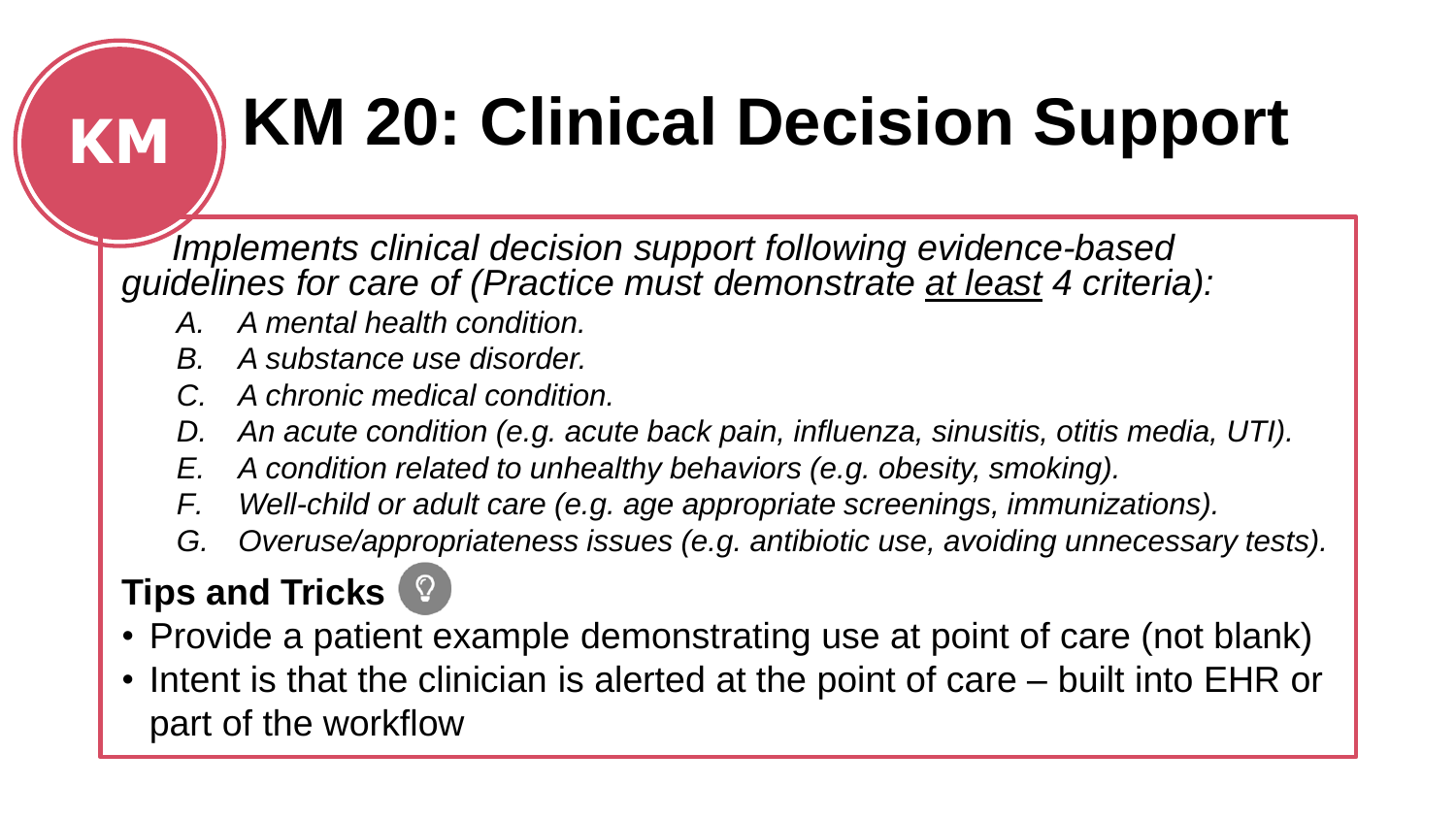

### *Q: Would an EHR prompt to conduct a PHQ depression screening meet the intent of KM 20-A?*

**A**: No. An EMR prompt to conduct a PHQ depression screening would not meet the intent of KM 20A. Clinical decision support is designed to aid clinicians in making evidence-based decisions about care of patients with an already diagnosed condition, not to screen for new ones. Depression screening is addressed in KM 03.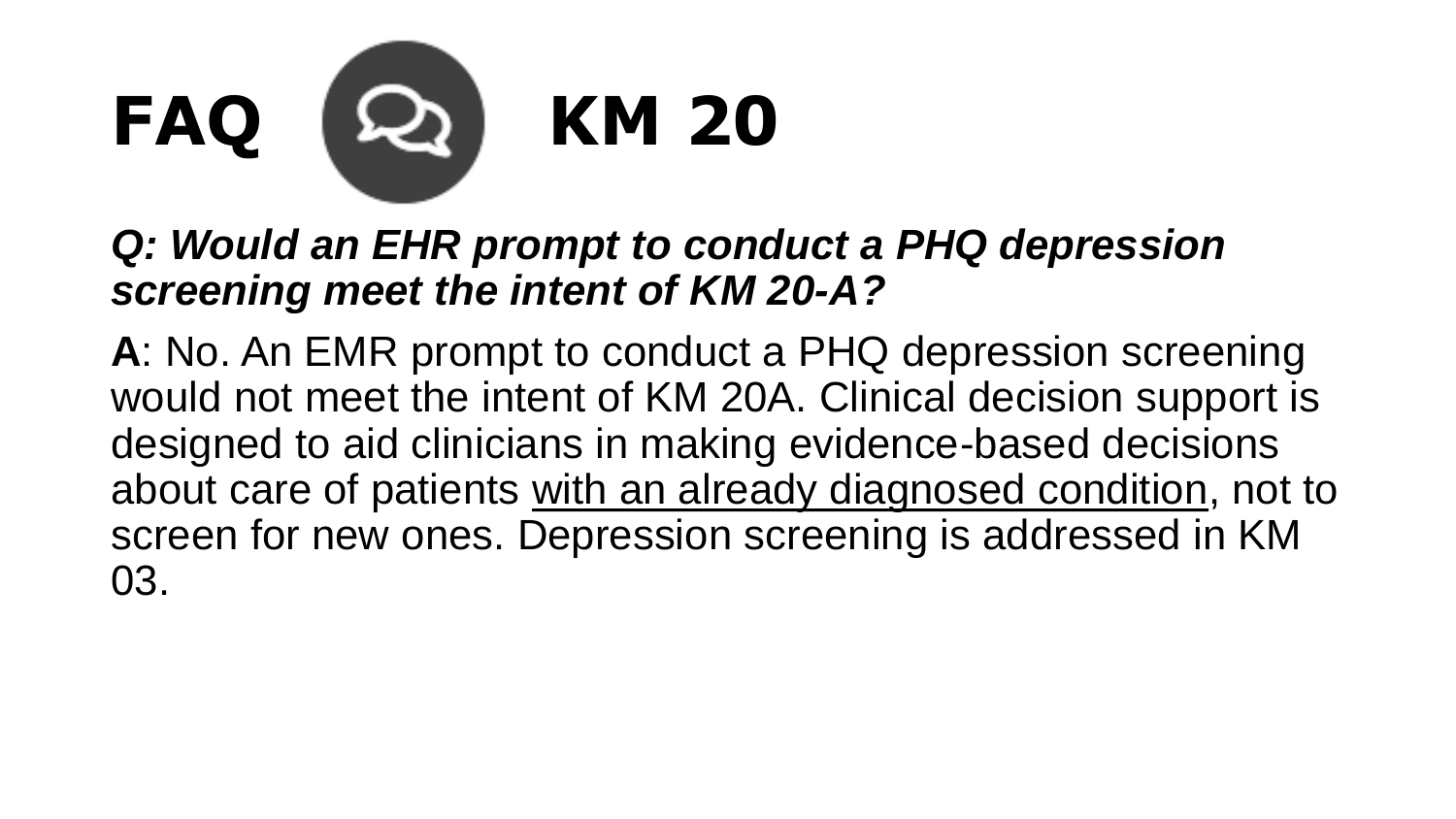# **KM KM 21: Community Resource Needs**

*Uses information on the population served by the practice to prioritize needed community resources.*



- Generate a list of key patient needs and concerns
- Consider social determinants of health, predominant conditions, ED use, etc.
- Community resources include food banks, support groups, social services organizations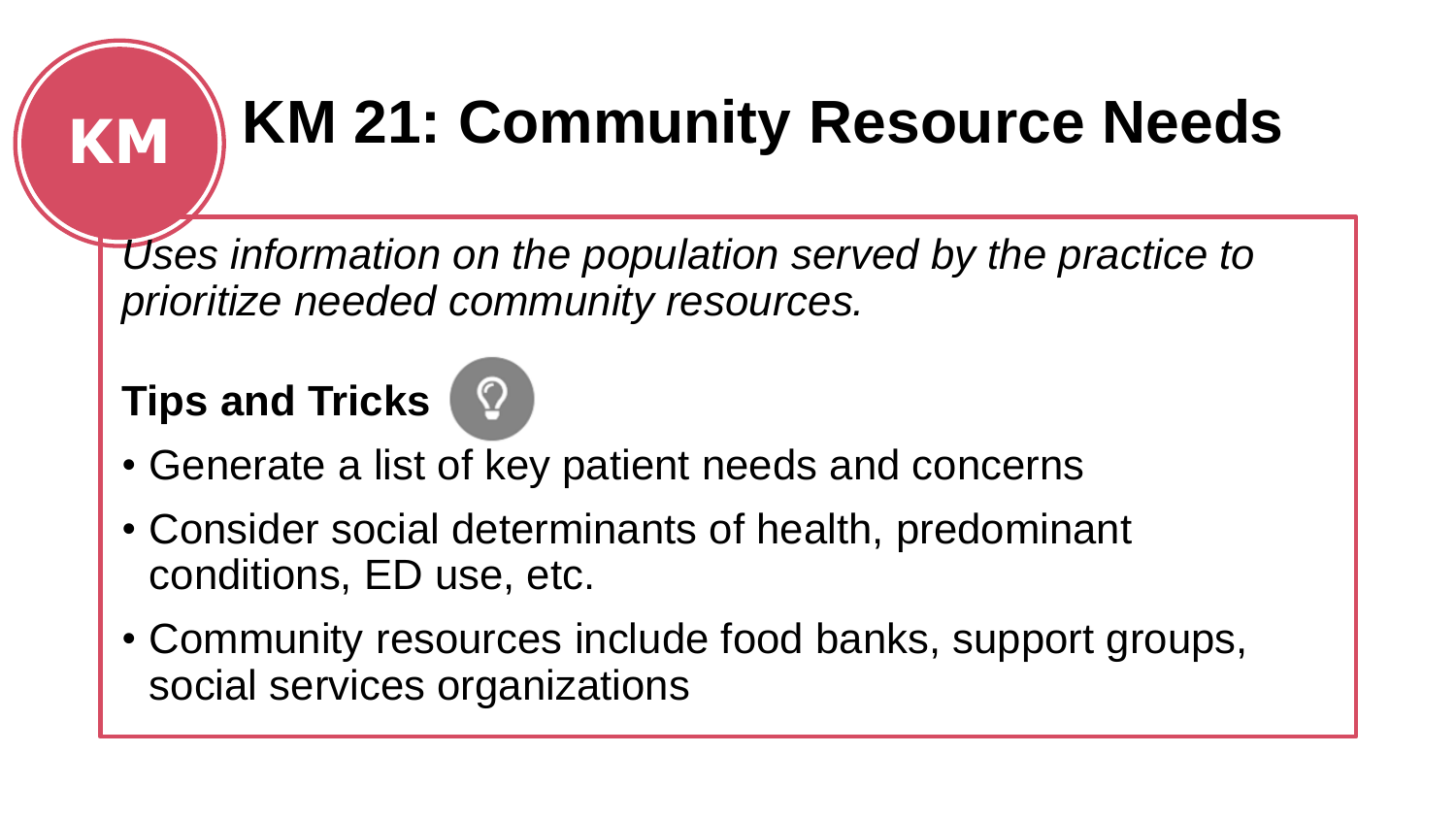# **AC Patient Centered Access and Continuity**

14 Criteria Total – 7 Core, 7 Elective

**AC 01: Access Needs and Preferences** 

**AC 02: Same-Day appointments** 

**AC 03: Appointments Outside Business Hours** 

- **AC 04: Timely Clinical Advice by Telephone**
- **AC 05: Clinical Advice Documentation**

AC 06: Alternative Appointments

AC 07: Electronic Patient Requests

- AC 08: Two-Way Electronic Communication
- AC 09: Equity of Access
- **AC 10: Personal Clinician Selection**
- **AC 11: Patient Visits with Clinician/Team**
- AC 12: Continuity of Medical Record Information
- AC 13: Panel Size Review and Management
- AC 14: External Panel Review and Reconciliation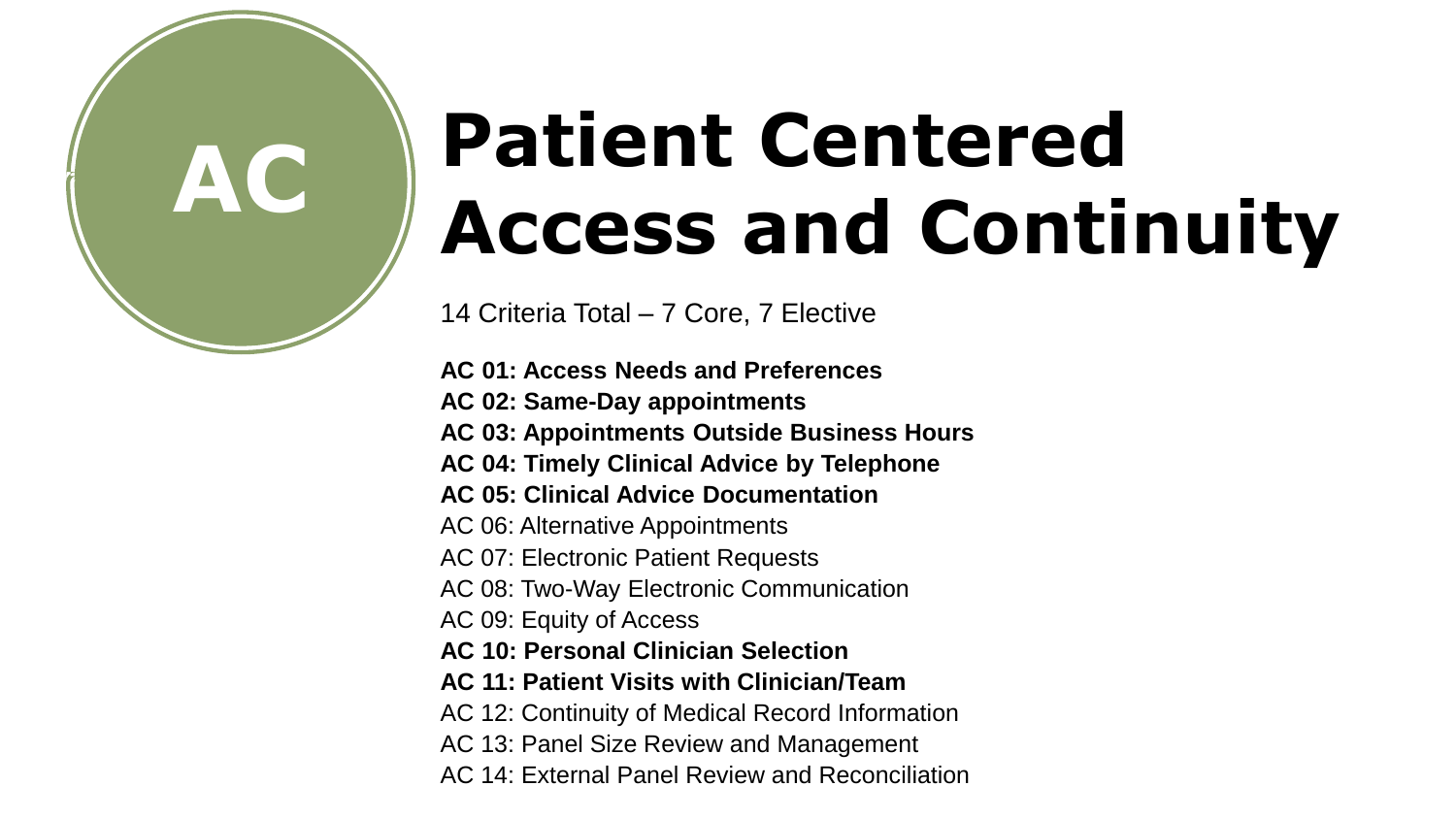### **AC 01: Access Needs and Preferences**

*Assesses the access needs and preferences of the patient population.*

### **Tips and Tricks**

**AC**

- Typically practices use a survey
- Can be qualitative feedback as long as there are specific instructions on giving feedback on access.
- May consider appointments as well as other access-related items (e.g. after hours, communication via patient portal)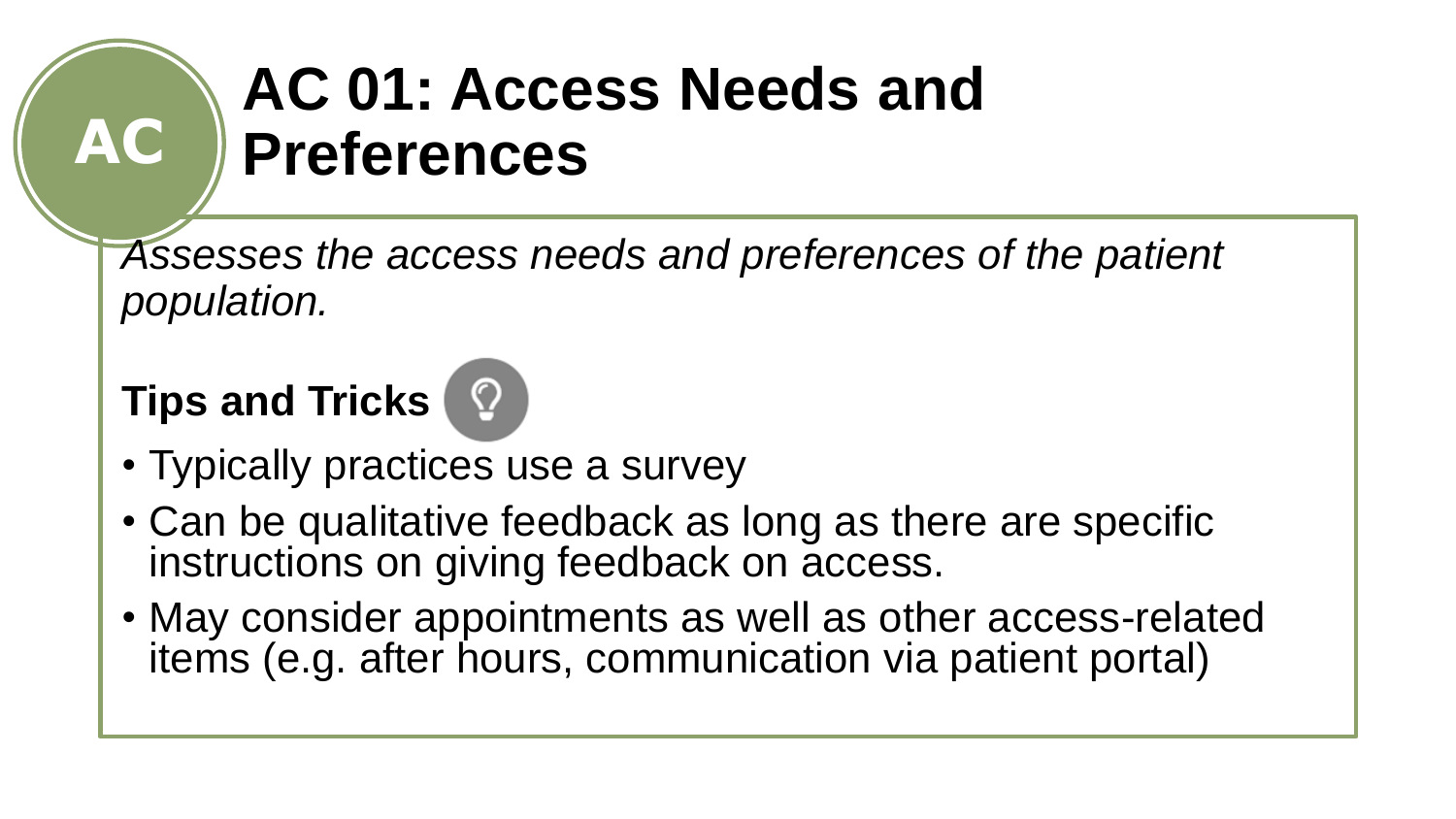# **AC AC 02: Same-Day Appointments**

*Provides same-day appointments for routine and urgent care to meet identified patient needs.*



- Demonstrate available and used same-day appointments
- Not required to be provided by every provider or for every appointment type (e.g. not required for new patient appointments)
- May be provided by other clinical team members (e.g. NP, PA)
- May use utilization of same-day appointment access as an indication of patient need.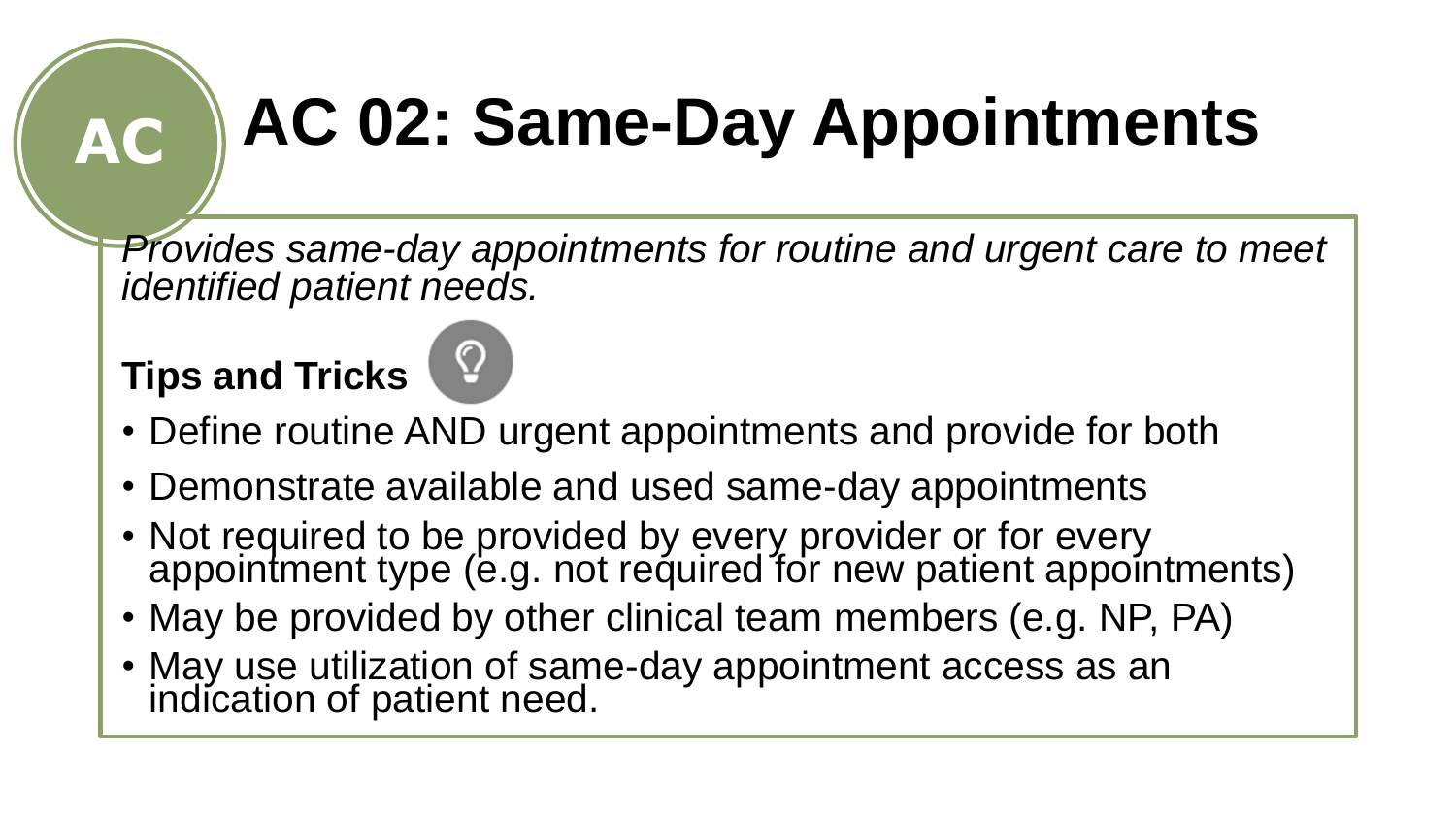

#### *Q: How are "routine" visits defined, and can the practice give first priority for same-day scheduling for urgent appointments?*

**A**: As long as same-day appointments are provided for both routine and urgent needs, it is up to the practice to determine how to prioritize scheduling. NCQA leaves the definitions of urgent and routine appointments (and all appointment types) up to the practice. Here is one example:

- Urgent Care (Acute Illness) Patients will be seen same day of request with physician, PA or NP if call is before 2. If nothing available, patient will be directed to triage nurse for recommendation.
- Routine Care (Chronic Conditions) Patient scheduled within 24 hours with physician, NP or PA. No more than 3-day time lapse unless requested by the patient.
- Wellness Care (Physical/WWE) Patient is scheduled within 8 weeks of request with physician, PA or NP. With exception of those patients seen prior to one calendar year from that time.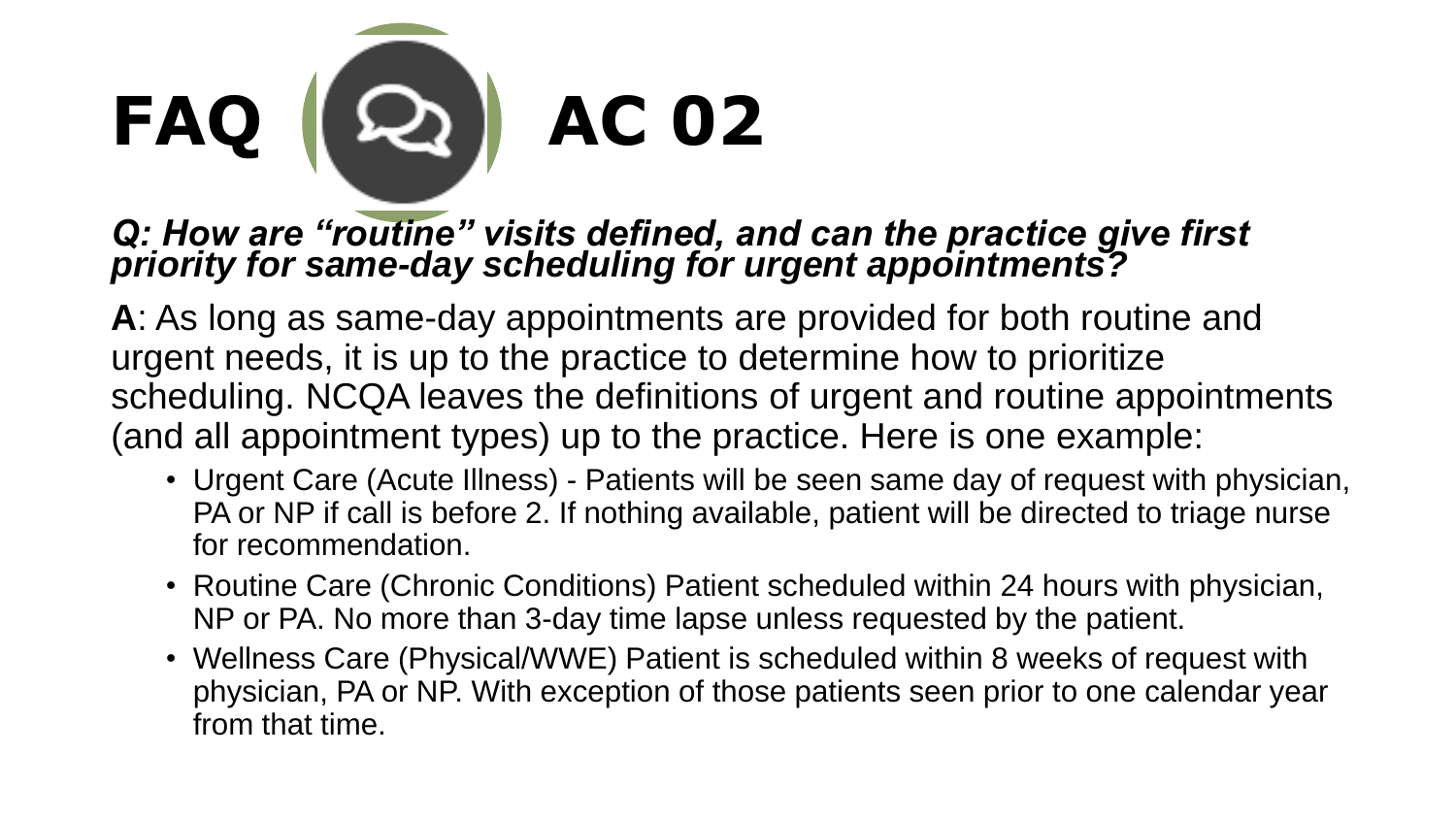

*Q: Does a walk-in clinic count for AC 02? If not, how many same-day appointments are required?* 

**A**: No. A clinic may provide walk-in hours in addition to same day appointments; however, providing walk-in hours or "working patients into the schedule" alone do not meet the intent for AC 02.

NCQA does not specify a required number of same-day appointments. The practice should determine the schedule of same-day appointments based on usage and patient feedback.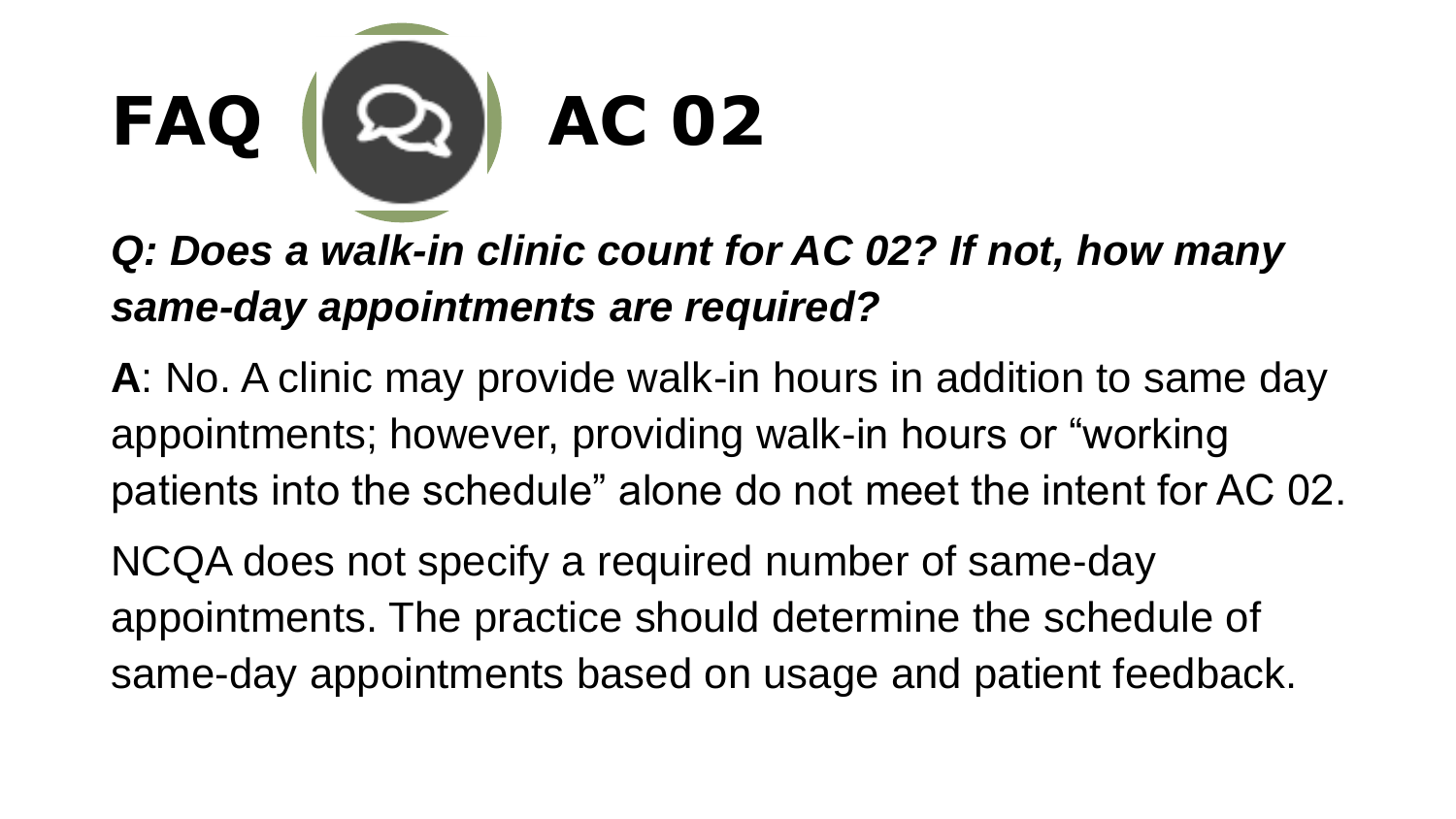## **AC 03: Appointments Outside Business Hours**

*Provides routine and urgent appointments outside regular business hours to meet identified patient needs.*

### **Tips and Tricks**

**AC**



- Define routine AND urgent appointments and provide for both
- Define regular business hours, then determine how/when to provide "after hours" appointments. It does not have to be every day.
- Can be provided as extended hours by the practice, another practice site, or through partnerships (must have access to patient records, cannot be an unaffiliated ED or urgent care center)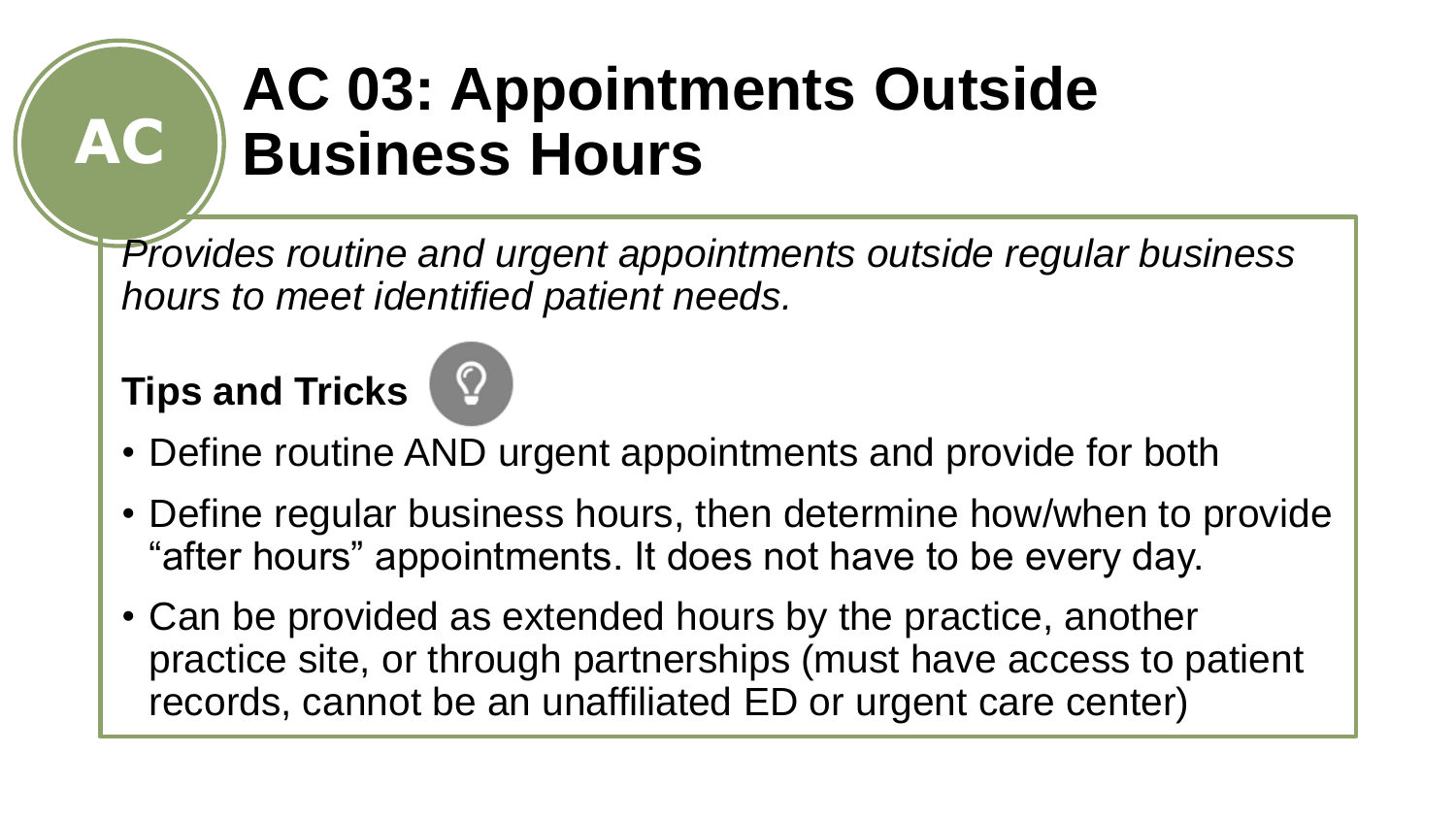# **AC 04: Timely Clinical Advice by Telephone**

*Provides timely clinical advice by telephone.*

### **Tips and Tricks**

**AC**



- Must be interactive (a person, not recording), and provided 24 hours
- Define timeframe for returning calls and monitor response times
- Clinical staff who are qualified to provide advice is determined by state licensing laws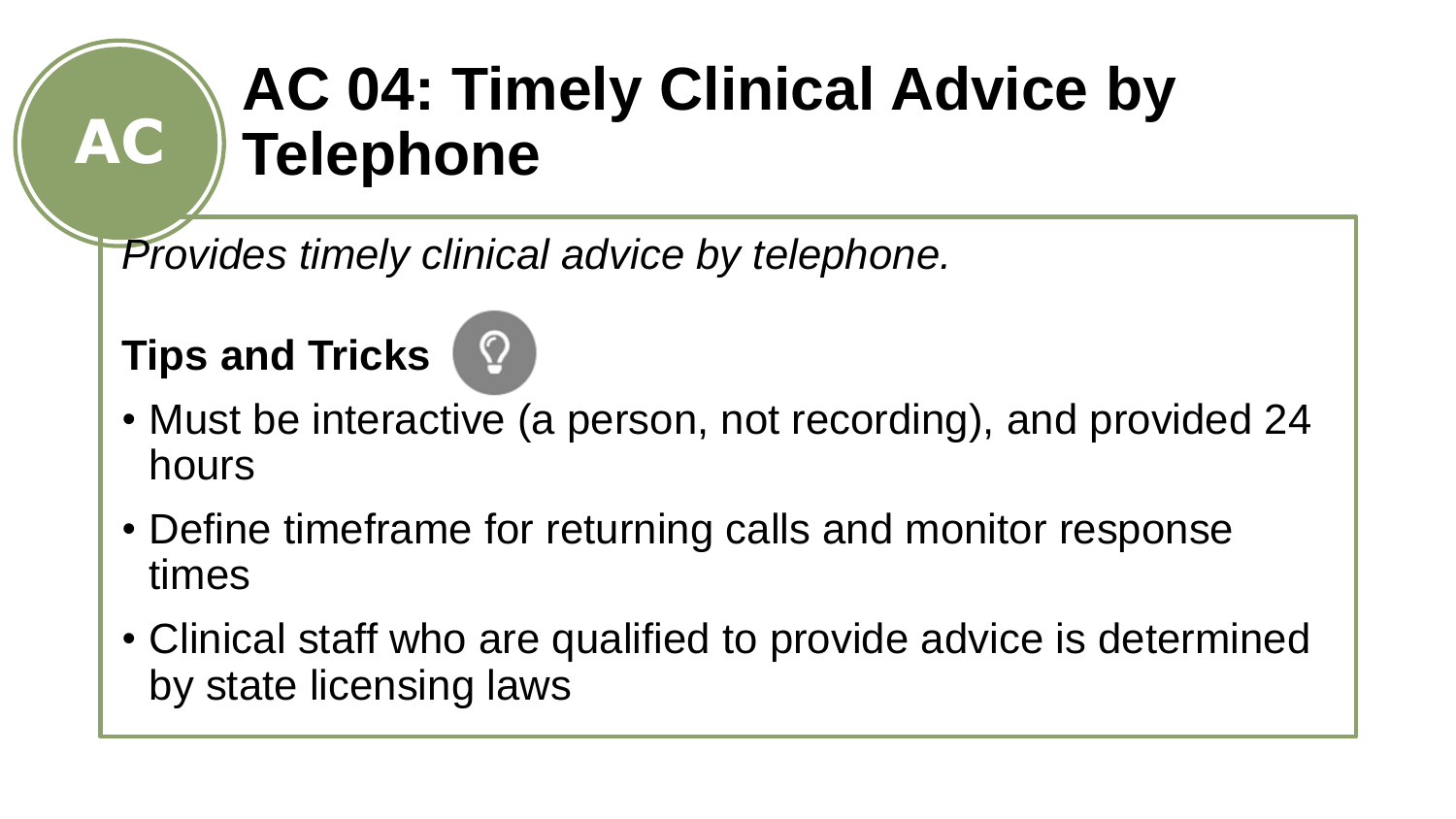# **AC AC 05: Clinical Advice Documentation**

*Documents clinical advice in patient records and confirms clinical advice and care provided after hours does not conflict with the patient's medical record.*



- Must demonstrate clinical advice provided during and after hours
- Reconcile advice with medical record by next business day, address any identified conflicts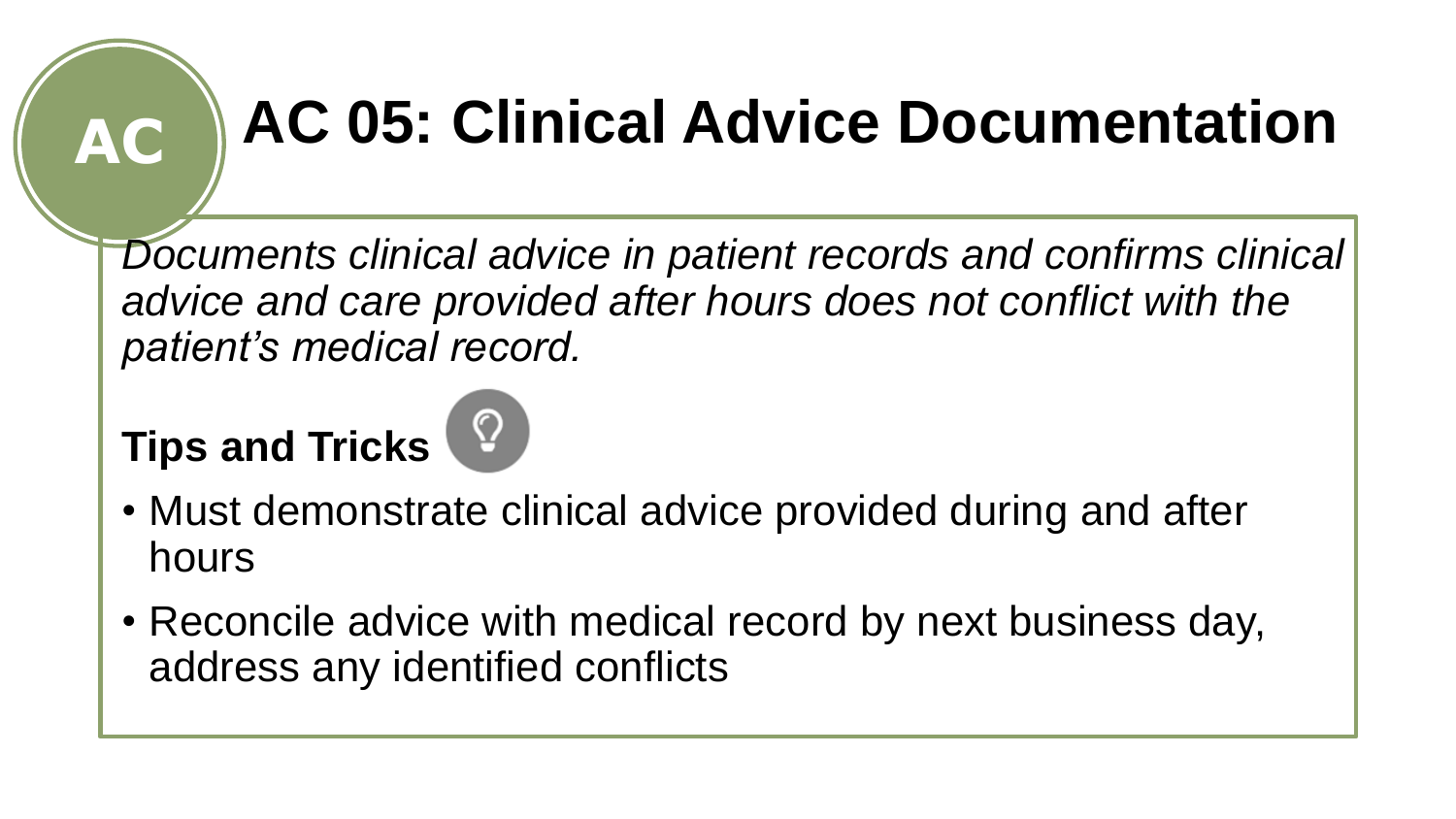# **AC AC 10: Personal Clinician Selection**

*Helps patients/families/caregivers select or change a personal clinician.*



- Single-clinician sites automatically meet AC 10
- May document a defined pair or team of clinicians (e.g. physician and resident, physician and NP)
- NP can be considered a primary care provider or as part of a physician team, as determined by the practice for AC 10 (as long as the practice has one physician listed on the NCQA PCMH application)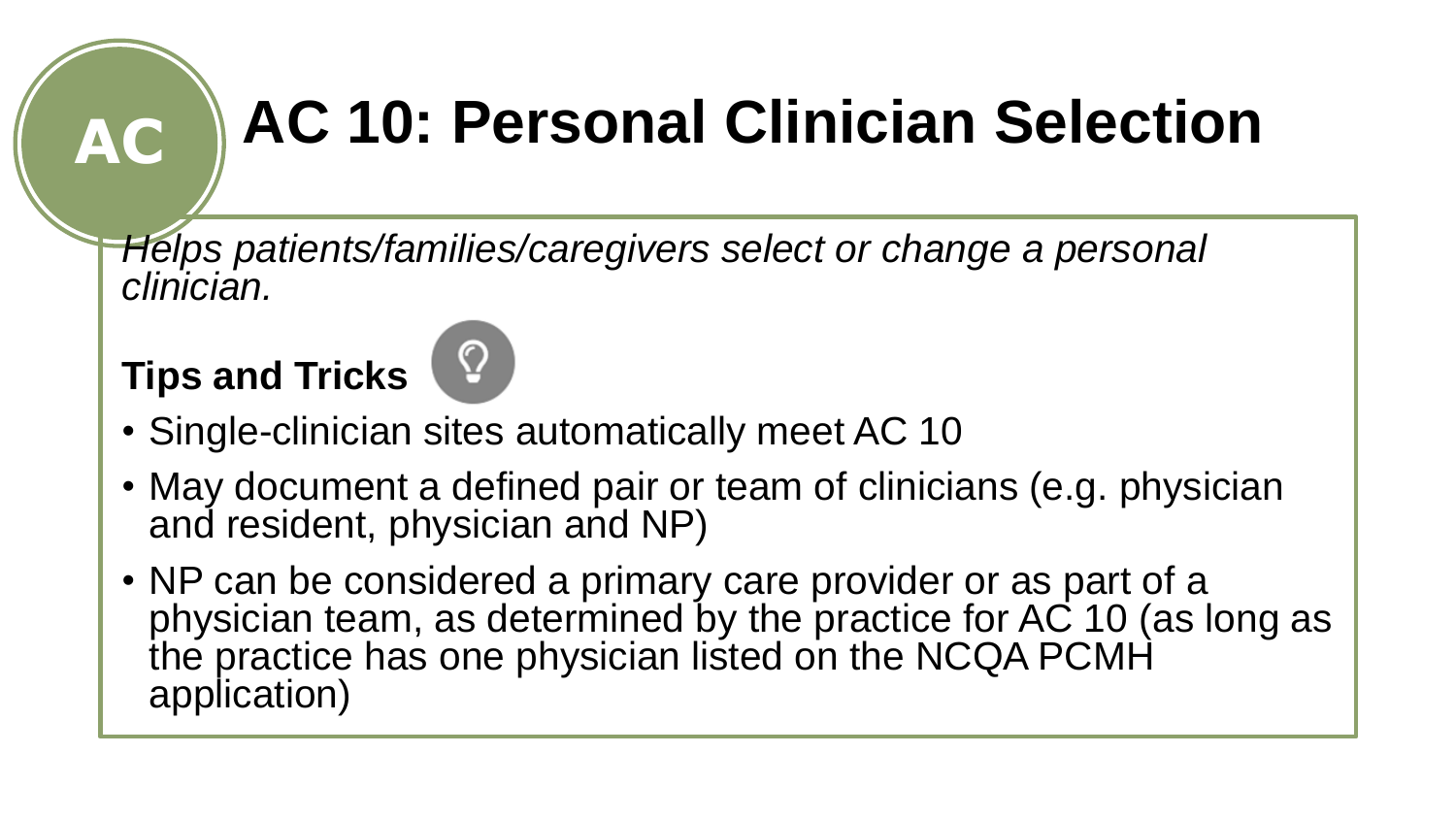### **AC 11: Patient Visits with Clinician/ Team**

*Sets goals and monitors the percentage of patient visits with the selected clinician or team.*

### **Tips and Tricks**

**AC**



- Determine the goal for percentage of visits with designated clinician, then monitor the performance. No NCQA threshold.
- Consider AC 02 (same-day) policy and "timely" appointment availability when setting the goal for AC 11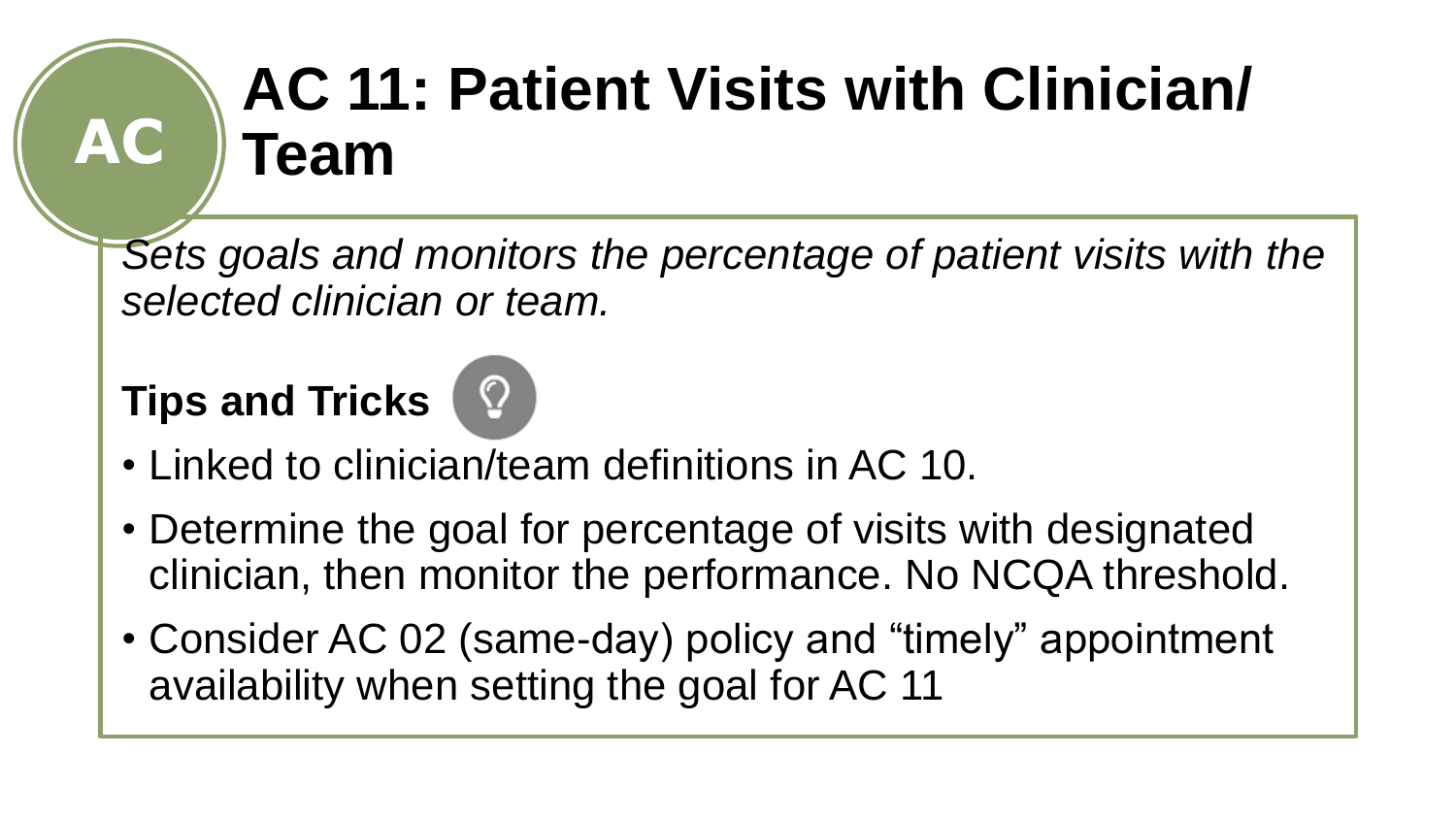

# **CM Care Management and Support**

9 Criteria Total – 4 Core, 5 Elective

**CM 01: Identifying Patients for Care Management CM 02: Monitoring Patients for Care Management** CM 03: Comprehensive Risk-Stratification Process **CM 04: Person-Centered Care Plans CM 05: Written Care Plans** CM 06: Patient Preferences and Goals CM 07: Patient Barriers to Goals CM 08: Self-Management Plans CM 09: Care Plan Integration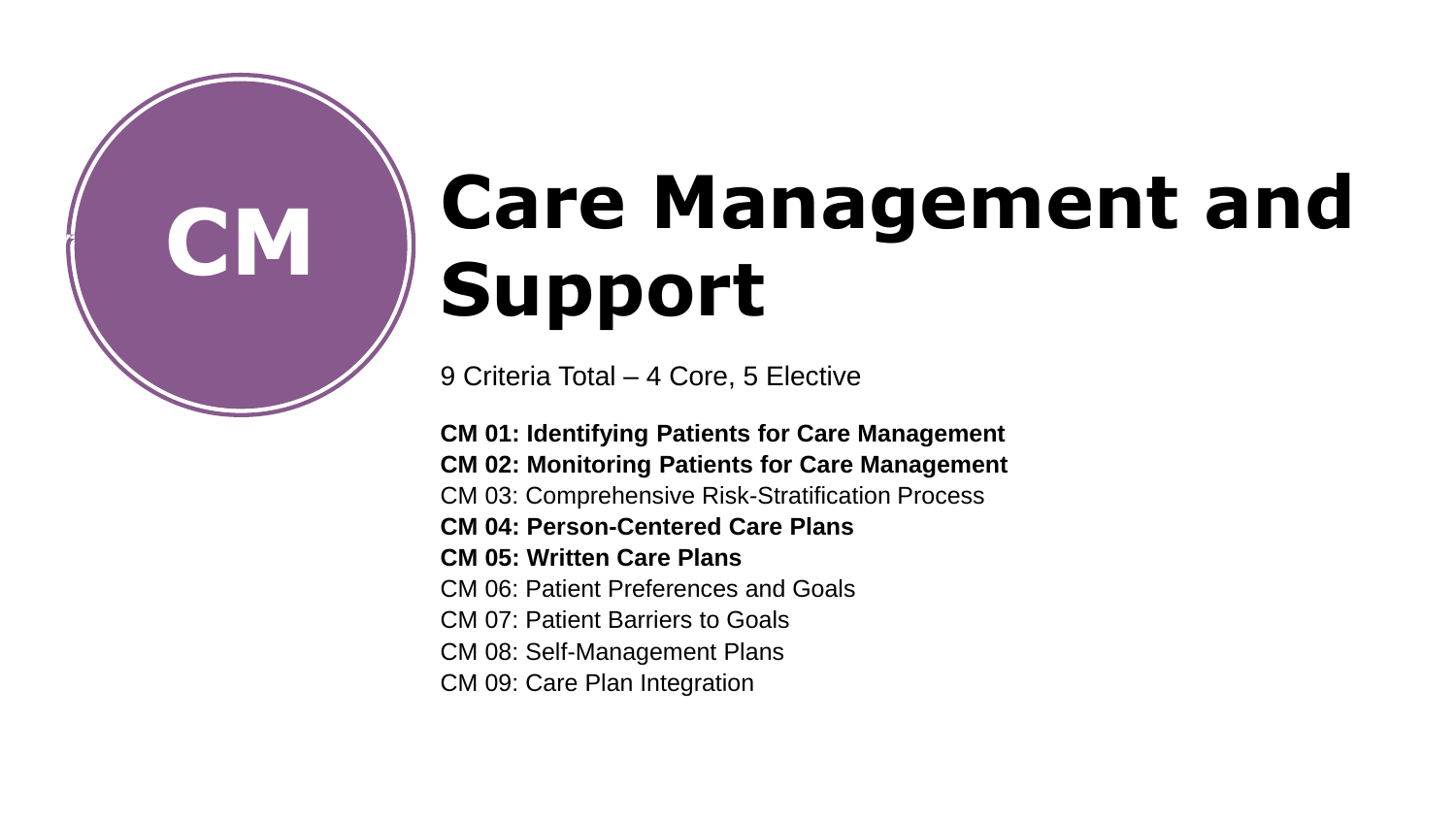# **CM 01: Identifying Patients for Care Management**

*Considers the following when establishing a systematic process and criteria for identifying patients who may benefit from care management (practice must include at least 3 in its criteria):* 

- *A. Behavioral health conditions (e.g. substance use other than tobacco, mental health diagnosis)*
- *B. High cost/high utilization (e.g. multiple ER visits, hospital readmissions)*
- *C. Poorly controlled or complex conditions (e.g. high A1C or BP results, multiple comorbidities)*
- *D. Social determinants of health (e.g. public safety, social support, socioeconomic, employment)*
- *E. Referrals by outside organizations (e.g. insurers, health system, ACO), practice staff, family*

### **Tips and Tricks**

**CM**

- Select conditions based on patient population needs and capacity
- Chosen criteria must yield at least 30 patients, but we recommend more
- Patients with one or more conditions, not patients who meet all criteria
- Not a set study group to follow, but a dynamic group receiving services based on criteria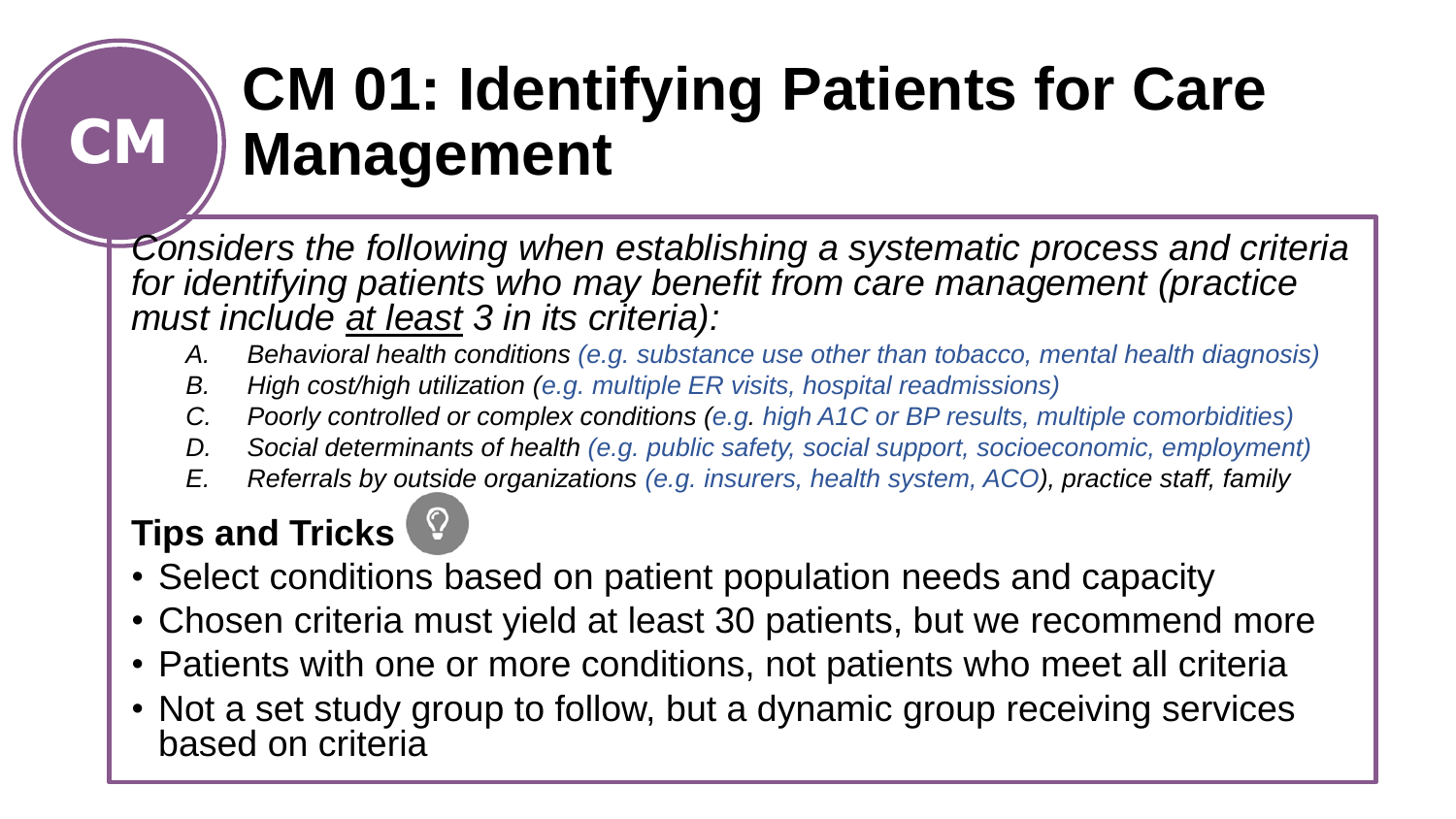## **CM 02: Monitoring Patients for Care Management**

*Monitors the percentage of the total patient population identified through its process and criteria.*

### **Tips and Tricks**

**CM**



- Calculate percentage that the CM 01 definition yields patients who fit one or more criteria, not all criteria
- Account for attrition in definitions of CM 01 (always must be  $\geq$  30 patients if randomly sampled)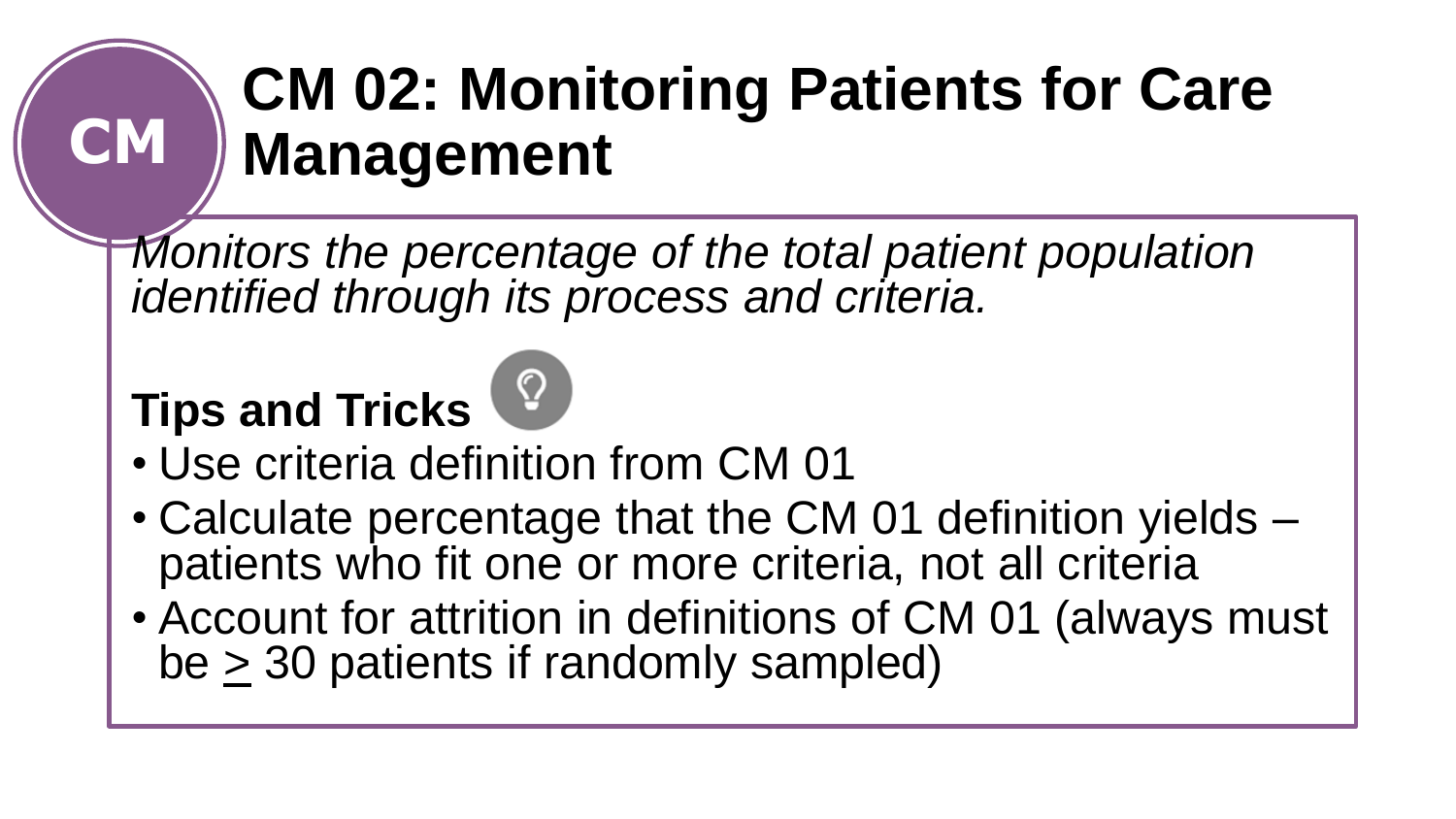

#### *Q: What number or percentage of the practice's patient population should we target for care management?*

**A**: NCQA does not specify a target or a requirement but emphasizes that the intent is to use a defined criteria to identify true vulnerability. 'Unofficial' guidance suggests an estimated 10-15% of a clinic's patient population is reasonable starting point.

For documentation, you need at least 30 patients TOTAL per site who meet one or more criteria. If you do not have at least 30 patients per site, then you would need to expand your definition of CM 01.

But this is not a set group of patients – if, for example, a patient joins the practice or has a health event that makes them fit the defined criteria for care management then they should receive those services.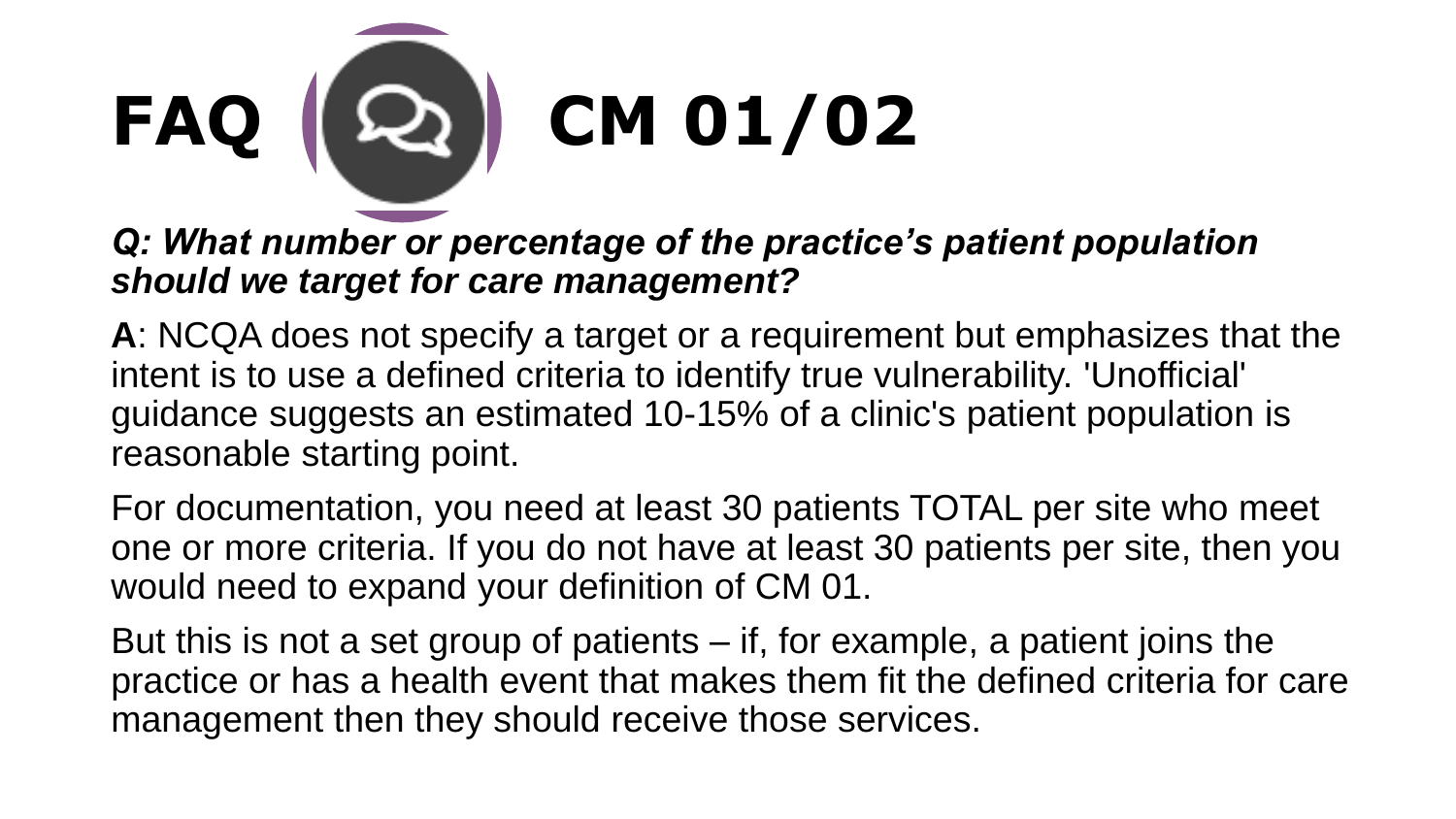# **CM CM 04: Person-Centered Care Plans**

*Establishes a person-centered care plan for patients identified for care management.*



- Include problem list, outcome/prognosis, treatment goals, medication management, and a review schedule
- Must be updated not re-created at relevant visits (visits pertinent to the condition identified for care management – anything that could affect progress towards goals). Document when created & updated.
- Unofficial minimum threshold is 75% of patients identified for CM.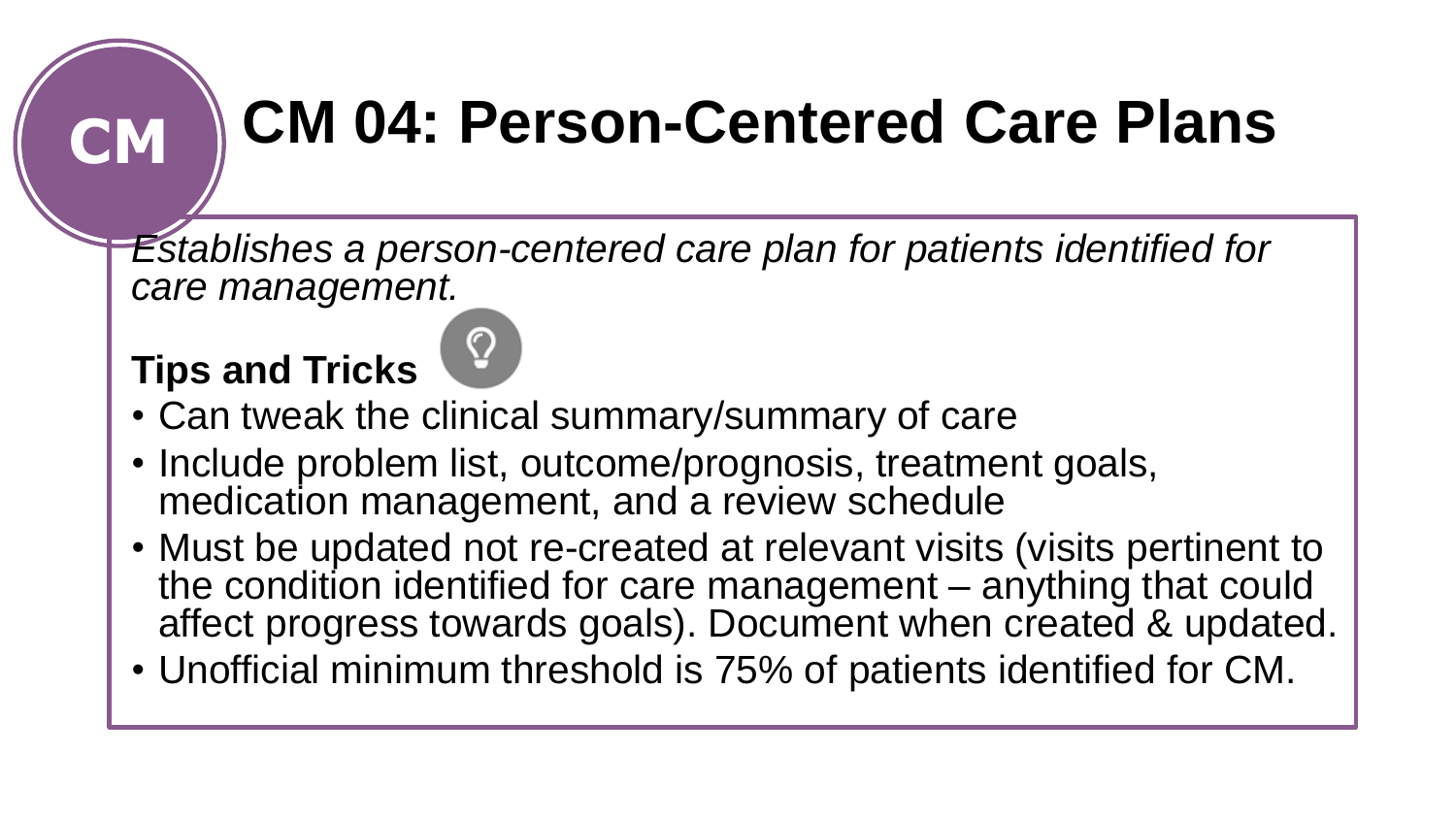

*Q: Does care management need to be provided in person at a visit with a provider?* 

**A**: No. Care planning is not limited to visits with a physician and it is not limited to just in-person office visits. Care planning can be discussed and documented at patient visits with the health educator, chronic care manager, nurse, or other health professional. If your practice supplements office visits with telephonic visits and updates the care plan based on what is discussed during those calls, that would be appropriate.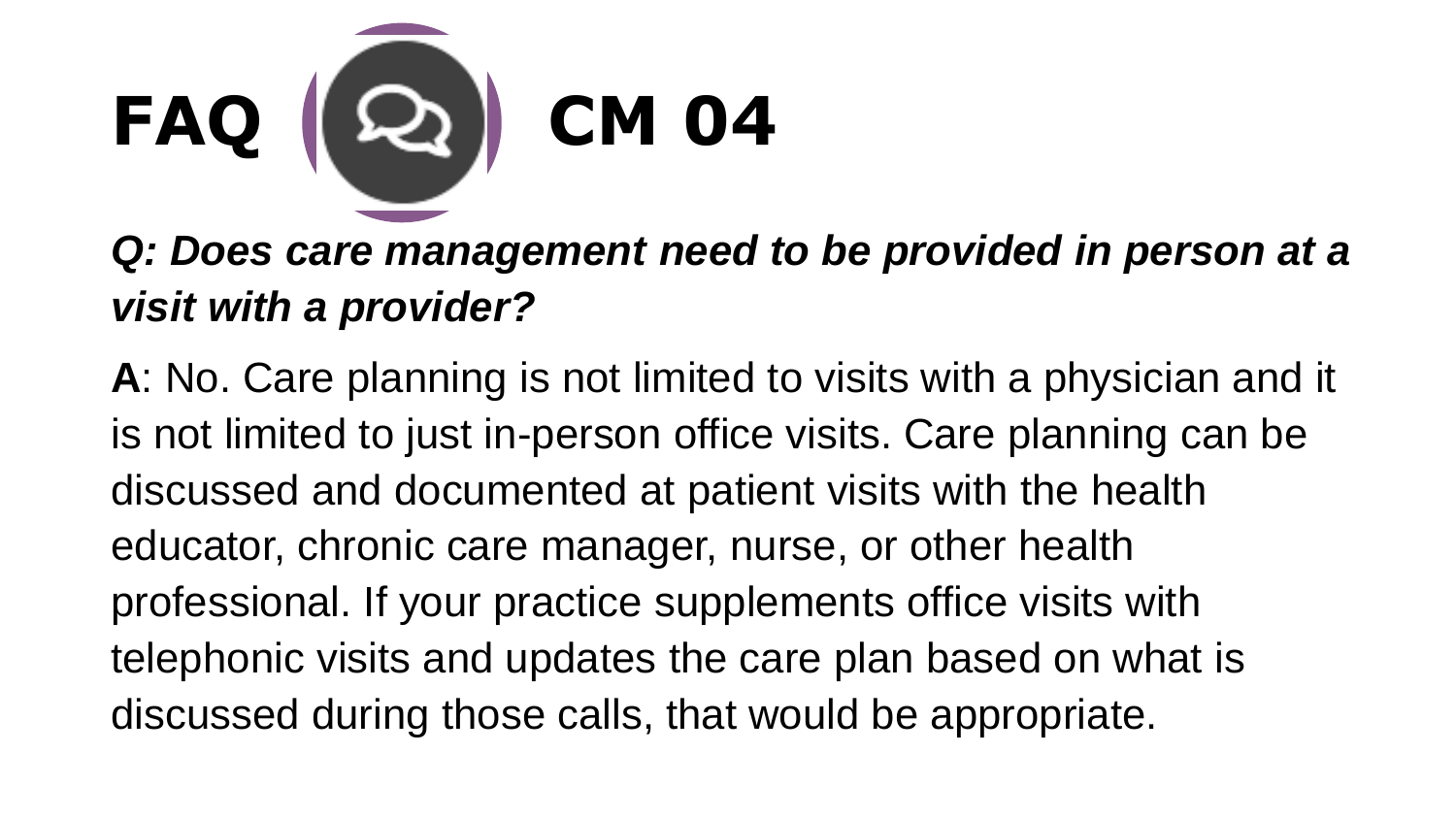# **CM CM 05: Written Care Plans**

*Provides a written care plan to the patient/family/caregiver for patients identified for care management.*



- Printed and given to patient or made available electronically
- Must document when provided (in medical record)
- Unofficial minimum threshold is 75% of pts. eligible for CM
- If patient declines a written care plan, the practice may count it as a 'Yes' in numerator (but must document in record)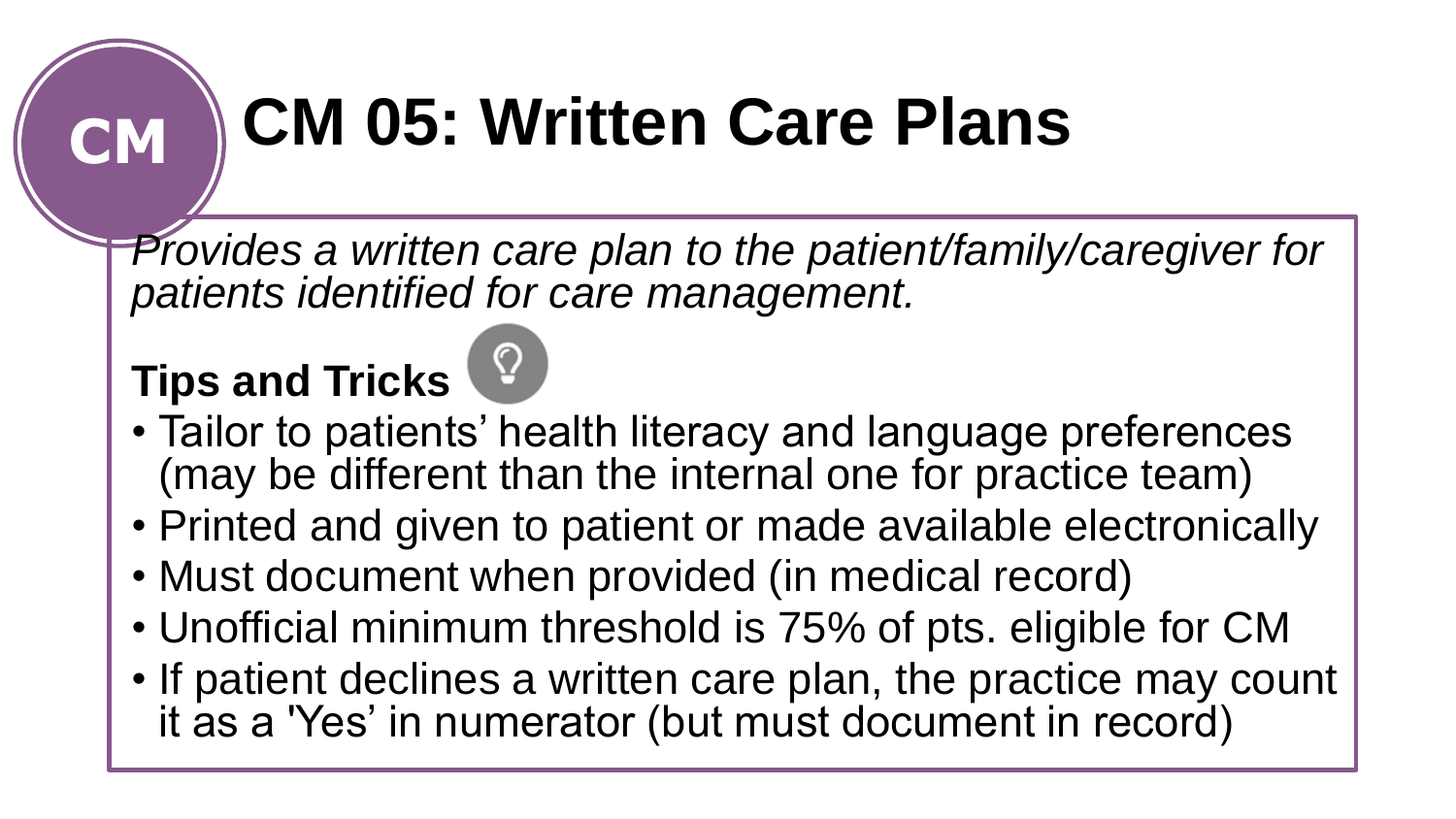

### *Q: Can the care plan be made available via the patient portal?*

**A**: No. Although the care plan can be made available via the patient portal, it is essential that all patients have access to the document. If patients are not registered for the portal, they will not have access. In those cases, practices should use an alternative method to provide the written care plan to patients to ensure that all patients have access after an appointment.

Make sure to document in the medical record when the care plan is provided to the patient.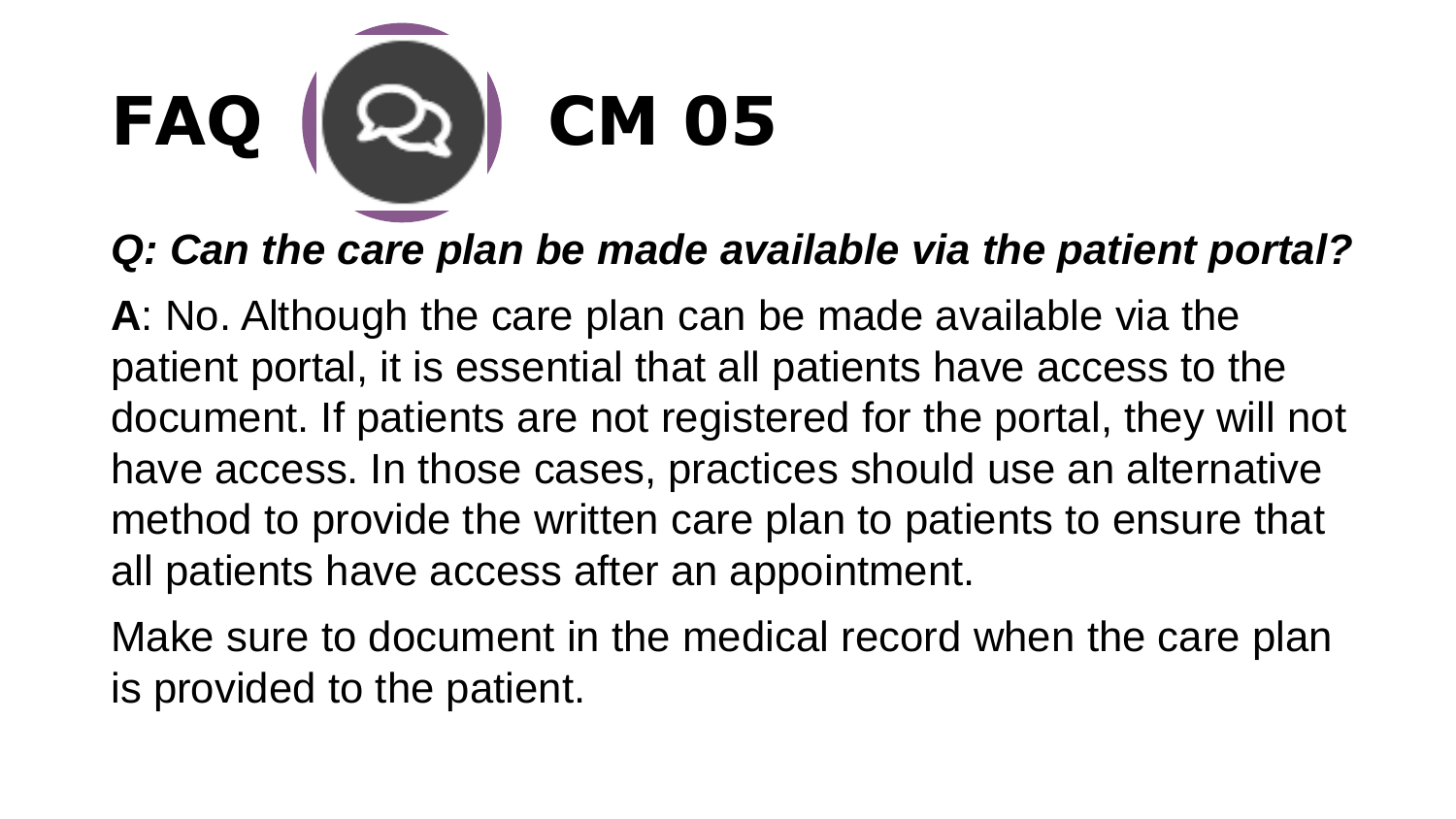

# **Performance Measurement and Quality Improvement**

19 Criteria Total – 9 Core, 10 Elective

**QI 01: Clinical Quality Measures**

- **QI 02: Resource Stewardship Measures**
- **QI 03: Appointment Availability Assessment**
- **QI 04: Patient Experience Feedback**
- QI 05: Health Disparities Assessment
- QI 06: Validated Patient Experience Survey Use
- QI 07: Vulnerable Patient Feedback
- **QI 08: Goals and Actions to Improve Clinical Quality Measures**
- **QI 09: Goals and Actions to Improve Resource Stewardship Measures**
- **QI 10: Goals and Actions to Improve Appointment Availability**

#### **QI 11: Goals and Actions to Improve Patient Experience**

- QI 12: Improved Performance
- QI 13: Goals and Actions to Improve Disparities in Care/Service
- QI 14: Improved Performance for Disparities in Care/Service

#### **QI 15: Reporting Performance Within the Practice**

- QI 16: Reporting Performance Publicly or With Patients
- QI 17: Patient/Family/Caregiver Involvement in Quality Improvement
- QI 18: Reporting Performance Measures to Medicare/Medicaid
- QI 19: Value-Based Contract Agreements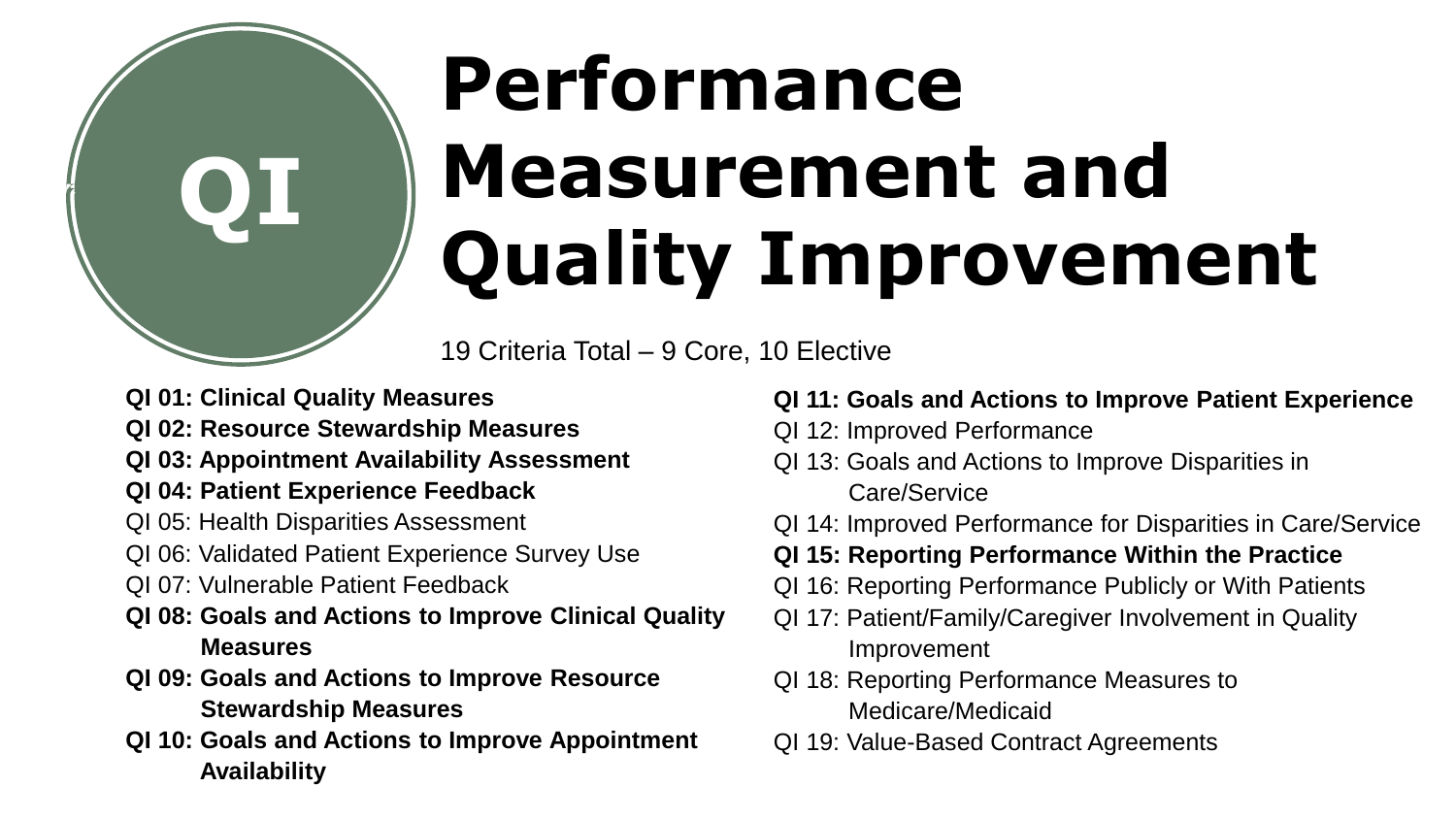# **QI QI 01: Clinical Quality Measures**

*Monitors at least five (5) clinical quality measures across the four (4) categories (must monitor at least 1 measure from each category):*

- *A. Immunization measures.*
- *B. Other preventive care measures (not including immunizations)*
- *C. Chronic or acute care clinical measures.*
- *D. Behavioral health measures.*

- Include measurement period, numerator, denominator, rate, and measure source
- Measures must be unique counted only once per category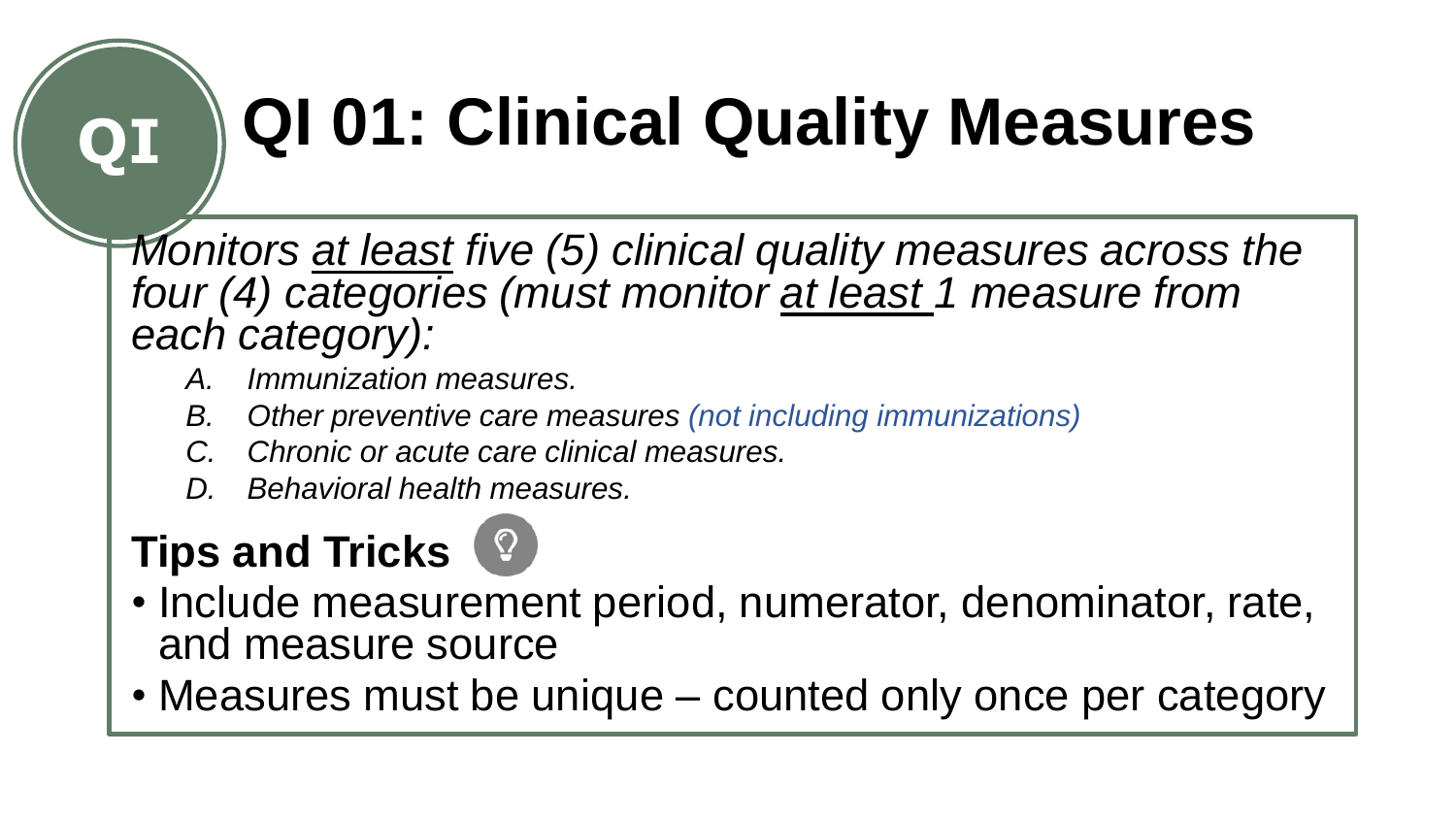

#### **Q: What is an example set of measures for QI 01? And can we use** *our UDS measures?*

**A**: Data must be specific to the site. Only single-site FQHCs can use UDS data for QI 01. One example measure set for QI 01 could include the following:

- Pneumococcal Vaccine (QI 01-A)
- Colorectal Cancer Screening (QI 01-B)
- Blood Pressure Control (QI 01-C)
- Hemoglobin A1c Control (QI 01-C)
- Depression Screening and Follow-Up (QI 01-D)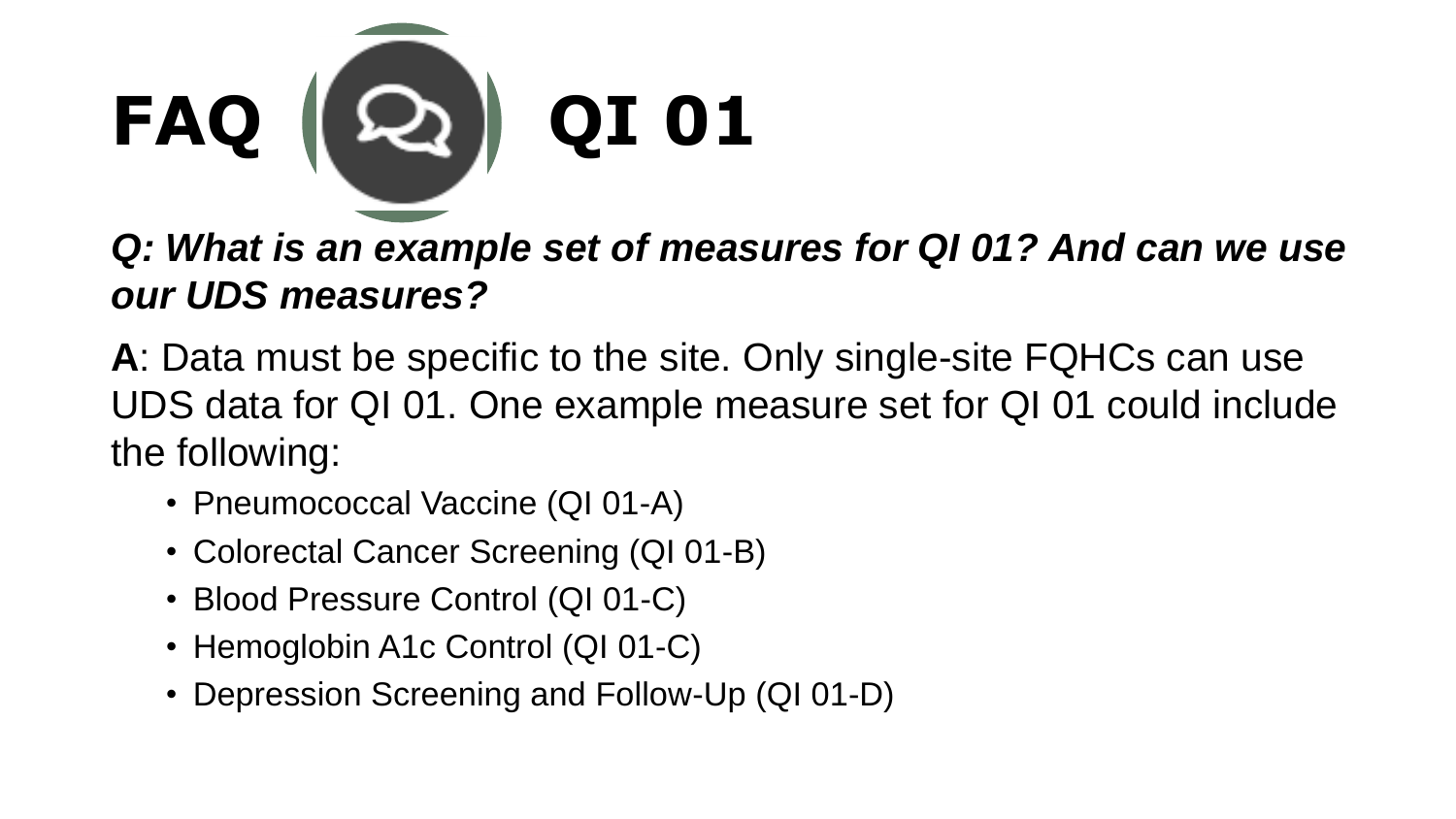

### *Q: May practices use well-child visits for two different preventive care measures?*

**A**: Yes. Practices may only count well-child visits for different age groups as distinct preventive care measures if the measures are aimed at assessing completion of age-specific screenings and tests (e.g. autism screen at 2-year check-up, adolescent depression screen), according to evidence-based guidelines. Assessing patient access to well visits for two different pediatric age groups would not be considered two different measures.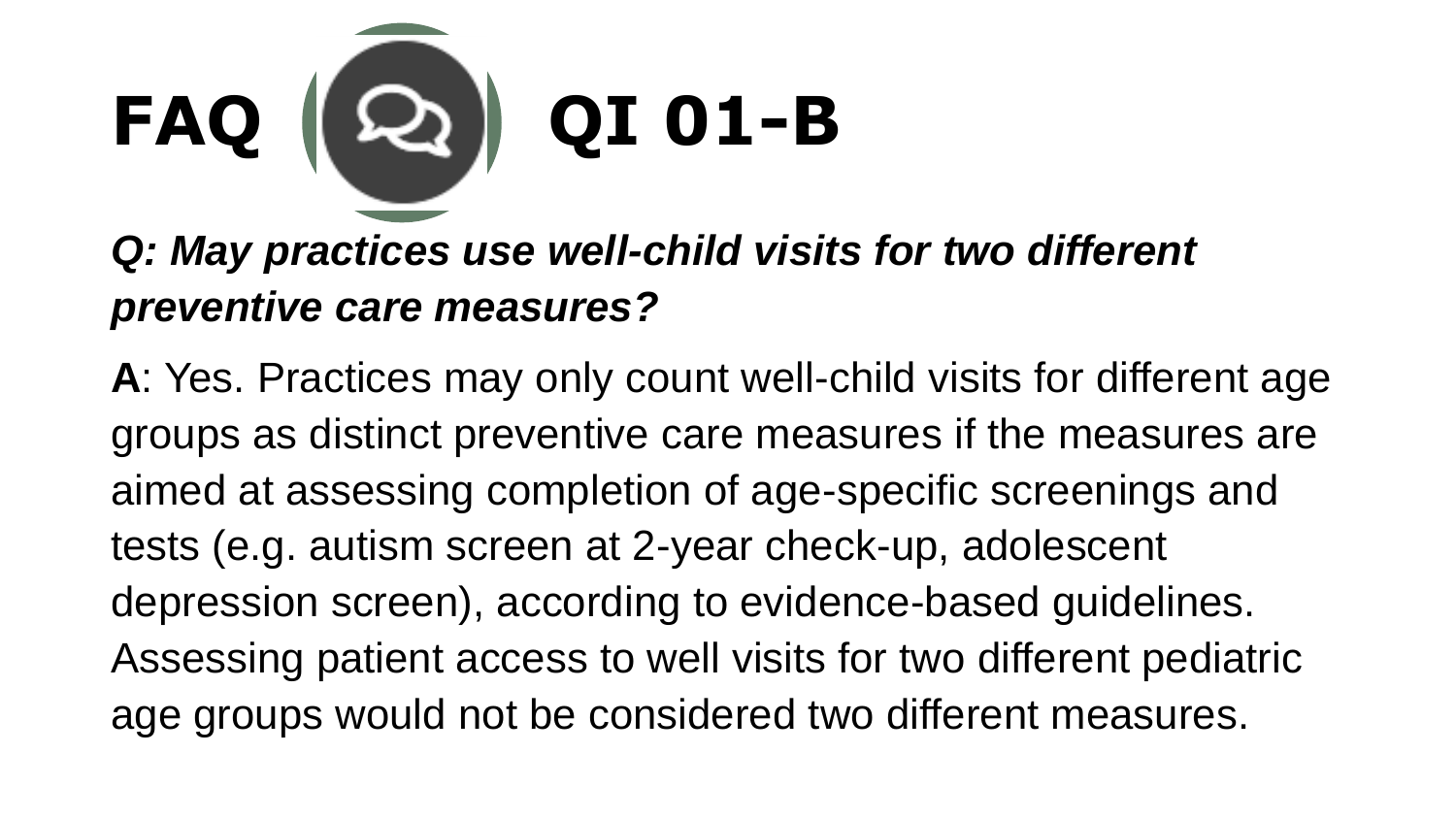# **QI 02: Resource Stewardship Measures**

*Monitors at least two (2) measures of resource stewardship (must monitor at least one of each type):*

- *A. Measures related to care coordination.*
- *B. Measures affecting health care costs.*

### **Tips and Tricks**

**QI**

• Consider alignment with other programs and measures (e.g. Meaningful Use)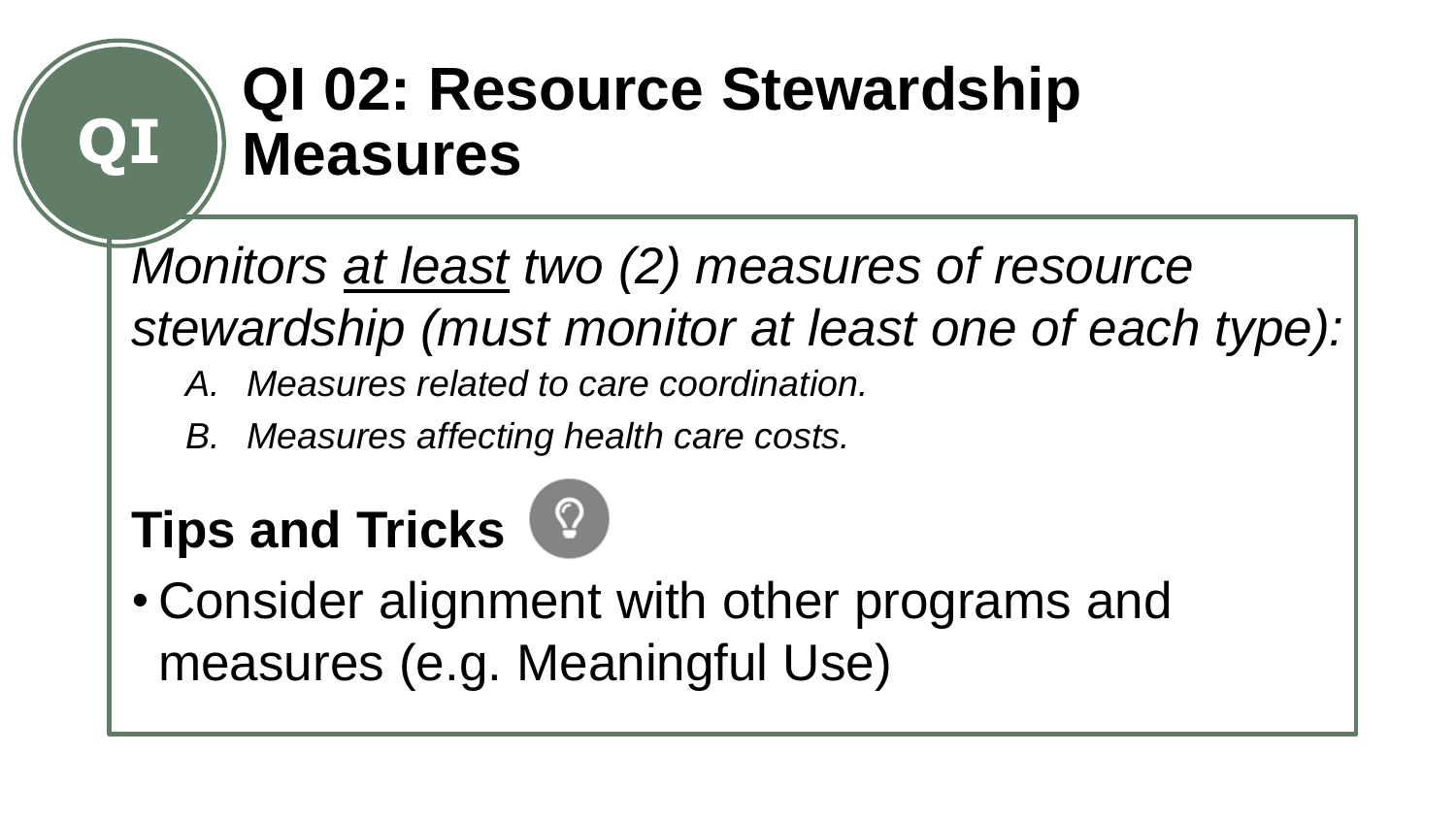

### *Q: Example care coordination measures (QI 02-A)?*

**A**: The intent of QI 02A is to evaluate the communication/coordination that occurs between providers or providers and patients, so it's generally looking at closing the loop on care coordination tasks/processes. Some examples may include but are not limited to:

- Reduced % of patients seeing multiple providers (3 or more)
- Medication reconciliation after care transition (MU)
- Outreach to patients not recently seen that result in an appointment
- Follow up with patients or providers to ensure ordered lab or imaging tests were completed – related to CC 01
- Follow-up phone calls to check on the patient after an ER visit (or hospitalization) – related to CC 16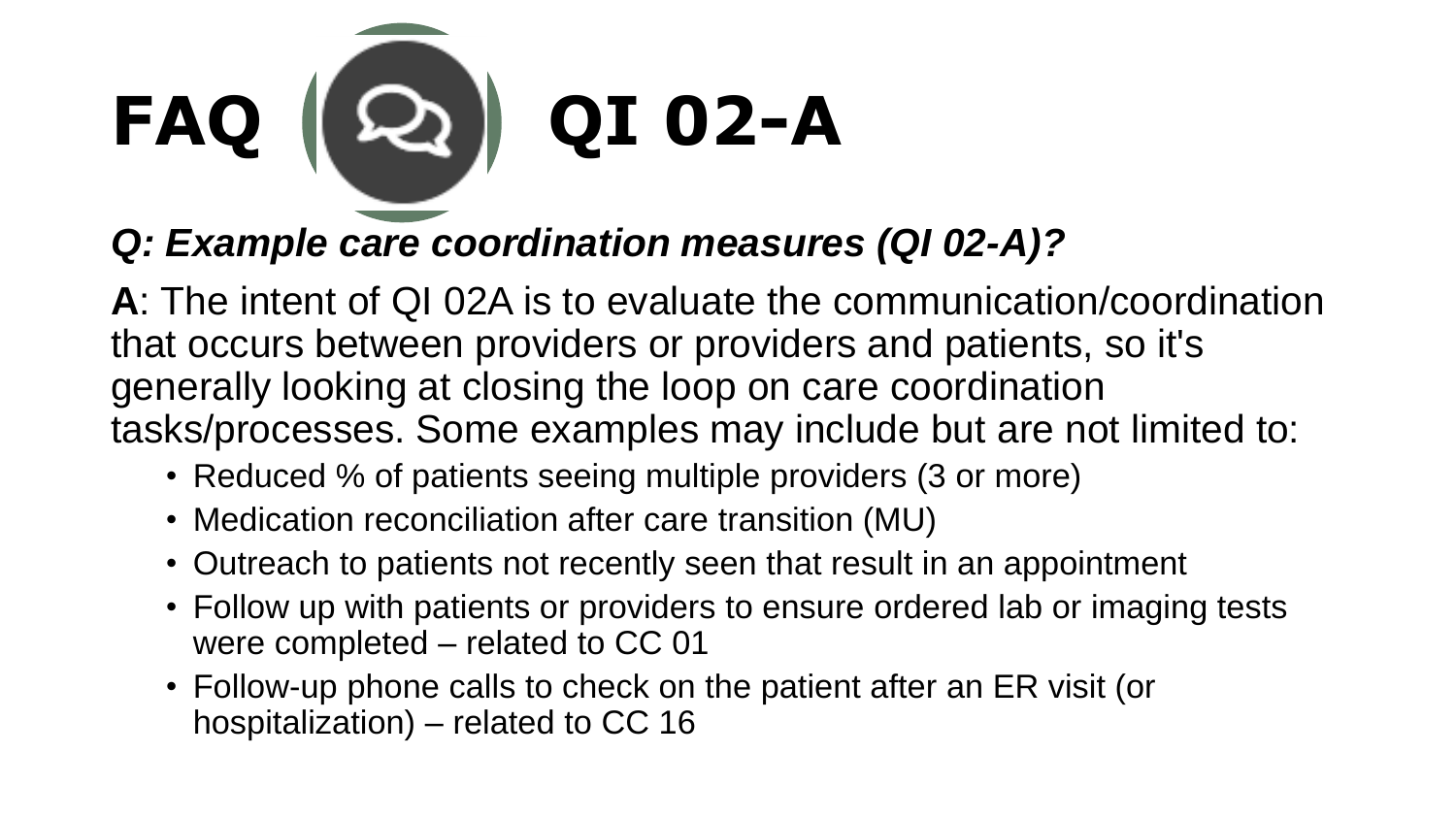

*Q: Example measures affecting health costs (QI 02-B)?* 

**A**: The intent of QI 02B is for practices to use measures to help them understand how efficiently they're providing care and judiciously using resources – to examine how the practice can impact utilization and costs in healthcare. Some examples may include but are not limited to:

- Total cost per patient or medical cost per medical visit
- # of medications prescribed or use of high cost medications
- Use of imaging for low back pain
- Redundant imaging or lab tests
- Emergency department utilization
- Hospital readmission rates
- Use of generic versus brand name medication

Note: Preventive care measures are not considered utilization measures. No show rates would not satisfy this criterion as they are at the practice-level only.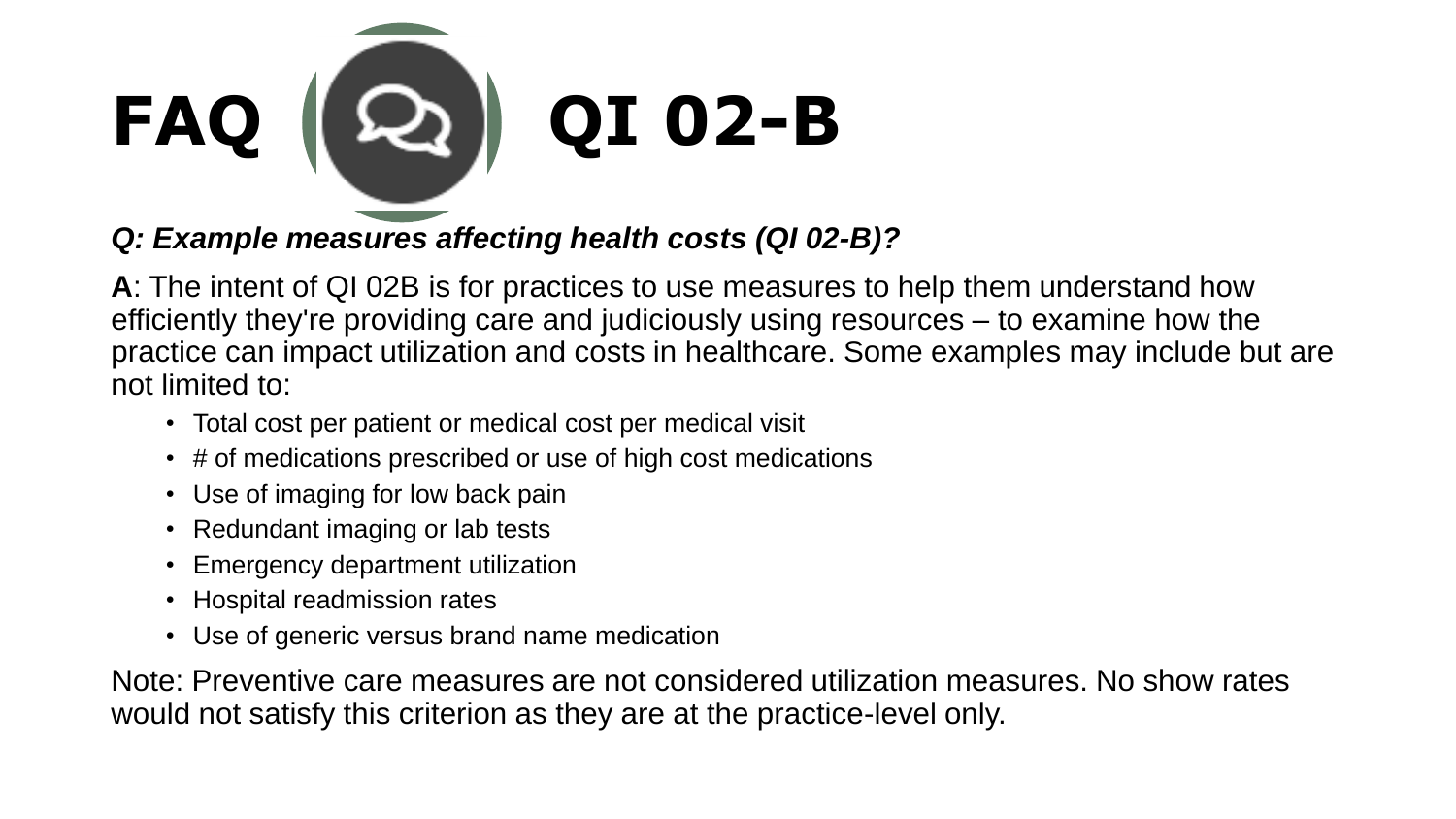## **QI 03: Appointment Availability Assessment**

*Assesses performance on availability of major appointment types to meet patient needs and preferences for access*

### **Tips and Tricks**



- Define appointment types and standards for each
- Third next available appointment is one way of measuring availability (see IHI resource online)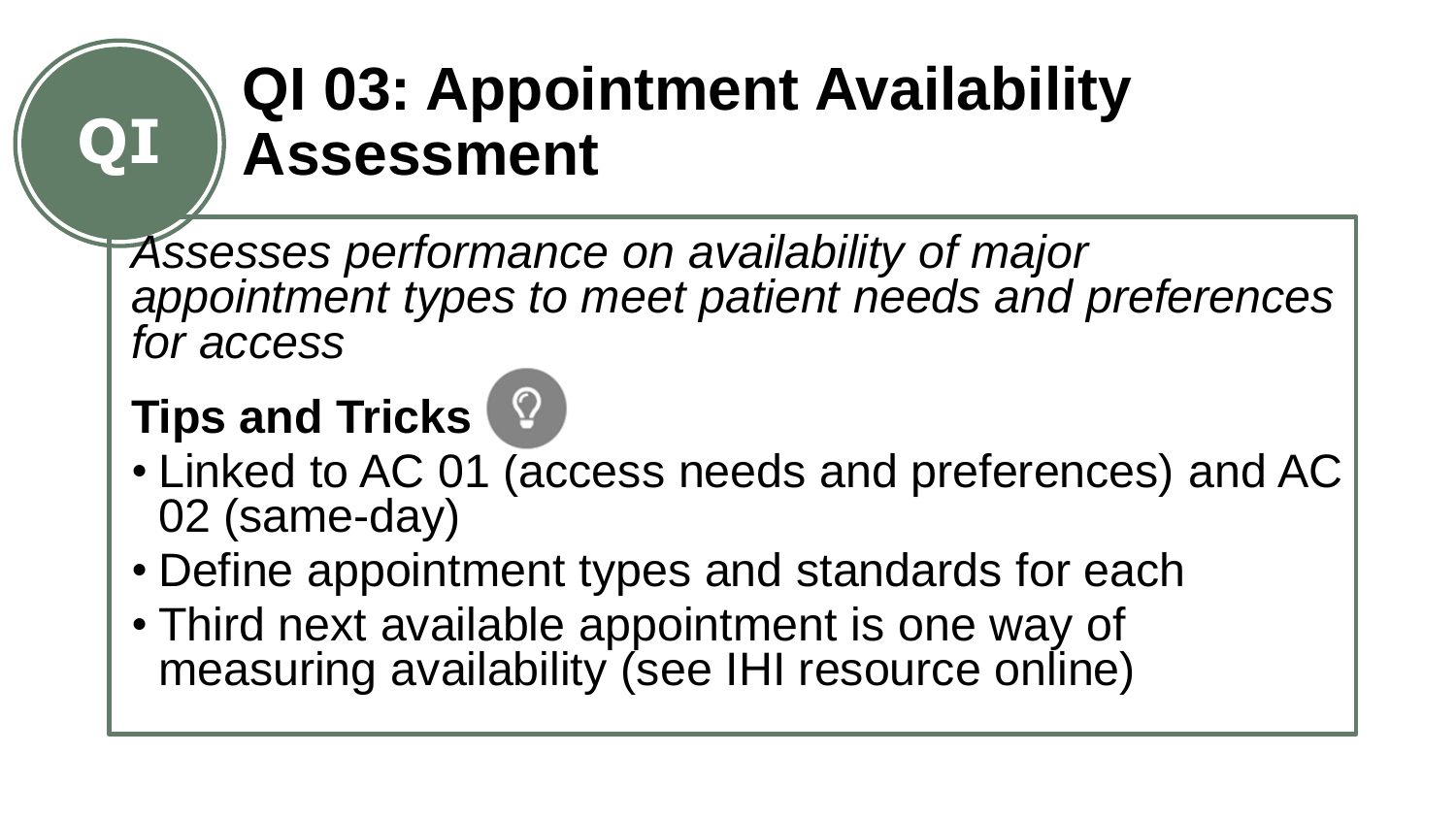# **QI QI 04: Patient Experience Feedback**

### *Monitors patient experience through both:*

- *A. Quantitative data. Conducts a survey (using any instrument, not just CAHPS) to evaluate patient/family/caregiver experiences across > 3 categories:*
	- *Access (e.g. routine, urgent, after-hours)*
	- *Communication (e.g. feeling respected and listened to, able to get answers to questions)*
	- *Coordination (e.g. informed and up to date on referrals, changes in medications, lab or imaging results)*
	- *Whole-person care, self-management support, and comprehensiveness*
- *B. Qualitative data. Obtains feedback from patients/families/caregivers through qualitative means. (e.g. focus group, individual interviews, suggestion box)*

- No minimum sample size required but should represent entire pop.
- Scheduling an appointment, waiting room amenities, and ease of getting to the practice would NOT satisfy "Access" for QI 04-A
- QI 04-B Qualitative data must be collected outside of the survey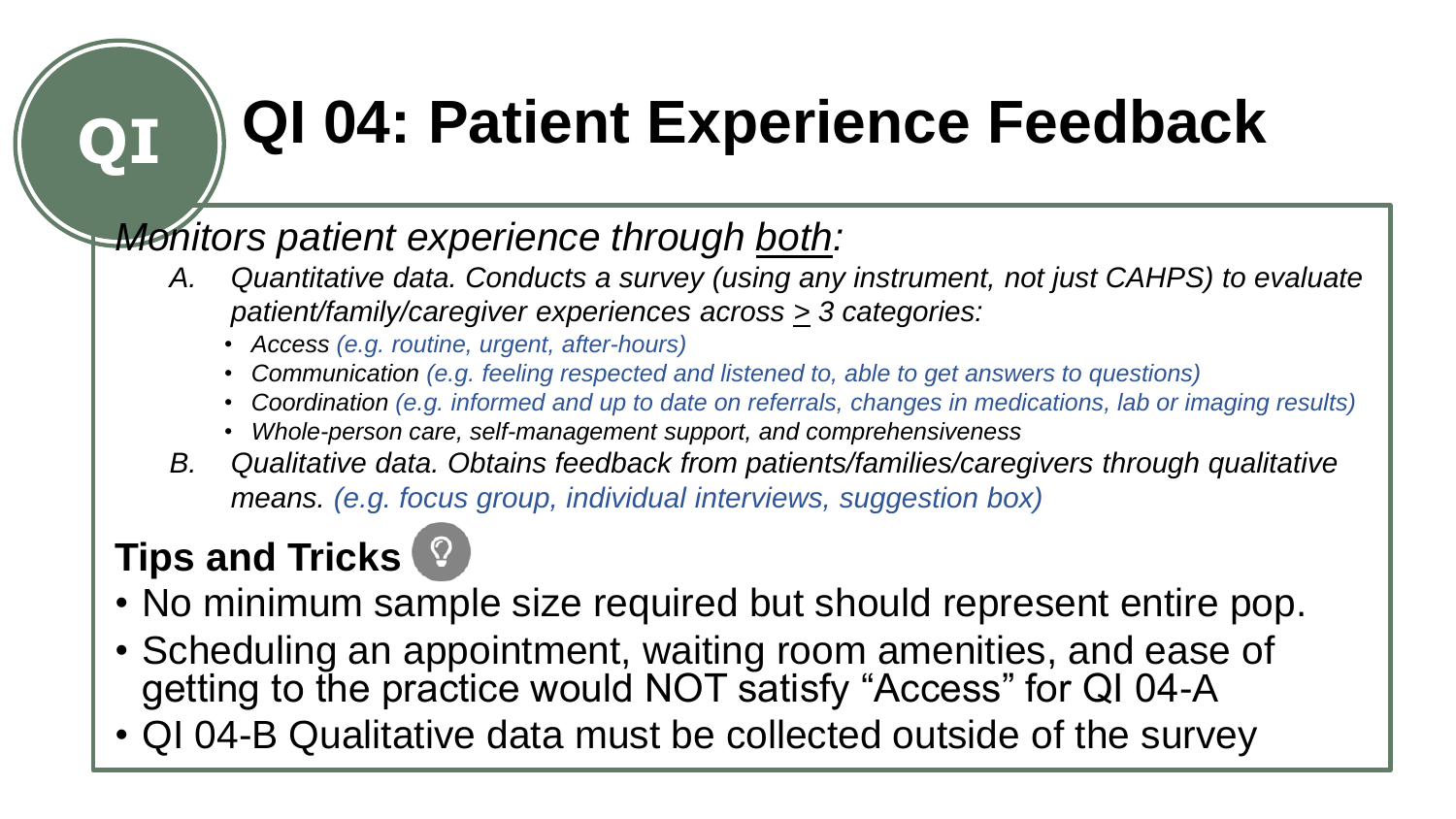

#### *Q: Would responses in the comment boxes of our patient experience survey or a Patient and Family Advisory Committee satisfy QI 04-B?*

**A**: No. The intent of QI 04B is to get input from a broader audience and from different avenues beyond the patient experience survey to allow patients to voice opinions on a variety of practice features. If input is restricted to just the PFAC, the same few voices are heard and you may be missing input from the majority of patients at your practice. When it mentions using a focus group in QI 04-B, it would need to be a group that is different from your PFAC so that you are getting a more robust picture of patient experience.

If your practice has convened a PFAC that discusses quality improvement and governance, your practice could meet two electives, TC 04 (2 credits) and QI 17 (2 credits).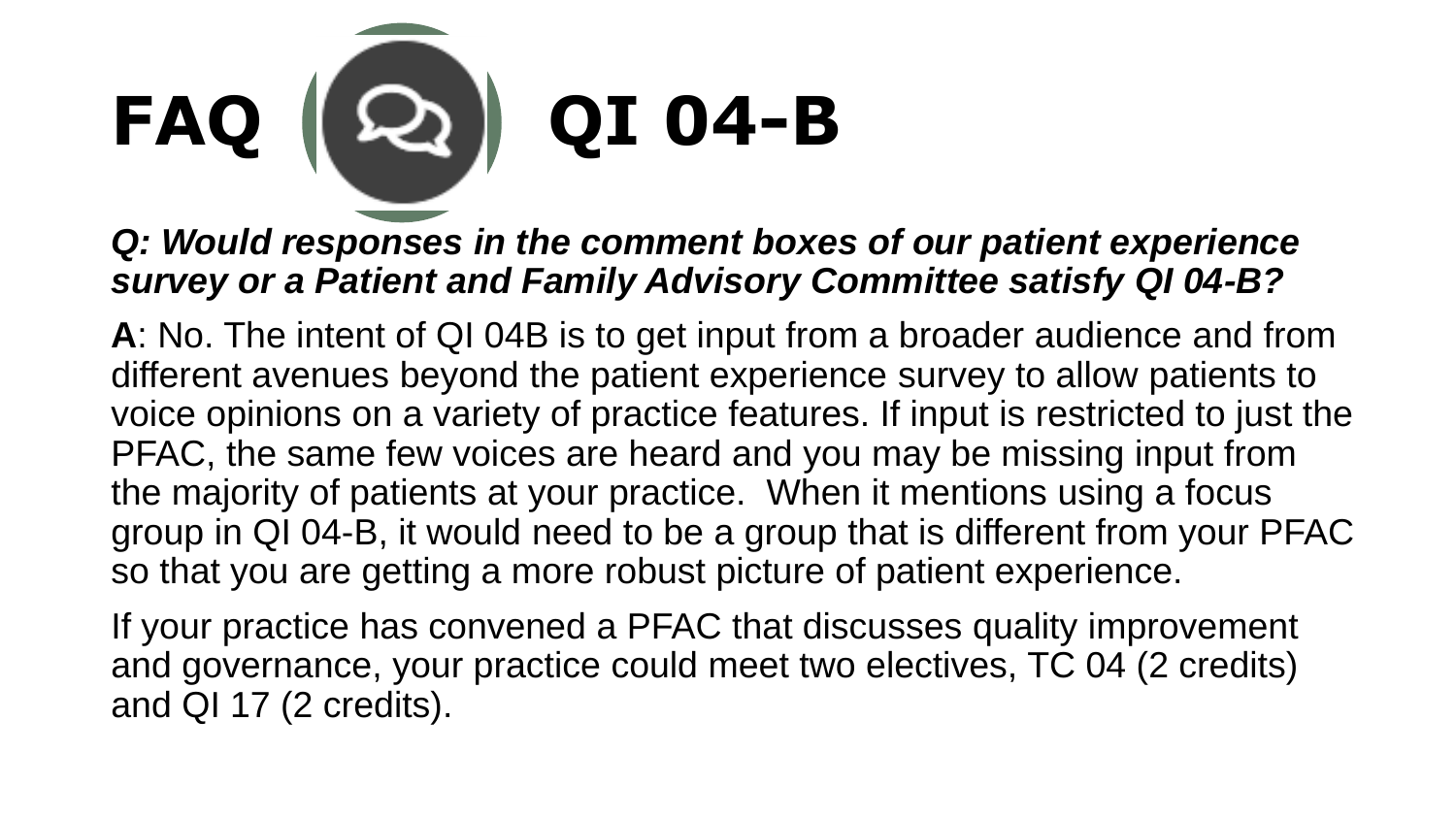

| QI 01 - 04<br>Analyze |                                                      | $Q108 - 11$<br>Set goals and Act to Improve |                                                |
|-----------------------|------------------------------------------------------|---------------------------------------------|------------------------------------------------|
| QI 01                 | 5 clinical measures<br>from 4 categories             | $\blacktriangleright$ QI 08                 | 3 measures (out of the 5)<br>from 3 categories |
| QI 02                 | 2 resource stewardship measures<br>from 2 categories | $\rightarrow$ QI 09                         | 1 measure (out of the 2)                       |
| QI 03                 | Availability of major appointment<br>types           | $\sim$ QI 10                                | Same                                           |
| QI 04                 | Monitor patient experience                           | QI 11                                       | 1 measure                                      |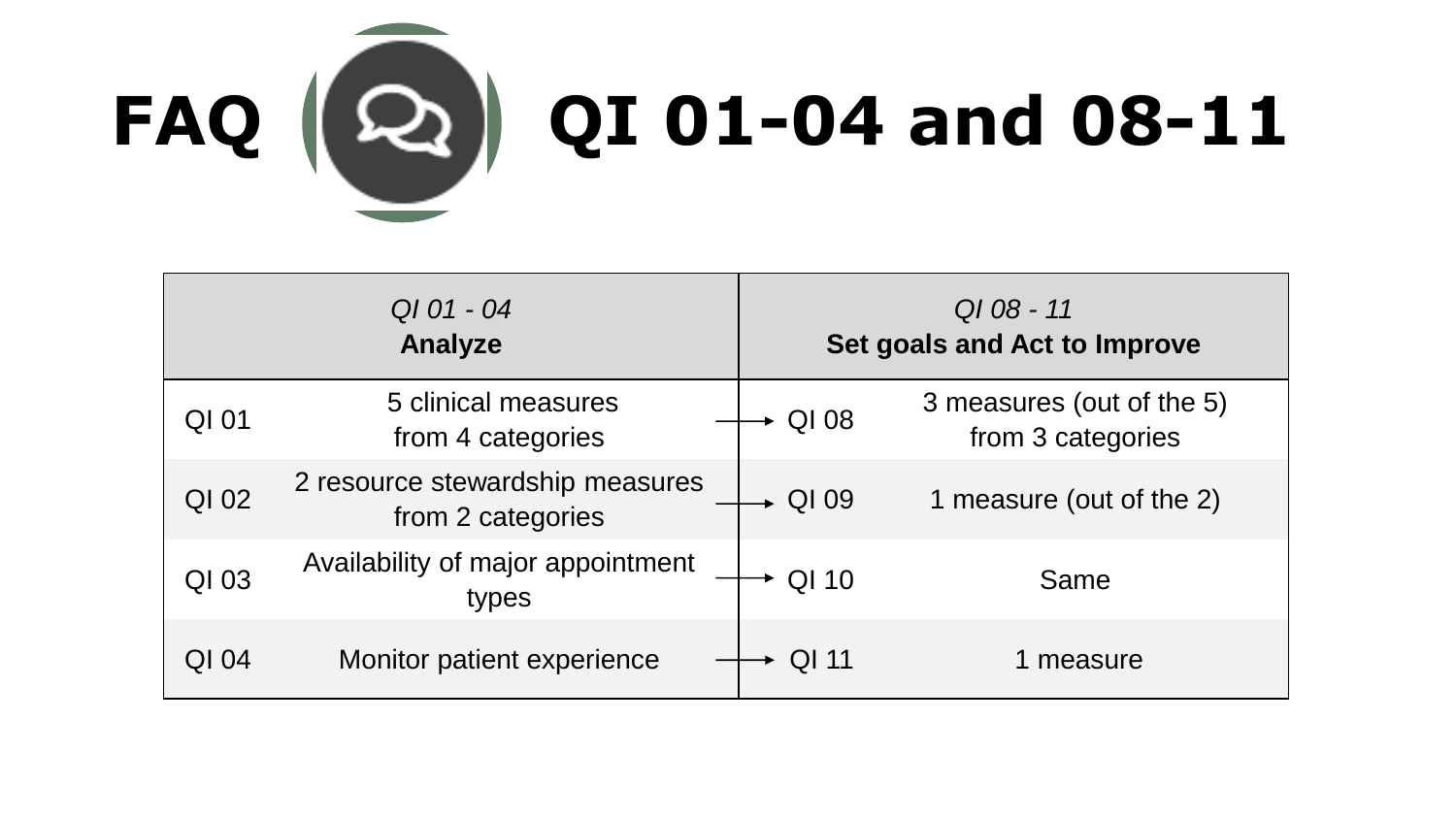# **QI 08: Goals and Actions to Improve Clinical Quality Measures**

*Sets goals and acts to improve upon at least three (3) measures across at least three of the four categories from QI 01:* 

- *A. Immunization measures.*
- *B. Other preventive care measures (not including immunizations)*
- *C. Chronic or acute care clinical measures.*
- *D. Behavioral health measures (e.g. depression or postpartum depression screening).*

### **Tips and Tricks**

- Linked to QI 01- here you are choosing 3 of the 5 measures you identified, then setting goals and acting to improve just these 3
- You define the goal must be higher than baseline. Set a goal with large margin for improvement
- Consider existing QI initiatives. A Plan-Do-Study-Act cycle is one type of "action" to improve.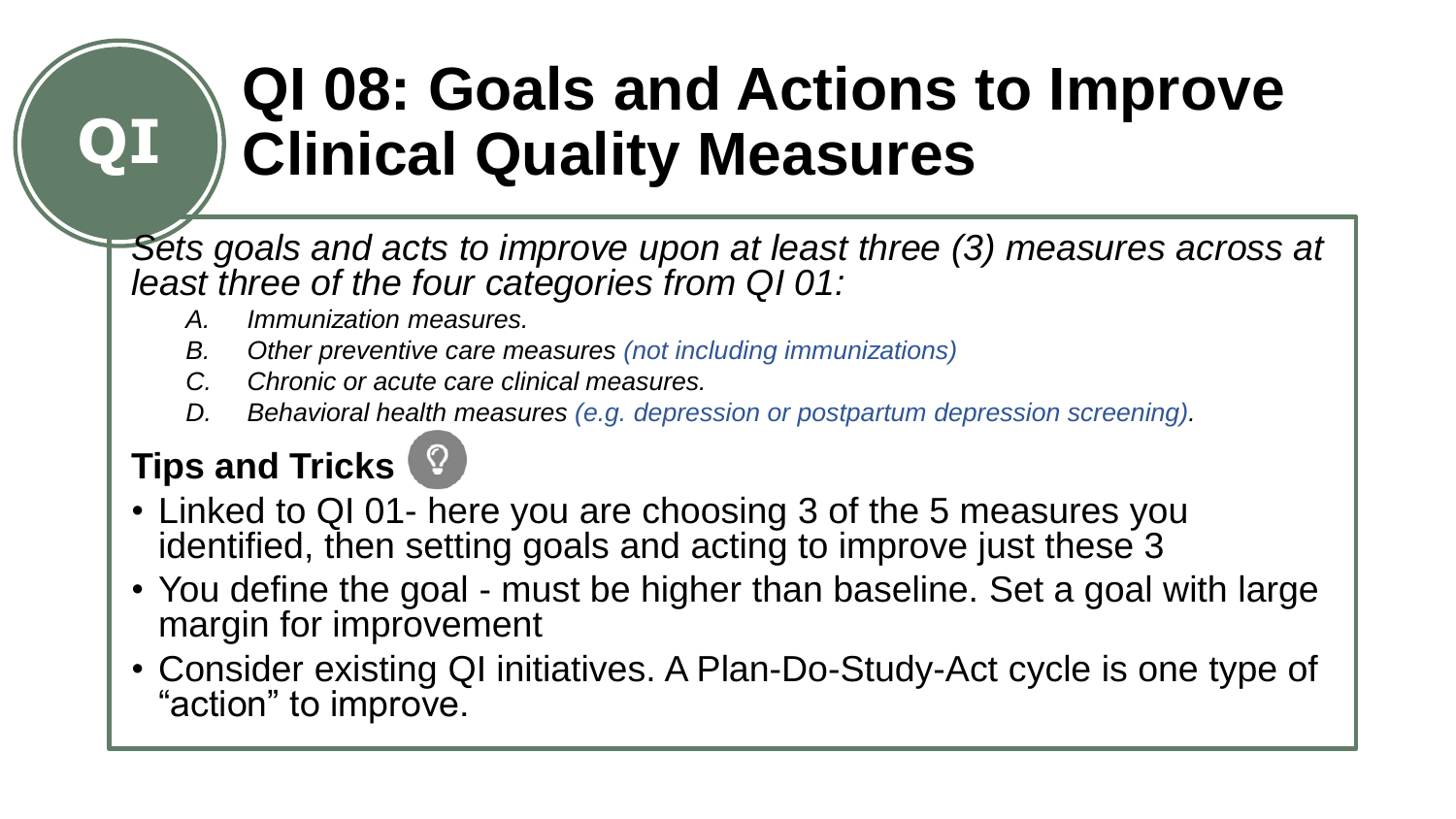## **QI 09: Goals and Actions to Improve Resource Stewardship Measures**

*Sets goals and acts to improve performance on at least one (1) measure of resource stewardship from QI 02:*

- *A. Measures related to care coordination.*
- *B. Measures affecting health care costs.*

### **Tips and Tricks**



- Linked to QI 02- here you are choosing 1 of the 2 identified, then setting a goal and acting to improve just one measure
- You define the goal must be higher than baseline. Set a goal with large margin for improvement
- Consider existing QI initiatives. A Plan-Do-Study-Act cycle is one type of "action" to improve.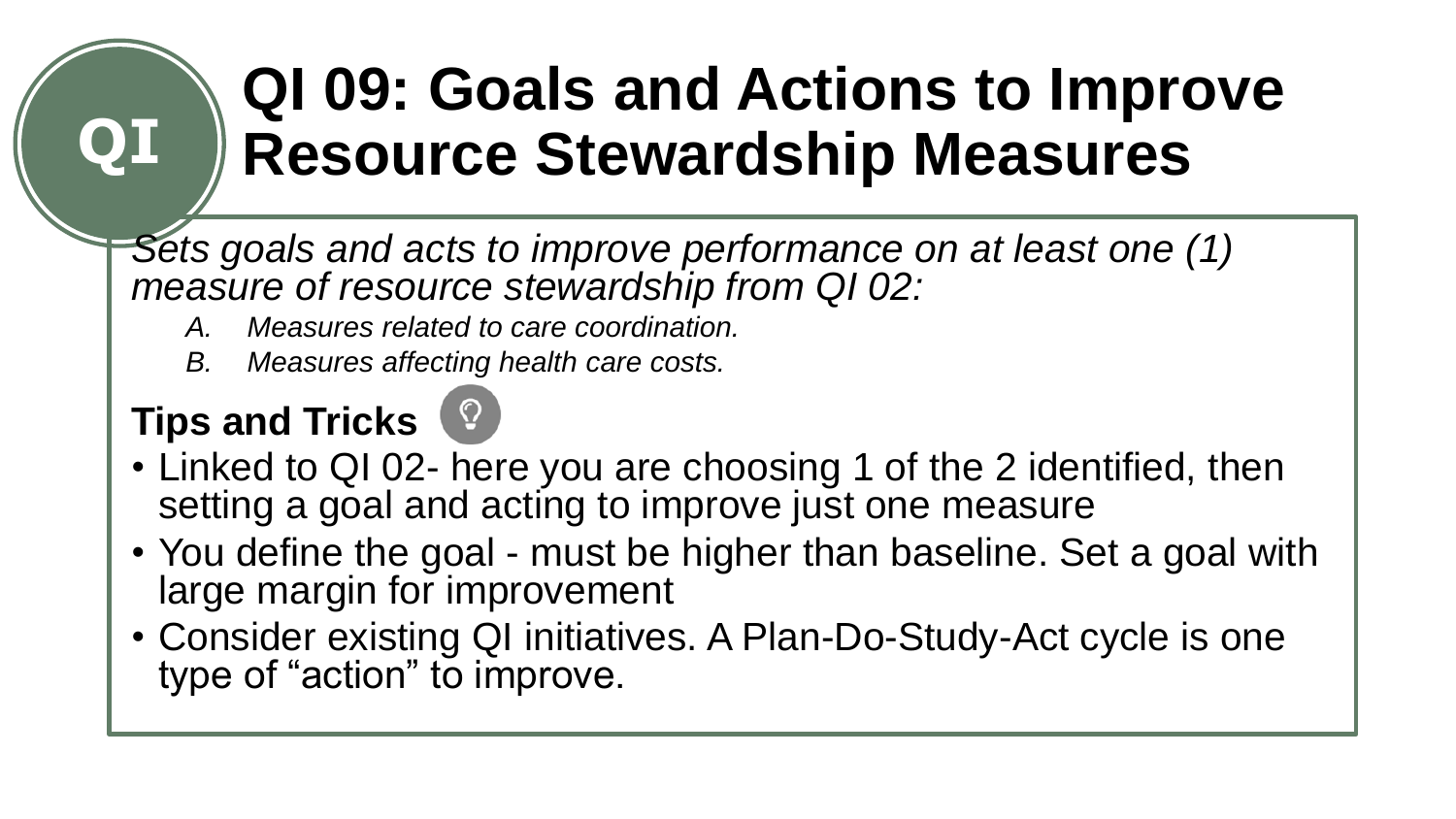# **QI 10: Goals and Actions to Improve Appointment Availability**

*Sets goals and acts to improve on availability of major appointment types to meet patient needs and preferences for access*

#### **Tips and Tricks**



- Linked to QI 03 • You define the goal - must be higher than baseline. Set a goal with large margin for improvement
- If appointment-availability access goals have all been met and no room for improvement, may choose another access area (e.g. time spent in waiting room, no show rates, extended hours, alternative visit types) as the focus
- Consider existing QI initiatives. A Plan-Do-Study-Act cycle is one type of "action" to improve.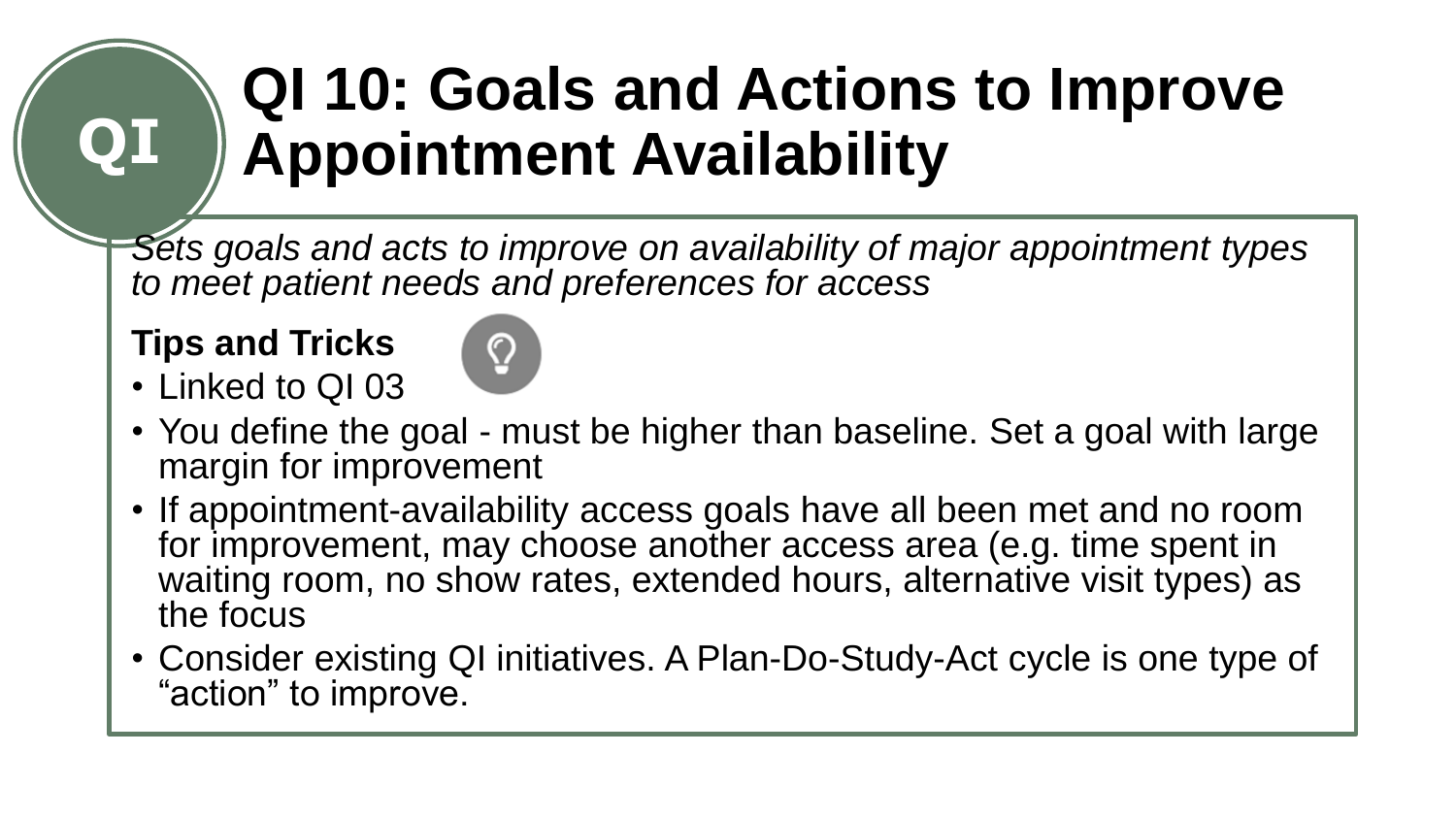## **QI 11: Goals and Actions to Improve Patient Experience**

*Sets goals and acts to improve performance on at least one (1) patient experience measure.* 

### **Tips and Tricks**

- Linked to QI 04 choose one of the patient experience measures from QI 04-A
- You define the goal must be higher than baseline. Set a goal with large margin for improvement.
- Improve results of a specific question on the survey, not the overall number of patients who complete it
- Consider existing QI initiatives. A Plan-Do-Study-Act cycle is one type of "action" to improve.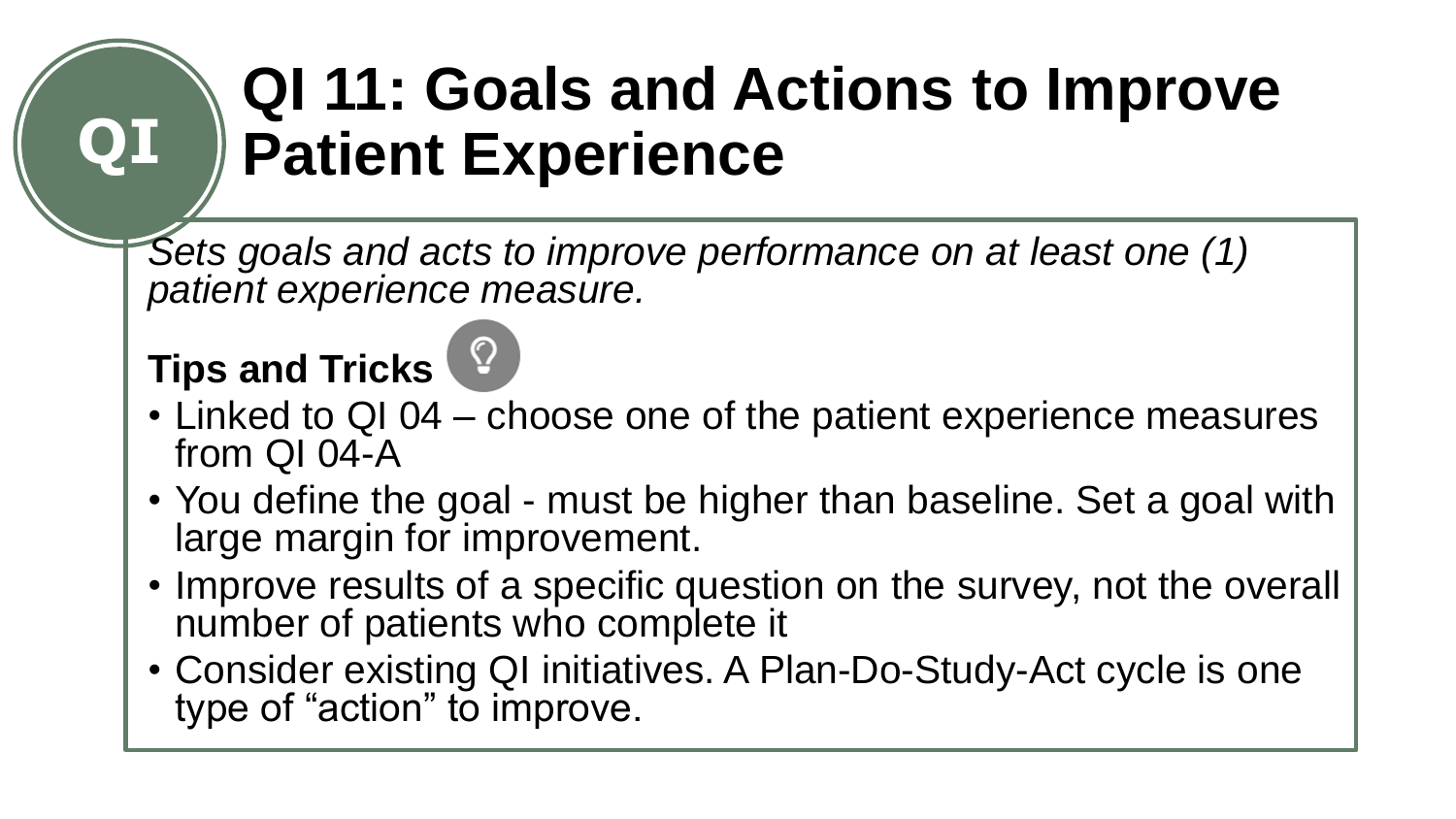

#### *Q: Would responses in the comment boxes of our patient experience survey or a Patient and Family Advisory Committee satisfy QI 04-B?*

**A**: No. The intent of QI 04B is to get input from a broader audience and from different avenues beyond the patient experience survey to allow patients to voice opinions on a variety of practice features. If input is restricted to just the PFAC, the same few voices are heard and you may be missing input from the majority of patients at your practice. When it mentions using a focus group in QI 04-B, it would need to be a group that is different from your PFAC so that you are getting a more robust picture of patient experience.

If your practice has convened a PFAC that discusses quality improvement and governance, your practice could meet two electives, TC 04 (2 credits) and QI 17 (2 credits).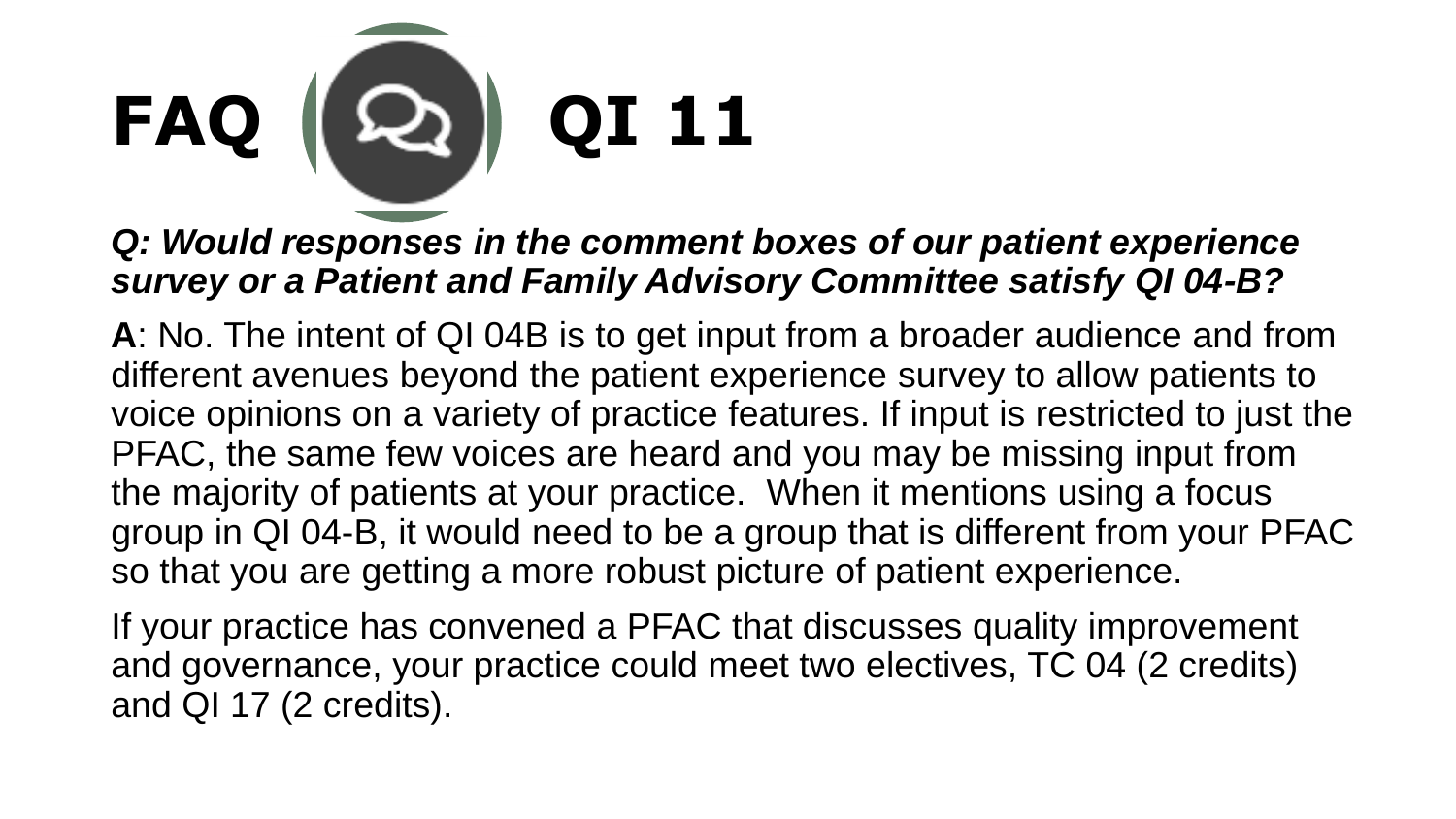### **QI 15: Reporting Performance within the Practice**

*Shares clinician-level or practice-level performance results with clinicians and staff for measures it reports.* 

### **Tips and Tricks** 2

- Must demonstrate sharing of performance of at least one measure from QI 01 (clinical), QI 02 (resource stewardship), and QI 04 (patient experience)
- For one-clinician sites, the report would be the same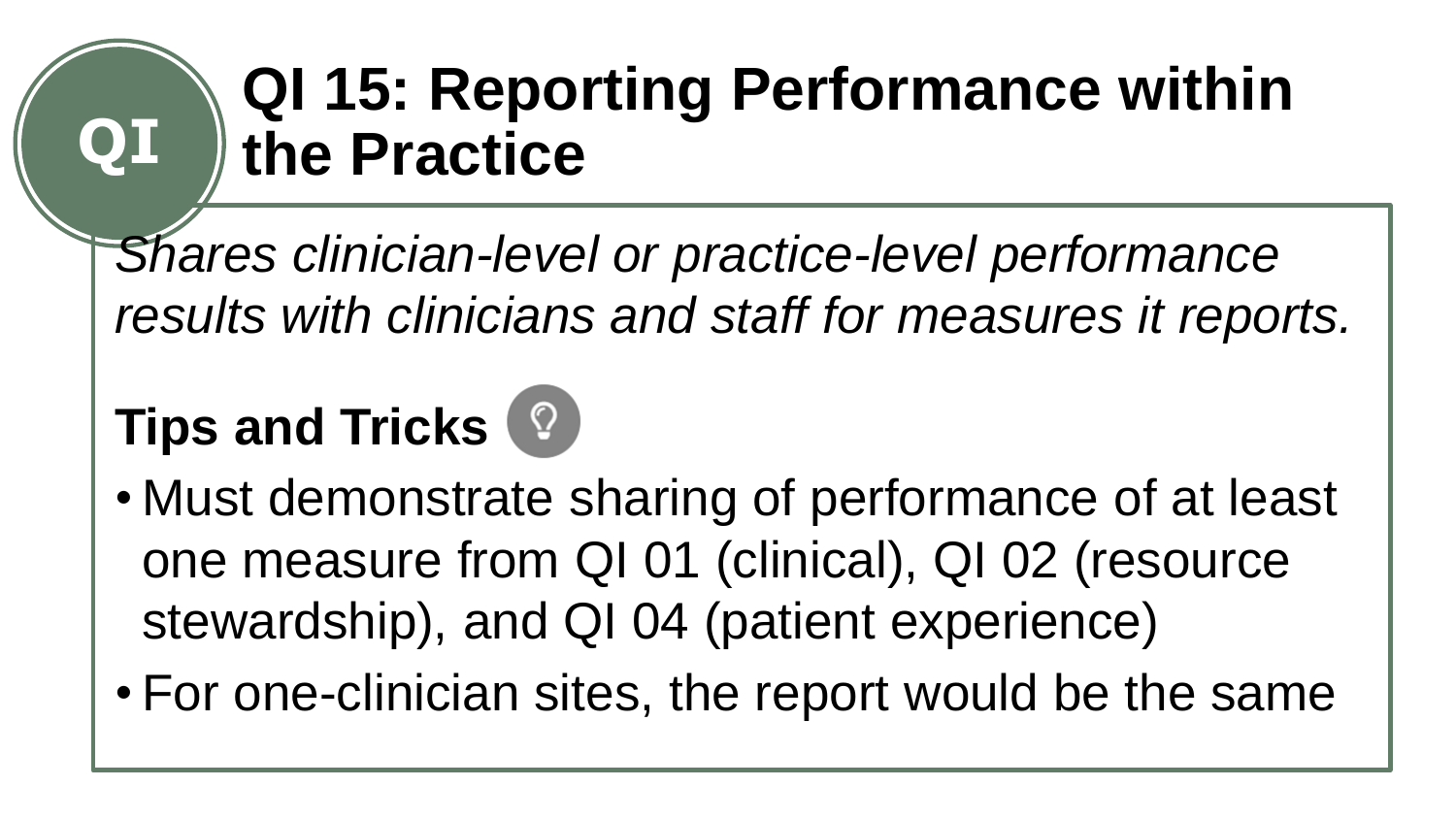# **CC Care Coordination and Care Transitions**

21 Criteria Total – 5 Core, 16 Elective

#### **CC 01: Lab and Imaging Test Management**

CC 02: Newborn Screenings

CC 03: Appropriate Use for Labs and Imaging

#### **CC 04: Referral Management**

CC 05: Appropriate Referrals

- CC 06: Commonly Used Specialists Identification
- CC 07: Performance Information for Specialist Referrals
- CC 08: Specialist Referral Expectations
- CC 09: Behavioral Health Referral Expectations
- CC 10: Behavioral Health Integration
- CC 11: Referral Monitoring
- CC 12: Co-Management Arrangements
- CC 13: Treatment Options and Costs
- **CC 14: Identifying Unplanned Hospital and ED Visits**
- **CC 15: Sharing Clinical Information**
- **CC 16: Post-Hospital/ED Visit Follow-Up**
- CC 17: Acute Care After Hours Coordination
- CC 18: Information Exchange During Hospitalization
- CC 19: Patient Discharge Summaries
- CC 20: Care Plan Collaboration for Practice Transitions
- CC 21: External Electronic Exchange of Information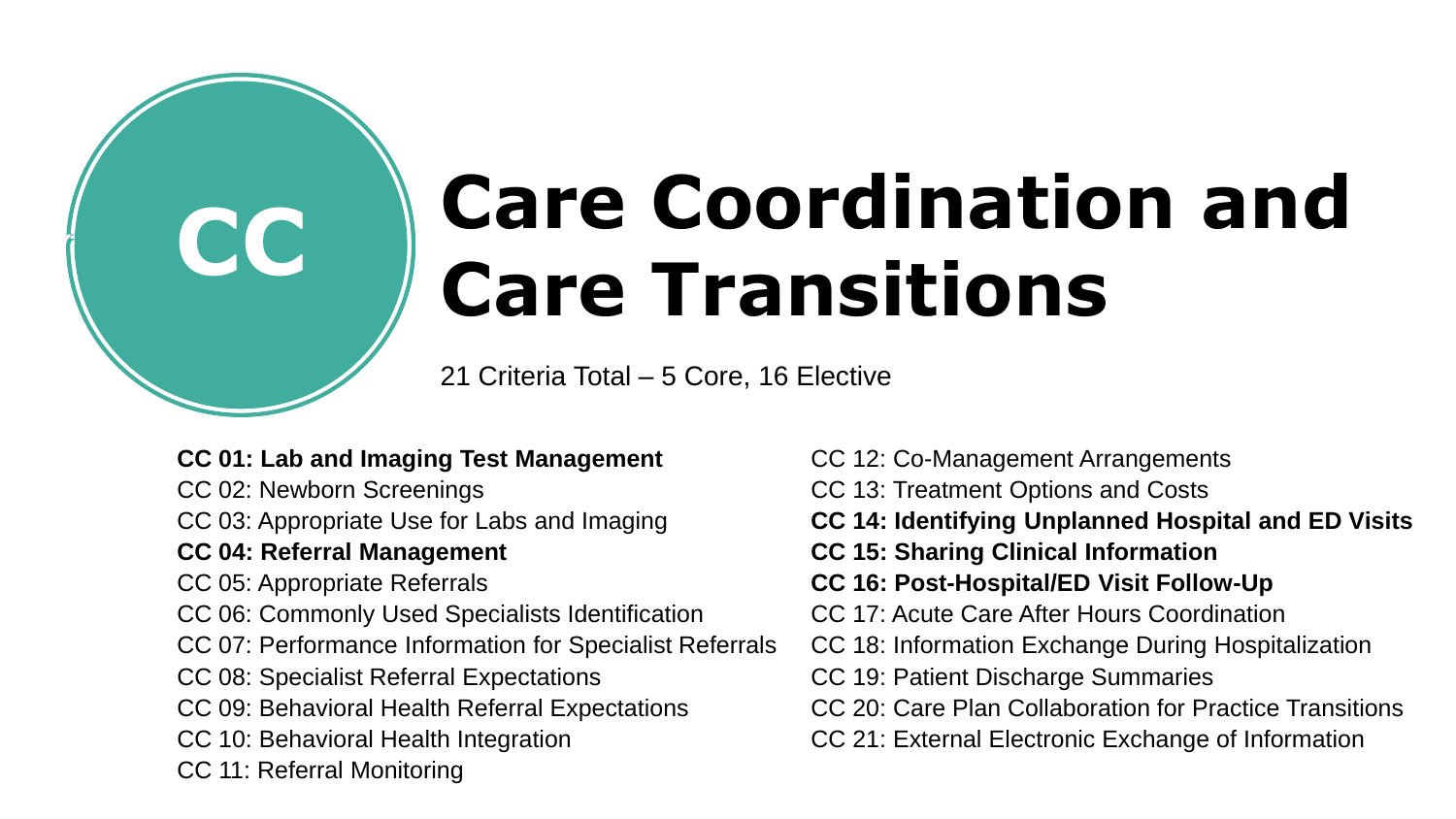# **CC 01: Lab and Imaging Test Management**

*The practice systematically manages lab and imaging tests by:*

- *A. Tracking lab tests until results are available, flagging and following up on overdue results.*
- *B. Tracking imaging tests until results are available, flagging and following up on overdue results.*
- *C. Flagging abnormal lab results, bringing them to the attention of the clinician.*
- *D. Flagging abnormal imaging results, bringing them to the attention of the clinician.*
- *E. Notifying patients/families/caregivers of normal lab and imaging test results.*
- *F. Notifying patients/families/caregivers of abnormal lab and imaging test results.*

### **Tips and Tricks**

**CC**

- Determine tracking mechanism (report, log, electronic tracking system)
- Flag can be an automated icon in the electronic system or manual with timely surveillance process
- Not required to receive all reports in timely manner (not in practice's control), but to set clear expectations and follow-up on overdue reports
- No "official" minimum data requirements in terms of tests tracked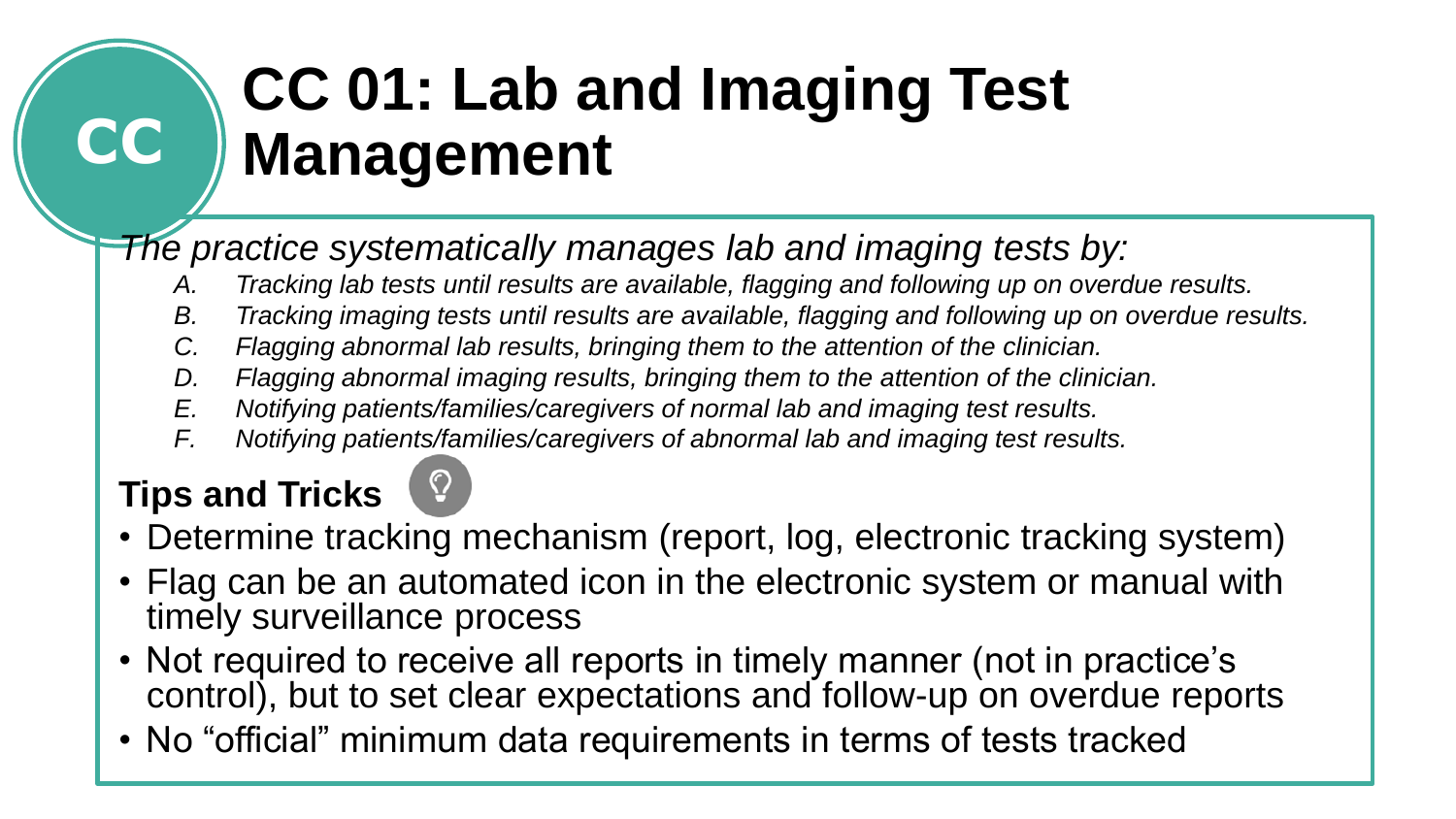# **CC CC 04: Referral Management**

### *The practice systematically manages referrals by:*

- *A. Giving the consultant or specialist the clinical question, the required timing and the type of referral.*
- *B. Giving the consultant or specialist pertinent demographic and clinical data, including test results and the current care plan.*
- *C. Tracking referrals until the consultant or specialist's report is available, flagging and following up on overdue reports. (include date initiated and timing for receiving report)*

- 
- Determine tracking mechanism (report, log, electronic system)
- Not required to track all referrals; focus on important referrals (e.g. high-risk patients)
- Not required that all patients keep the referral visit (not in practice's control), but to track and follow-up on overdue reports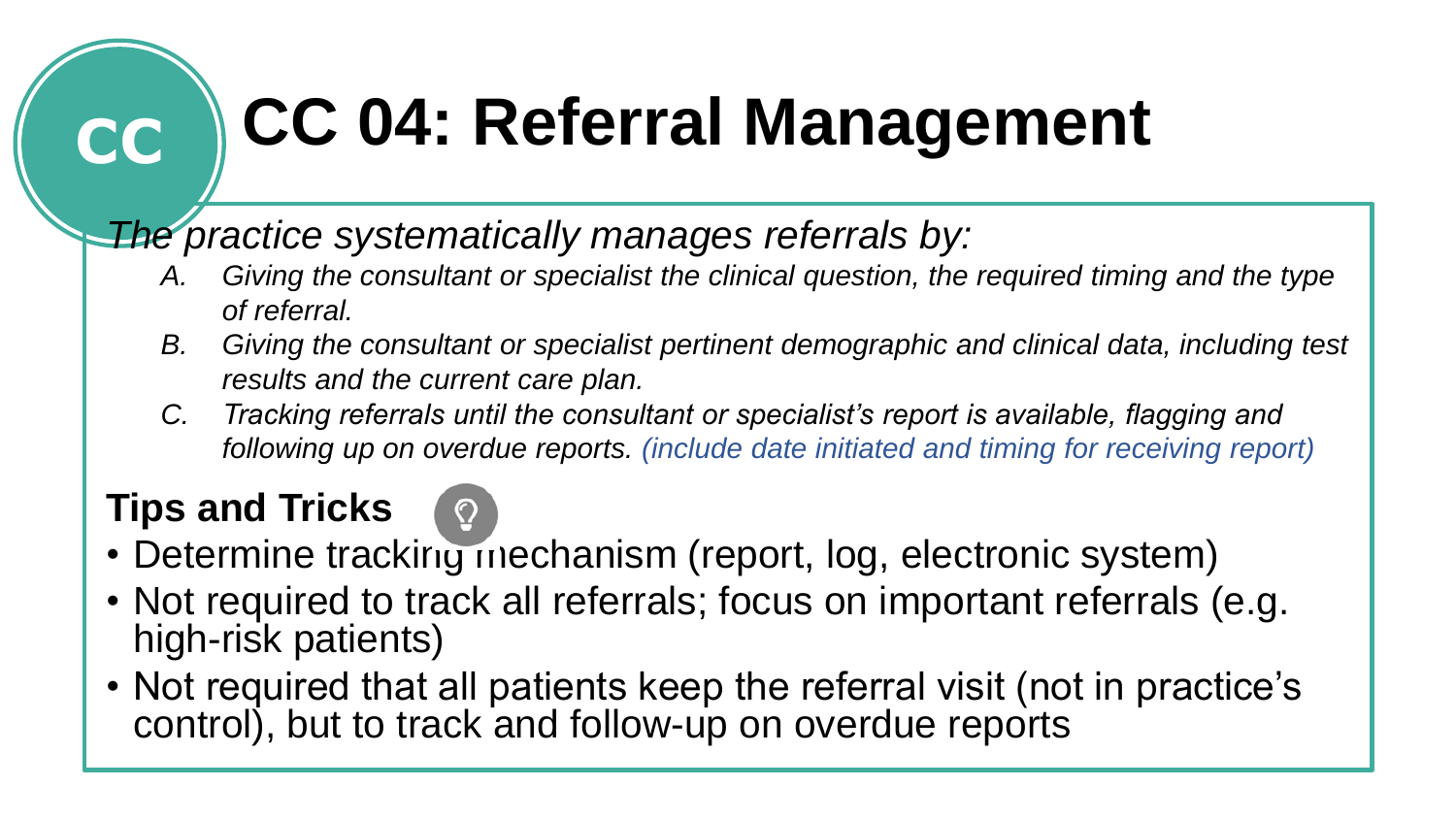## **CC 14: Identifying Unplanned Hospital and ED Visits**

*Systematically identifies unplanned hospital admissions and emergency department visits*

### **Tips and Tricks**

**CC**

- Does not have to be with every facility just the one(s) most used by your patients
- Relying on discharge notification does not meet intent
- Can use health plan data if provided weekly and if collectively represent 75% of patient population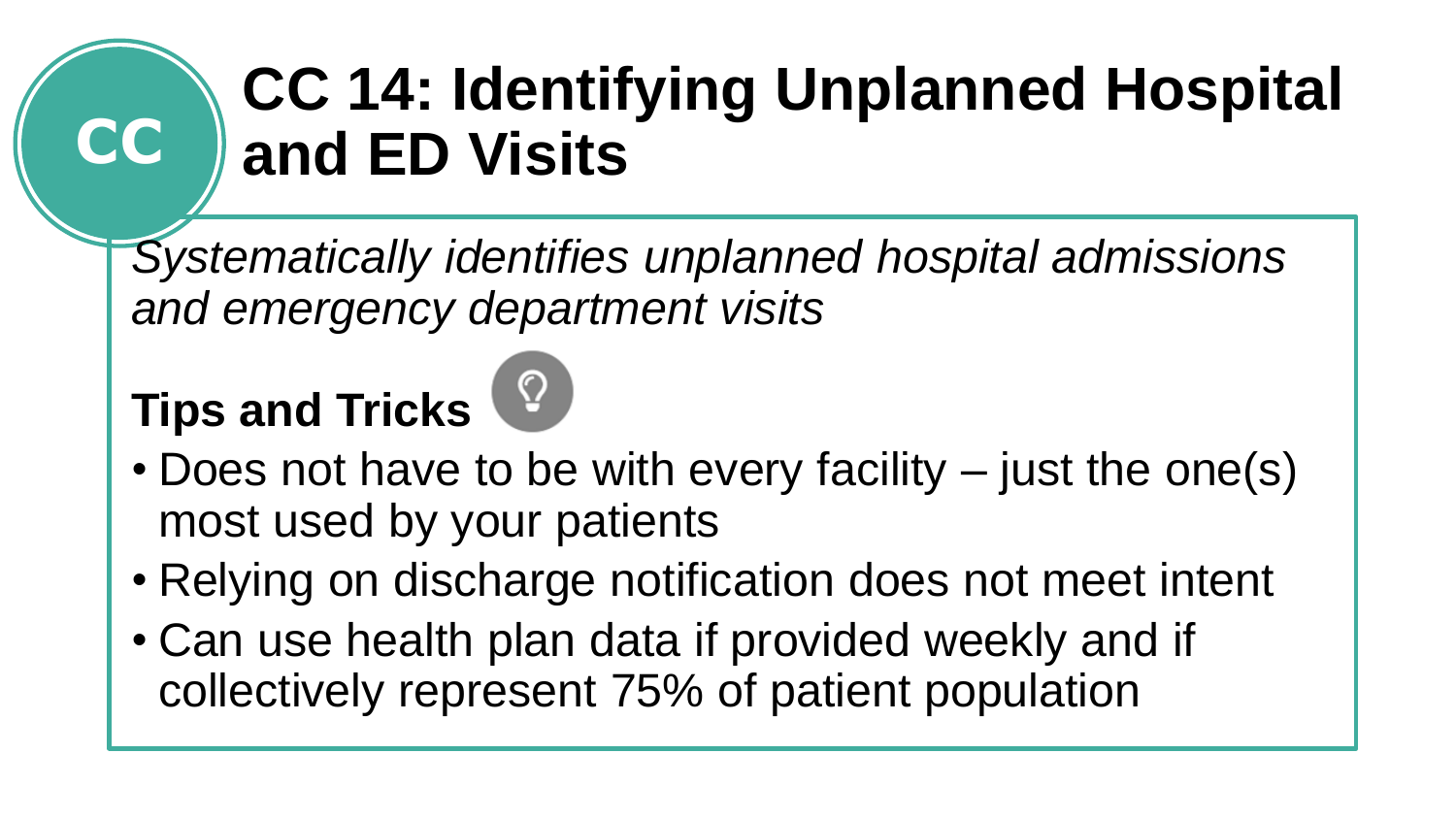# **CC CC 15: Sharing Clinical Information**

*Shares clinical information with admitting hospitals and emergency departments (when made aware of an admission or on request)*

- You define "timely" in terms of information sharing
- Does not have to be with every facility just the one(s) most often used by your patients
- Not required to be electronic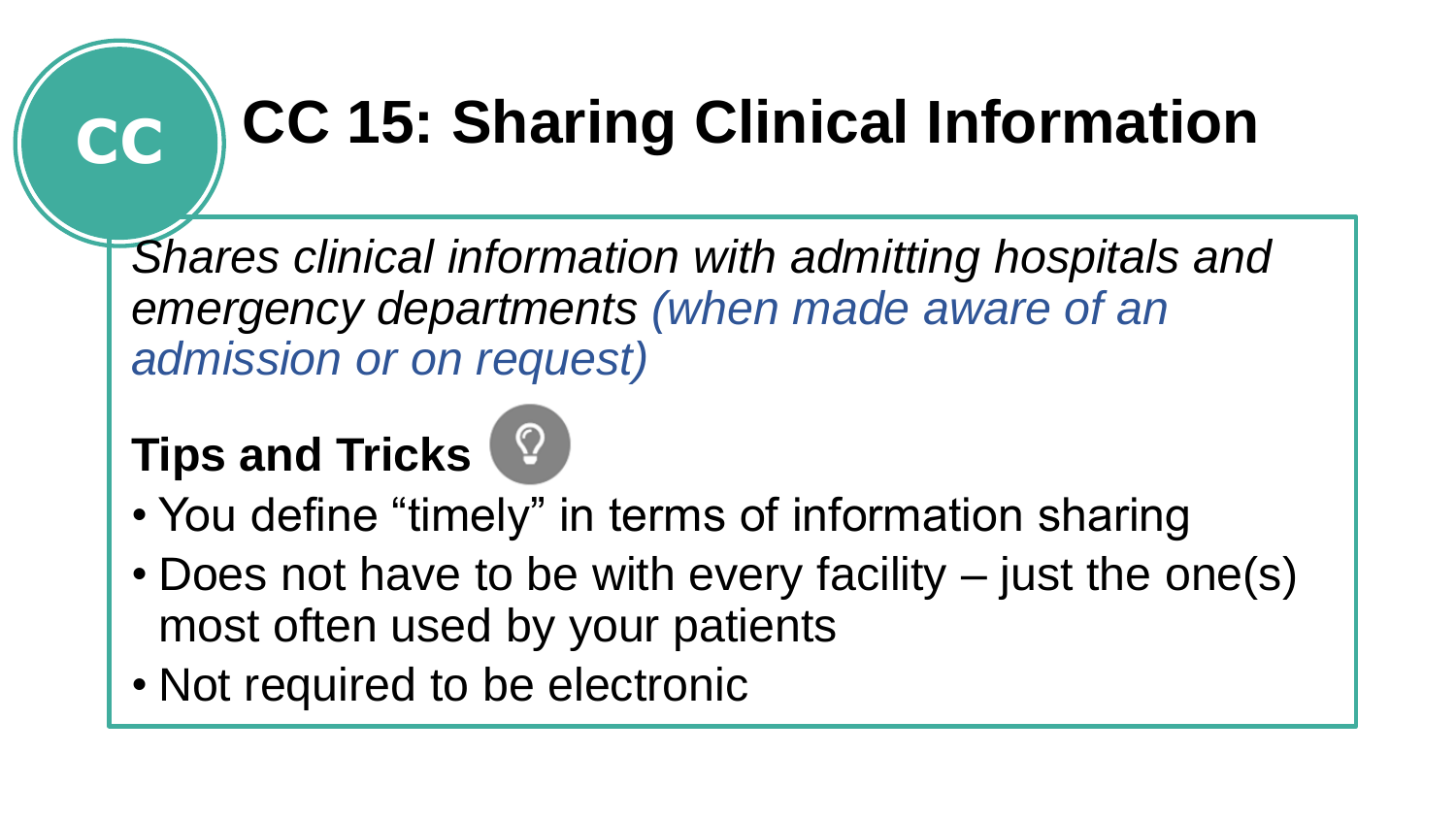

*Q: If the practice shares an EHR with specialists and hospital facilities, how would they document evidence of shared information?* 

**A**: The practice should have a documented process on referrals (how the PCP sends referrals and how the specialist accesses the records) and a documented process that describes how the hospital and ER are able to access the patient data via the shared EHR. The practice would also provide screenshots (or demonstrate in a virtual review) how the specialist/ER viewed the patient record.

Please note that the practice should also have a process in place for sharing patient information in the case that a patient is admitted to an ER or a hospital outside of the system.